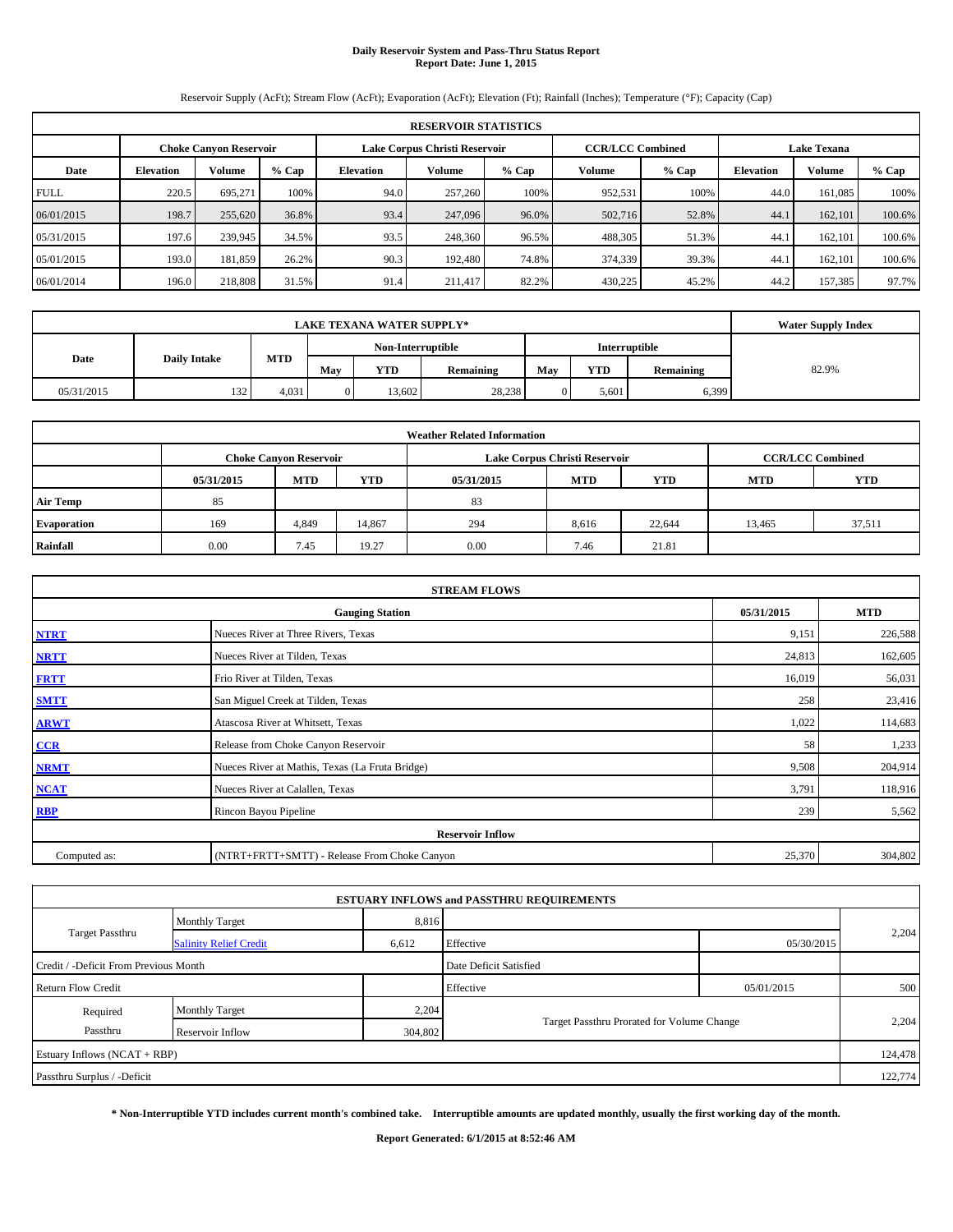# **Daily Reservoir System and Pass-Thru Status Report Report Date: June 2, 2015**

Reservoir Supply (AcFt); Stream Flow (AcFt); Evaporation (AcFt); Elevation (Ft); Rainfall (Inches); Temperature (°F); Capacity (Cap)

| <b>RESERVOIR STATISTICS</b> |                                                                                                                 |         |         |                  |         |       |         |       |                  |               |        |  |  |
|-----------------------------|-----------------------------------------------------------------------------------------------------------------|---------|---------|------------------|---------|-------|---------|-------|------------------|---------------|--------|--|--|
|                             | <b>CCR/LCC Combined</b><br>Lake Corpus Christi Reservoir<br><b>Lake Texana</b><br><b>Choke Canvon Reservoir</b> |         |         |                  |         |       |         |       |                  |               |        |  |  |
| Date                        | <b>Elevation</b>                                                                                                | Volume  | $%$ Cap | <b>Elevation</b> | Volume  | % Cap | Volume  | % Cap | <b>Elevation</b> | <b>Volume</b> | % Cap  |  |  |
| <b>FULL</b>                 | 220.5                                                                                                           | 695.271 | 100%    | 94.0             | 257,260 | 100%  | 952,531 | 100%  | 44.0             | 161.085       | 100%   |  |  |
| 06/02/2015                  | 199.4                                                                                                           | 266,984 | 38.4%   | 93.4             | 242,776 | 94.4% | 509,760 | 53.5% | 44.1             | 162,101       | 100.6% |  |  |
| 06/01/2015                  | 198.7                                                                                                           | 255,620 | 36.8%   | 93.4             | 247,096 | 96.0% | 502,716 | 52.8% | 44.1             | 162.101       | 100.6% |  |  |
| 05/02/2015                  | 193.0                                                                                                           | 182,553 | 26.3%   | 90.3             | 192.817 | 75.0% | 375,370 | 39.4% | 44.1             | 162,101       | 100.6% |  |  |
| 06/02/2014                  | 196.0                                                                                                           | 219,458 | 31.6%   | 91.4             | 210,726 | 81.9% | 430,184 | 45.2% | 44.2             | 163,121       | 101.3% |  |  |

|            | <b>Water Supply Index</b> |            |       |                   |           |     |            |           |       |
|------------|---------------------------|------------|-------|-------------------|-----------|-----|------------|-----------|-------|
|            |                           |            |       | Non-Interruptible |           |     |            |           |       |
| Date       | <b>Daily Intake</b>       | MTD        | May   | <b>YTD</b>        | Remaining | May | <b>YTD</b> | Remaining | 84.1% |
| 06/01/2015 | 132                       | 132<br>194 | 4.031 | 13.734            | 6,399     |     |            |           |       |

| <b>Weather Related Information</b> |            |                               |            |            |                               |                         |     |        |  |  |  |
|------------------------------------|------------|-------------------------------|------------|------------|-------------------------------|-------------------------|-----|--------|--|--|--|
|                                    |            | <b>Choke Canyon Reservoir</b> |            |            | Lake Corpus Christi Reservoir | <b>CCR/LCC Combined</b> |     |        |  |  |  |
|                                    | 06/01/2015 | <b>MTD</b>                    | <b>YTD</b> | 06/01/2015 | <b>MTD</b>                    | <b>YTD</b>              |     |        |  |  |  |
| <b>Air Temp</b>                    | 87         |                               |            | 86         |                               |                         |     |        |  |  |  |
| <b>Evaporation</b>                 | 245        | 245                           | 15.112     | 377        | 377                           | 23,021                  | 622 | 38,133 |  |  |  |
| Rainfall                           | 0.00       | $\Omega$                      | 19.27      | 0.00       | $\Omega$                      | 21.81                   |     |        |  |  |  |

| <b>STREAM FLOWS</b> |                                                    |        |        |  |  |  |  |  |  |  |
|---------------------|----------------------------------------------------|--------|--------|--|--|--|--|--|--|--|
|                     | 06/01/2015<br><b>MTD</b><br><b>Gauging Station</b> |        |        |  |  |  |  |  |  |  |
| <b>NTRT</b>         | Nueces River at Three Rivers, Texas                | 14,669 | 14,669 |  |  |  |  |  |  |  |
| <b>NRTT</b>         | Nueces River at Tilden, Texas                      | 22,828 | 22,828 |  |  |  |  |  |  |  |
| <b>FRTT</b>         | Frio River at Tilden, Texas                        | 9,826  | 9,826  |  |  |  |  |  |  |  |
| <b>SMTT</b>         | San Miguel Creek at Tilden, Texas                  | 157    | 157    |  |  |  |  |  |  |  |
| <b>ARWT</b>         | Atascosa River at Whitsett, Texas                  | 776    | 776    |  |  |  |  |  |  |  |
| CCR                 | Release from Choke Canyon Reservoir                | 32     | 32     |  |  |  |  |  |  |  |
| <b>NRMT</b>         | Nueces River at Mathis, Texas (La Fruta Bridge)    | 14,570 | 14,570 |  |  |  |  |  |  |  |
| <b>NCAT</b>         | Nueces River at Calallen, Texas                    | 5,161  | 5,161  |  |  |  |  |  |  |  |
| <b>RBP</b>          | Rincon Bayou Pipeline                              | 235    | 235    |  |  |  |  |  |  |  |
|                     | <b>Reservoir Inflow</b>                            |        |        |  |  |  |  |  |  |  |
| Computed as:        | (NTRT+FRTT+SMTT) - Release From Choke Canyon       |        |        |  |  |  |  |  |  |  |

|                                       |                               |          | <b>ESTUARY INFLOWS and PASSTHRU REQUIREMENTS</b> |            |          |  |
|---------------------------------------|-------------------------------|----------|--------------------------------------------------|------------|----------|--|
|                                       | <b>Monthly Target</b>         | 23,000   |                                                  |            |          |  |
| <b>Target Passthru</b>                | <b>Salinity Relief Credit</b> | $\theta$ | Effective                                        |            | 23,000   |  |
| Credit / -Deficit From Previous Month |                               |          | Date Deficit Satisfied                           |            | 11,500   |  |
| <b>Return Flow Credit</b>             |                               |          | Effective                                        | 06/01/2015 | 500      |  |
| Required                              | <b>Monthly Target</b>         | 23,000   |                                                  |            |          |  |
| Passthru                              | Reservoir Inflow              | 24,620   | $\mathbf{0}$                                     |            | 23,000   |  |
| Estuary Inflows (NCAT + RBP)          |                               |          |                                                  |            | 5,396    |  |
| Passthru Surplus / -Deficit           |                               |          |                                                  |            | $-5,604$ |  |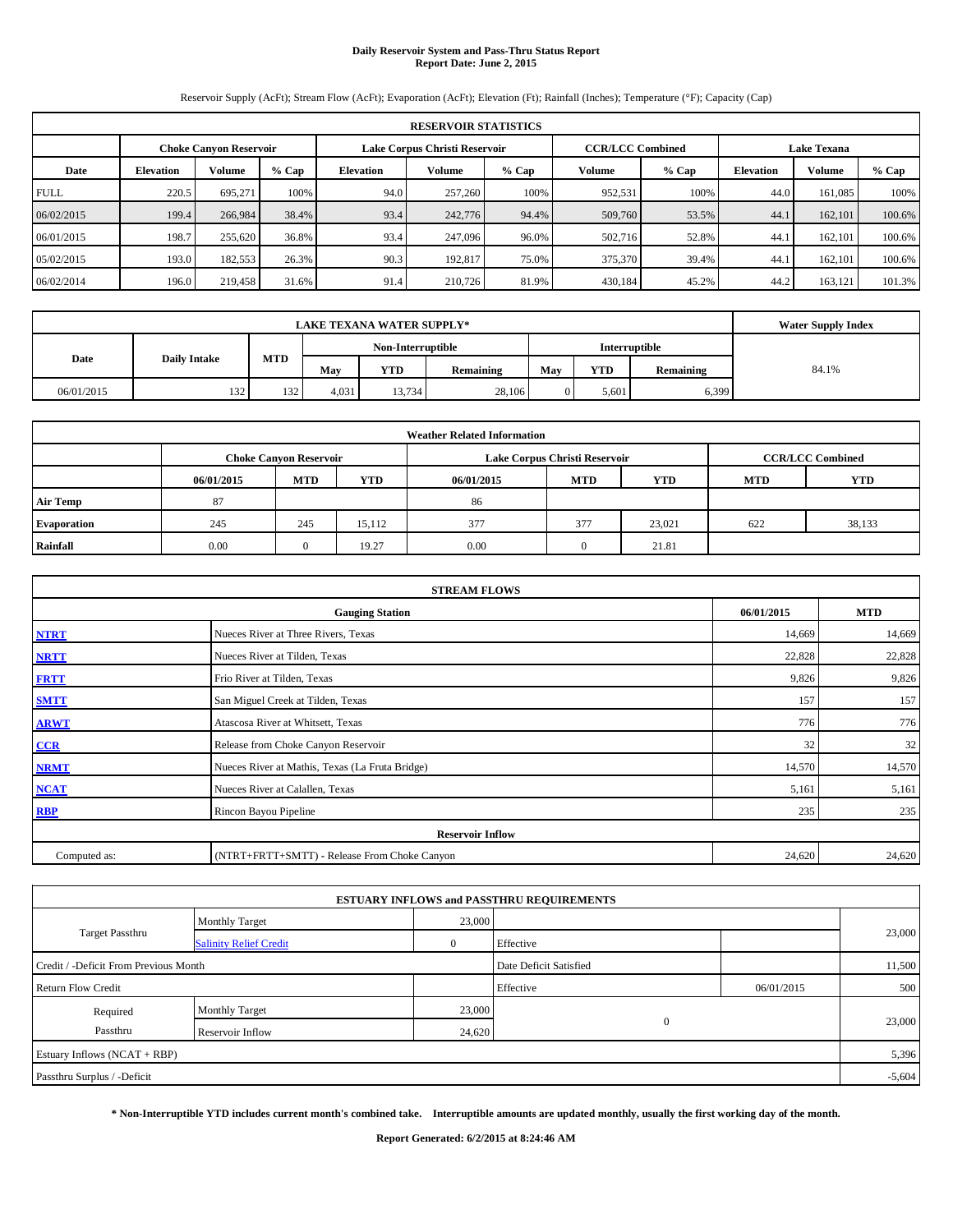# **Daily Reservoir System and Pass-Thru Status Report Report Date: June 3, 2015**

Reservoir Supply (AcFt); Stream Flow (AcFt); Evaporation (AcFt); Elevation (Ft); Rainfall (Inches); Temperature (°F); Capacity (Cap)

| <b>RESERVOIR STATISTICS</b> |                                                                                                                 |               |         |                  |         |         |         |         |                  |         |         |  |  |
|-----------------------------|-----------------------------------------------------------------------------------------------------------------|---------------|---------|------------------|---------|---------|---------|---------|------------------|---------|---------|--|--|
|                             | <b>CCR/LCC Combined</b><br><b>Lake Texana</b><br>Lake Corpus Christi Reservoir<br><b>Choke Canvon Reservoir</b> |               |         |                  |         |         |         |         |                  |         |         |  |  |
| Date                        | <b>Elevation</b>                                                                                                | <b>Volume</b> | $%$ Cap | <b>Elevation</b> | Volume  | $%$ Cap | Volume  | $%$ Cap | <b>Elevation</b> | Volume  | $%$ Cap |  |  |
| <b>FULL</b>                 | 220.5                                                                                                           | 695.271       | 100%    | 94.0             | 257,260 | 100%    | 952,531 | 100%    | 44.0             | 161.085 | 100%    |  |  |
| 06/03/2015                  | 199.9                                                                                                           | 274,105       | 39.4%   | 93.1             | 240,983 | 93.7%   | 515,088 | 54.1%   | 44.1             | 162,101 | 100.6%  |  |  |
| 06/02/2015                  | 199.4                                                                                                           | 266,984       | 38.4%   | 93.4             | 242,776 | 94.4%   | 509,760 | 53.5%   | 44.1             | 162,101 | 100.6%  |  |  |
| 05/03/2015                  | 192.9                                                                                                           | 181,513       | 26.1%   | 90.3             | 192.649 | 74.9%   | 374,162 | 39.3%   | 44.1             | 162,101 | 100.6%  |  |  |
| 06/03/2014                  | 196.1                                                                                                           | 220,631       | 31.7%   | 91.3             | 210,036 | 81.6%   | 430.667 | 45.2%   | 44.2             | 163,121 | 101.3%  |  |  |

|            | <b>Water Supply Index</b> |     |                                             |                   |           |     |            |           |       |
|------------|---------------------------|-----|---------------------------------------------|-------------------|-----------|-----|------------|-----------|-------|
|            |                           |     |                                             | Non-Interruptible |           |     |            |           |       |
| Date       | <b>Daily Intake</b>       | MTD | May                                         | <b>YTD</b>        | Remaining | May | <b>YTD</b> | Remaining | 84.9% |
| 06/02/2015 | 132                       | 263 | 27,975<br>13,865<br>6,399<br>4.031<br>5.601 |                   |           |     |            |           |       |

| <b>Weather Related Information</b> |            |                               |            |            |                               |                         |            |            |  |  |
|------------------------------------|------------|-------------------------------|------------|------------|-------------------------------|-------------------------|------------|------------|--|--|
|                                    |            | <b>Choke Canyon Reservoir</b> |            |            | Lake Corpus Christi Reservoir | <b>CCR/LCC Combined</b> |            |            |  |  |
|                                    | 06/02/2015 | <b>MTD</b>                    | <b>YTD</b> | 06/02/2015 | <b>MTD</b>                    | <b>YTD</b>              | <b>MTD</b> | <b>YTD</b> |  |  |
| <b>Air Temp</b>                    | 87         |                               |            | 86         |                               |                         |            |            |  |  |
| <b>Evaporation</b>                 | 276        | 521                           | 15,388     | 282        | 659                           | 23,303                  | 1,180      | 38,691     |  |  |
| Rainfall                           | 0.00       | 0                             | 19.27      | 0.00       | $\Omega$                      | 21.81                   |            |            |  |  |

| <b>STREAM FLOWS</b> |                                                 |              |        |  |  |  |  |  |  |
|---------------------|-------------------------------------------------|--------------|--------|--|--|--|--|--|--|
|                     | <b>Gauging Station</b>                          |              |        |  |  |  |  |  |  |
| <b>NTRT</b>         | Nueces River at Three Rivers, Texas             | 17,845       | 32,514 |  |  |  |  |  |  |
| <b>NRTT</b>         | Nueces River at Tilden, Texas                   | 21,637       | 44,464 |  |  |  |  |  |  |
| <b>FRTT</b>         | Frio River at Tilden, Texas                     | 5,439        | 15,265 |  |  |  |  |  |  |
| <b>SMTT</b>         | San Miguel Creek at Tilden, Texas               | 109          | 266    |  |  |  |  |  |  |
| <b>ARWT</b>         | Atascosa River at Whitsett, Texas               | 457          | 1,233  |  |  |  |  |  |  |
| $CCR$               | Release from Choke Canyon Reservoir             | $\mathbf{0}$ | 32     |  |  |  |  |  |  |
| <b>NRMT</b>         | Nueces River at Mathis, Texas (La Fruta Bridge) | 17,389       | 31,959 |  |  |  |  |  |  |
| <b>NCAT</b>         | Nueces River at Calallen, Texas                 | 5,340        | 10,501 |  |  |  |  |  |  |
| <b>RBP</b>          | Rincon Bayou Pipeline                           | 234          | 469    |  |  |  |  |  |  |
|                     | <b>Reservoir Inflow</b>                         |              |        |  |  |  |  |  |  |
| Computed as:        | (NTRT+FRTT+SMTT) - Release From Choke Canyon    | 23,393       | 48,013 |  |  |  |  |  |  |

|                                       |                               |              | <b>ESTUARY INFLOWS and PASSTHRU REQUIREMENTS</b> |            |        |
|---------------------------------------|-------------------------------|--------------|--------------------------------------------------|------------|--------|
|                                       | <b>Monthly Target</b>         | 23,000       |                                                  |            |        |
| Target Passthru                       | <b>Salinity Relief Credit</b> | $\mathbf{0}$ | Effective                                        |            | 23,000 |
| Credit / -Deficit From Previous Month |                               |              | Date Deficit Satisfied                           |            | 11,500 |
| <b>Return Flow Credit</b>             |                               |              | Effective                                        | 06/01/2015 | 500    |
| Required                              | <b>Monthly Target</b>         | 23,000       |                                                  |            |        |
| Passthru                              | Reservoir Inflow              | 48,013       | $\mathbf{0}$                                     |            | 23,000 |
| Estuary Inflows (NCAT + RBP)          |                               |              |                                                  |            | 10,970 |
| Passthru Surplus / -Deficit           |                               |              |                                                  |            | $-30$  |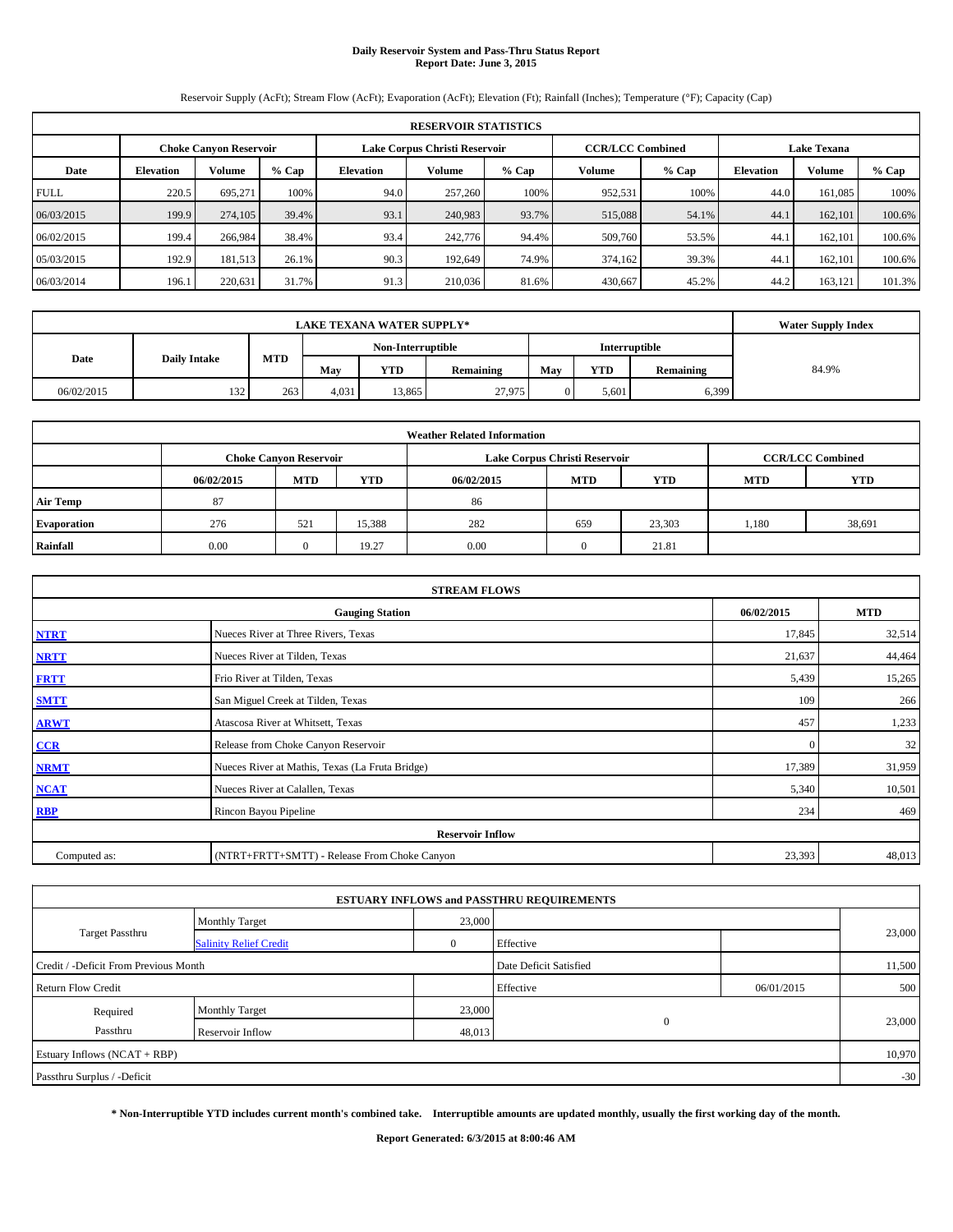# **Daily Reservoir System and Pass-Thru Status Report Report Date: June 4, 2015**

Reservoir Supply (AcFt); Stream Flow (AcFt); Evaporation (AcFt); Elevation (Ft); Rainfall (Inches); Temperature (°F); Capacity (Cap)

| <b>RESERVOIR STATISTICS</b> |                  |                               |         |                  |                               |         |                                               |         |                  |         |         |  |
|-----------------------------|------------------|-------------------------------|---------|------------------|-------------------------------|---------|-----------------------------------------------|---------|------------------|---------|---------|--|
|                             |                  | <b>Choke Canvon Reservoir</b> |         |                  | Lake Corpus Christi Reservoir |         | <b>CCR/LCC Combined</b><br><b>Lake Texana</b> |         |                  |         |         |  |
| Date                        | <b>Elevation</b> | <b>Volume</b>                 | $%$ Cap | <b>Elevation</b> | Volume                        | $%$ Cap | Volume                                        | $%$ Cap | <b>Elevation</b> | Volume  | $%$ Cap |  |
| <b>FULL</b>                 | 220.5            | 695.271                       | 100%    | 94.0             | 257,260                       | 100%    | 952,531                                       | 100%    | 44.0             | 161.085 | 100%    |  |
| 06/04/2015                  | 200.2            | 278,388                       | 40.0%   | 93.3             | 244,034                       | 94.9%   | 522,422                                       | 54.8%   | 44.1             | 162,101 | 100.6%  |  |
| 06/03/2015                  | 199.9            | 274,105                       | 39.4%   | 93.1             | 240,983                       | 93.7%   | 515,088                                       | 54.1%   | 44.1             | 162,101 | 100.6%  |  |
| 05/04/2015                  | 192.9            | 181,628                       | 26.1%   | 90.3             | 192,312                       | 74.8%   | 373,940                                       | 39.3%   | 44.1             | 162,101 | 100.6%  |  |
| 06/04/2014                  | 196.2            | 221,678                       | 31.9%   | 91.3             | 208,485                       | 81.0%   | 430,163                                       | 45.2%   | 44.2             | 163,121 | 101.3%  |  |

|            | <b>Water Supply Index</b> |     |       |                   |           |     |            |               |       |
|------------|---------------------------|-----|-------|-------------------|-----------|-----|------------|---------------|-------|
|            |                           |     |       | Non-Interruptible |           |     |            | Interruptible |       |
| Date       | <b>Daily Intake</b>       | MTD | Mav   | YTD               | Remaining | May | <b>YTD</b> | Remaining     | 86.2% |
| 06/03/2015 | 132                       | 395 | 4,031 | 13,997            | 27,843    |     | 5,601      | 6,399         |       |

| <b>Weather Related Information</b> |            |                               |            |            |                               |                         |            |            |  |  |
|------------------------------------|------------|-------------------------------|------------|------------|-------------------------------|-------------------------|------------|------------|--|--|
|                                    |            | <b>Choke Canyon Reservoir</b> |            |            | Lake Corpus Christi Reservoir | <b>CCR/LCC Combined</b> |            |            |  |  |
|                                    | 06/03/2015 | <b>MTD</b>                    | <b>YTD</b> | 06/03/2015 | <b>MTD</b>                    | <b>YTD</b>              | <b>MTD</b> | <b>YTD</b> |  |  |
| <b>Air Temp</b>                    | 88         |                               |            | 88         |                               |                         |            |            |  |  |
| <b>Evaporation</b>                 | 287        | 808                           | 15,675     | 367        | 1,026                         | 23,670                  | 1,834      | 39,345     |  |  |
| Rainfall                           | 0.00       | 0                             | 19.27      | 0.00       | $\Omega$                      | 21.81                   |            |            |  |  |

| <b>STREAM FLOWS</b> |                                                 |              |        |  |  |  |  |  |  |
|---------------------|-------------------------------------------------|--------------|--------|--|--|--|--|--|--|
|                     | <b>Gauging Station</b>                          |              |        |  |  |  |  |  |  |
| <b>NTRT</b>         | Nueces River at Three Rivers, Texas             | 18,064       | 50,578 |  |  |  |  |  |  |
| <b>NRTT</b>         | Nueces River at Tilden, Texas                   | 19,850       | 64,314 |  |  |  |  |  |  |
| <b>FRTT</b>         | Frio River at Tilden, Texas                     | 3,672        | 18,937 |  |  |  |  |  |  |
| <b>SMTT</b>         | San Miguel Creek at Tilden, Texas               | 107          | 373    |  |  |  |  |  |  |
| <b>ARWT</b>         | Atascosa River at Whitsett, Texas               | 304          | 1,536  |  |  |  |  |  |  |
| $CCR$               | Release from Choke Canyon Reservoir             | $\mathbf{0}$ | 32     |  |  |  |  |  |  |
| <b>NRMT</b>         | Nueces River at Mathis, Texas (La Fruta Bridge) | 16,019       | 47,977 |  |  |  |  |  |  |
| <b>NCAT</b>         | Nueces River at Calallen, Texas                 | 5,955        | 16,456 |  |  |  |  |  |  |
| <b>RBP</b>          | Rincon Bayou Pipeline                           | 233          | 703    |  |  |  |  |  |  |
|                     | <b>Reservoir Inflow</b>                         |              |        |  |  |  |  |  |  |
| Computed as:        | (NTRT+FRTT+SMTT) - Release From Choke Canyon    | 21,843       | 69,856 |  |  |  |  |  |  |

|                                       |                               |          | <b>ESTUARY INFLOWS and PASSTHRU REQUIREMENTS</b> |            |        |
|---------------------------------------|-------------------------------|----------|--------------------------------------------------|------------|--------|
|                                       | <b>Monthly Target</b>         | 23,000   |                                                  |            |        |
| Target Passthru                       | <b>Salinity Relief Credit</b> | $\theta$ | Effective                                        |            | 23,000 |
| Credit / -Deficit From Previous Month |                               |          | Date Deficit Satisfied                           |            | 11,500 |
| <b>Return Flow Credit</b>             |                               |          | Effective                                        | 06/01/2015 | 500    |
| Required                              | <b>Monthly Target</b>         | 23,000   |                                                  |            |        |
| Passthru                              | Reservoir Inflow              | 69,856   | $\mathbf{0}$                                     |            | 23,000 |
| Estuary Inflows (NCAT + RBP)          |                               |          |                                                  |            | 17,158 |
| Passthru Surplus / -Deficit           |                               |          |                                                  |            | 6,158  |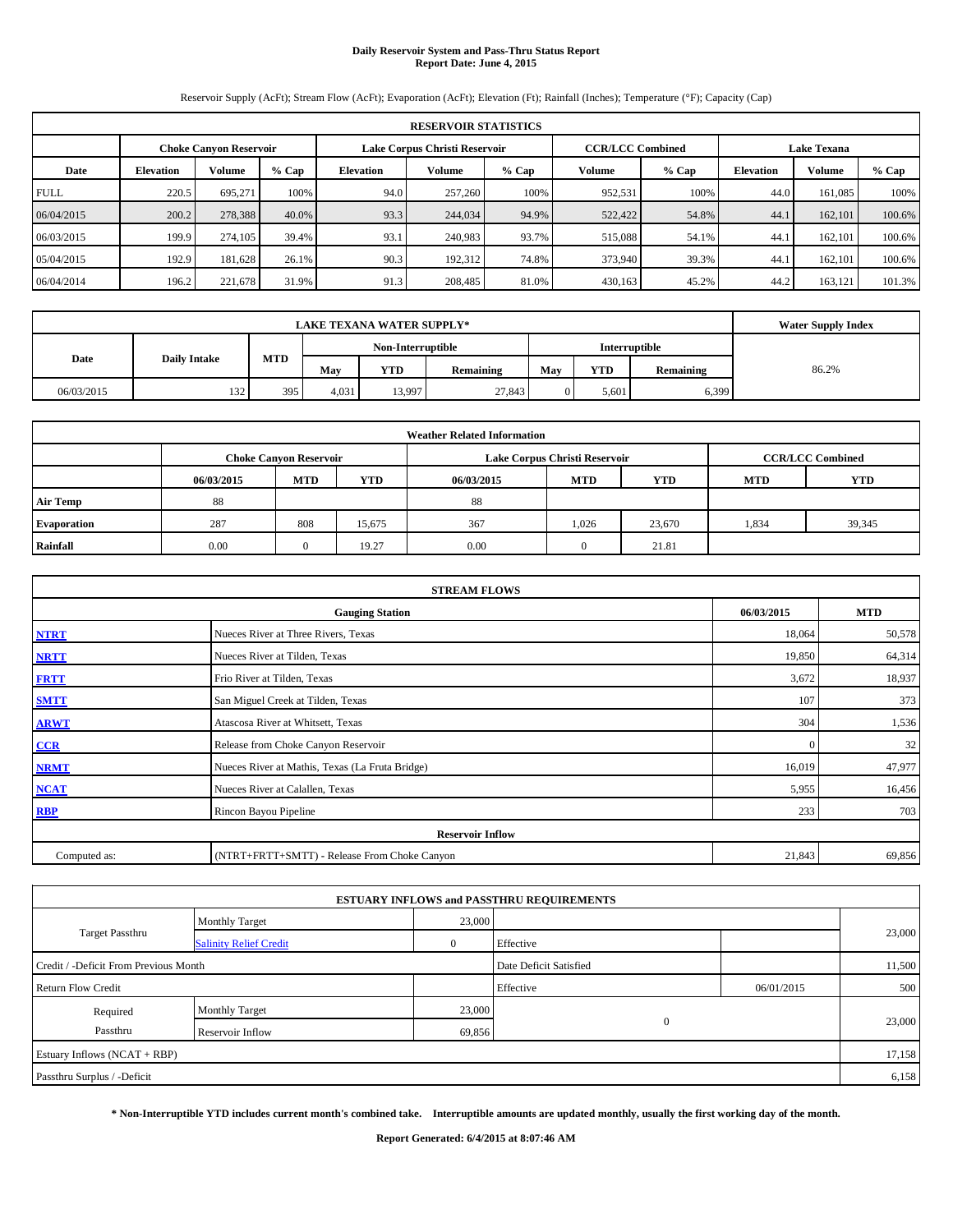# **Daily Reservoir System and Pass-Thru Status Report Report Date: June 5, 2015**

Reservoir Supply (AcFt); Stream Flow (AcFt); Evaporation (AcFt); Elevation (Ft); Rainfall (Inches); Temperature (°F); Capacity (Cap)

|             | <b>RESERVOIR STATISTICS</b>                                    |               |         |                  |         |         |         |                                               |                  |         |         |  |  |
|-------------|----------------------------------------------------------------|---------------|---------|------------------|---------|---------|---------|-----------------------------------------------|------------------|---------|---------|--|--|
|             | Lake Corpus Christi Reservoir<br><b>Choke Canvon Reservoir</b> |               |         |                  |         |         |         | <b>CCR/LCC Combined</b><br><b>Lake Texana</b> |                  |         |         |  |  |
| Date        | <b>Elevation</b>                                               | <b>Volume</b> | $%$ Cap | <b>Elevation</b> | Volume  | $%$ Cap | Volume  | $%$ Cap                                       | <b>Elevation</b> | Volume  | $%$ Cap |  |  |
| <b>FULL</b> | 220.5                                                          | 695.271       | 100%    | 94.0             | 257,260 | 100%    | 952,531 | 100%                                          | 44.0             | 161.085 | 100%    |  |  |
| 06/05/2015  | 200.3                                                          | 280,718       | 40.4%   | 93.7             | 251,438 | 97.7%   | 532,156 | 55.9%                                         | 44.1             | 162,101 | 100.6%  |  |  |
| 06/04/2015  | 200.2                                                          | 278,388       | 40.0%   | 93.3             | 244,034 | 94.9%   | 522,422 | 54.8%                                         | 44.1             | 162,101 | 100.6%  |  |  |
| 05/05/2015  | 192.9                                                          | 180,705       | 26.0%   | 90.3             | 191,640 | 74.5%   | 372,345 | 39.1%                                         | 44.1             | 162,101 | 100.6%  |  |  |
| 06/05/2014  | 196.1                                                          | 220,893       | 31.8%   | 91.2             | 206,938 | 80.4%   | 427,831 | 44.9%                                         | 44.2             | 163,121 | 101.3%  |  |  |

|            | <b>Water Supply Index</b> |            |       |                   |           |     |            |               |       |
|------------|---------------------------|------------|-------|-------------------|-----------|-----|------------|---------------|-------|
|            |                           |            |       | Non-Interruptible |           |     |            | Interruptible |       |
| Date       | <b>Daily Intake</b>       | <b>MTD</b> | Mav   | <b>YTD</b>        | Remaining | May | <b>YTD</b> | Remaining     | 87.8% |
| 06/04/2015 | 132                       | 526        | 4.031 | 14.128            | 27,712    |     | 5.601      | 6,399         |       |

| <b>Weather Related Information</b> |            |                               |            |            |                               |                         |            |            |  |  |
|------------------------------------|------------|-------------------------------|------------|------------|-------------------------------|-------------------------|------------|------------|--|--|
|                                    |            | <b>Choke Canyon Reservoir</b> |            |            | Lake Corpus Christi Reservoir | <b>CCR/LCC Combined</b> |            |            |  |  |
|                                    | 06/04/2015 | <b>MTD</b>                    | <b>YTD</b> | 06/04/2015 | <b>MTD</b>                    | <b>YTD</b>              | <b>MTD</b> | <b>YTD</b> |  |  |
| <b>Air Temp</b>                    | 88         |                               |            | 87         |                               |                         |            |            |  |  |
| <b>Evaporation</b>                 | 289        | 1,097                         | 15.964     | 338        | 1,364                         | 24,008                  | 2,461      | 39,972     |  |  |
| Rainfall                           | 0.00       | $\Omega$                      | 19.27      | 0.00       | $\Omega$                      | 21.81                   |            |            |  |  |

| <b>STREAM FLOWS</b> |                                                 |              |        |  |  |  |  |  |  |
|---------------------|-------------------------------------------------|--------------|--------|--|--|--|--|--|--|
|                     | <b>Gauging Station</b>                          |              |        |  |  |  |  |  |  |
| <b>NTRT</b>         | Nueces River at Three Rivers, Texas             |              |        |  |  |  |  |  |  |
| <b>NRTT</b>         | Nueces River at Tilden, Texas                   | 19,274       | 83,588 |  |  |  |  |  |  |
| <b>FRTT</b>         | Frio River at Tilden, Texas                     | 2,878        | 21,815 |  |  |  |  |  |  |
| <b>SMTT</b>         | San Miguel Creek at Tilden, Texas               | 89           | 463    |  |  |  |  |  |  |
| <b>ARWT</b>         | Atascosa River at Whitsett, Texas               | 238          | 1,775  |  |  |  |  |  |  |
| CCR                 | Release from Choke Canyon Reservoir             | $\mathbf{0}$ | 32     |  |  |  |  |  |  |
| <b>NRMT</b>         | Nueces River at Mathis, Texas (La Fruta Bridge) | 10,838       | 58,816 |  |  |  |  |  |  |
| <b>NCAT</b>         | Nueces River at Calallen, Texas                 | 7,424        | 23,880 |  |  |  |  |  |  |
| <b>RBP</b>          | Rincon Bayou Pipeline                           | 233          | 935    |  |  |  |  |  |  |
|                     | <b>Reservoir Inflow</b>                         |              |        |  |  |  |  |  |  |
| Computed as:        | (NTRT+FRTT+SMTT) - Release From Choke Canyon    | 20,178       | 90,034 |  |  |  |  |  |  |

|                                                  |                         |          | <b>ESTUARY INFLOWS and PASSTHRU REQUIREMENTS</b> |            |        |
|--------------------------------------------------|-------------------------|----------|--------------------------------------------------|------------|--------|
|                                                  | <b>Monthly Target</b>   | 23,000   |                                                  |            |        |
| Target Passthru<br><b>Salinity Relief Credit</b> |                         | $\Omega$ | Effective                                        |            | 23,000 |
| Credit / -Deficit From Previous Month            |                         |          | Date Deficit Satisfied                           |            | 11,500 |
| <b>Return Flow Credit</b>                        |                         |          | Effective                                        | 06/01/2015 | 500    |
| Required                                         | <b>Monthly Target</b>   | 23,000   |                                                  |            |        |
| Passthru                                         | <b>Reservoir Inflow</b> | 90,034   | $\mathbf{0}$                                     |            | 23,000 |
| Estuary Inflows (NCAT + RBP)                     |                         |          |                                                  |            | 24,815 |
| Passthru Surplus / -Deficit                      |                         |          |                                                  |            | 13,815 |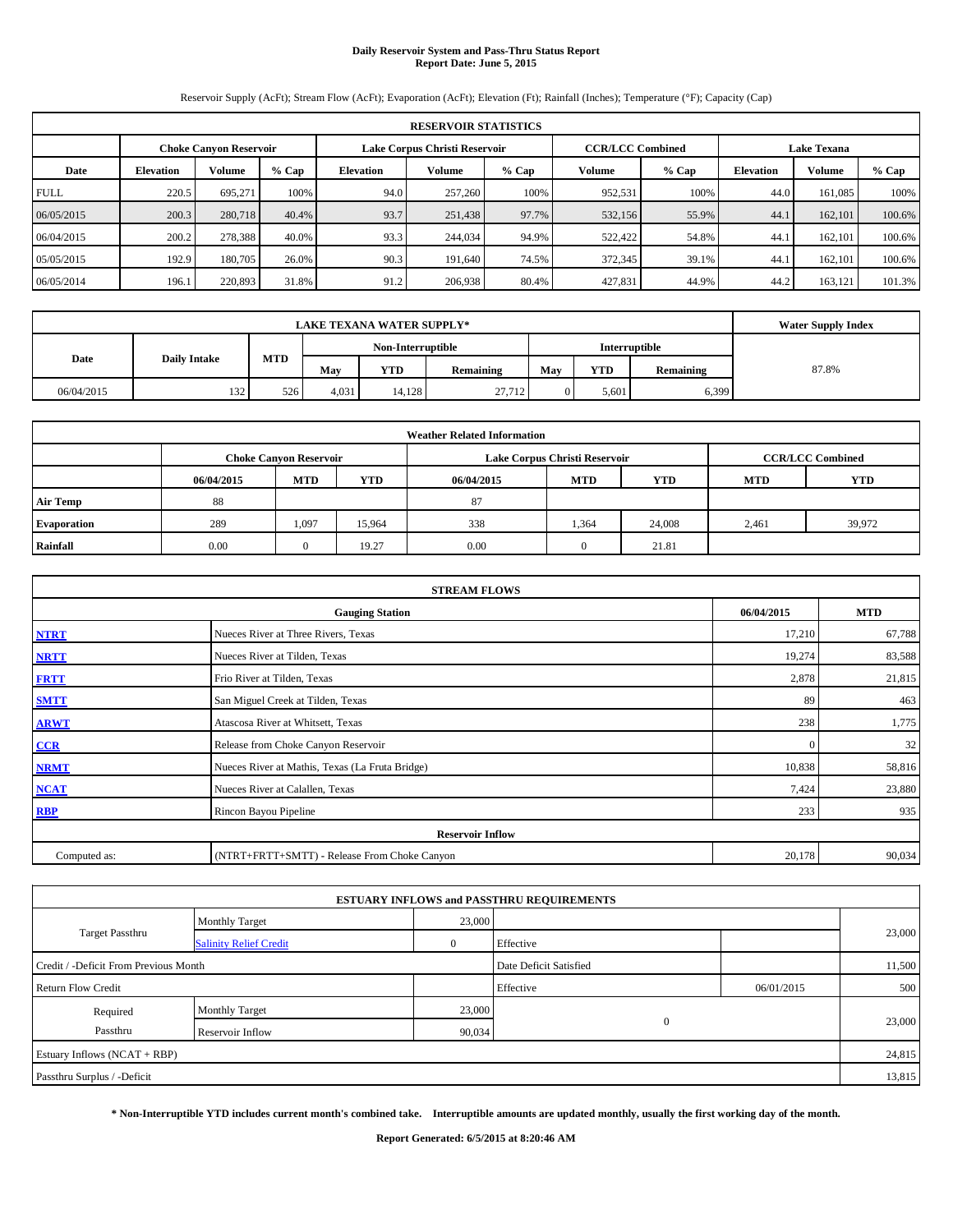# **Daily Reservoir System and Pass-Thru Status Report Report Date: June 6, 2015**

Reservoir Supply (AcFt); Stream Flow (AcFt); Evaporation (AcFt); Elevation (Ft); Rainfall (Inches); Temperature (°F); Capacity (Cap)

|             | <b>RESERVOIR STATISTICS</b> |                               |         |                               |               |         |                         |         |                    |               |         |  |  |
|-------------|-----------------------------|-------------------------------|---------|-------------------------------|---------------|---------|-------------------------|---------|--------------------|---------------|---------|--|--|
|             |                             | <b>Choke Canvon Reservoir</b> |         | Lake Corpus Christi Reservoir |               |         | <b>CCR/LCC Combined</b> |         | <b>Lake Texana</b> |               |         |  |  |
| Date        | <b>Elevation</b>            | Volume                        | $%$ Cap | Elevation                     | <b>Volume</b> | $%$ Cap | Volume                  | $%$ Cap | <b>Elevation</b>   | <b>Volume</b> | $%$ Cap |  |  |
| <b>FULL</b> | 220.5                       | 695.271                       | 100%    | 94.0                          | 257,260       | 100%    | 952,531                 | 100%    | 44.0               | 161.085       | 100%    |  |  |
| 06/06/2015  | 200.5                       | 283,200                       | 40.7%   | 94.0                          | 257,260       | 100.0%  | 540,460                 | 56.7%   | 44.1               | 162,101       | 100.6%  |  |  |
| 06/05/2015  | 200.3                       | 280,718                       | 40.4%   | 93.7                          | 251,438       | 97.7%   | 532,156                 | 55.9%   | 44.1               | 162,101       | 100.6%  |  |  |
| 05/06/2015  | 192.8                       | 180.129                       | 25.9%   | 90.3                          | 191.808       | 74.6%   | 371,937                 | 39.0%   | 44.1               | 162.101       | 100.6%  |  |  |
| 06/06/2014  | 196.1                       | 220,370                       | 31.7%   | 91.1                          | 205,221       | 79.8%   | 425,591                 | 44.7%   | 44.2               | 163,121       | 101.3%  |  |  |

|            | <b>Water Supply Index</b> |     |       |                   |           |     |            |               |       |
|------------|---------------------------|-----|-------|-------------------|-----------|-----|------------|---------------|-------|
|            |                           |     |       | Non-Interruptible |           |     |            | Interruptible |       |
| Date       | <b>Daily Intake</b>       | MTD | May   | <b>YTD</b>        | Remaining | May | <b>YTD</b> | Remaining     | 89.1% |
| 06/05/2015 | 131                       | 658 | 4,031 | 14.260            | 27,580    |     | 5.601      | 6,399         |       |

| <b>Weather Related Information</b> |            |                                                                                  |        |      |                               |                         |       |        |  |  |  |
|------------------------------------|------------|----------------------------------------------------------------------------------|--------|------|-------------------------------|-------------------------|-------|--------|--|--|--|
|                                    |            | <b>Choke Canyon Reservoir</b>                                                    |        |      | Lake Corpus Christi Reservoir | <b>CCR/LCC Combined</b> |       |        |  |  |  |
|                                    | 06/05/2015 | <b>YTD</b><br><b>MTD</b><br><b>MTD</b><br>06/05/2015<br><b>YTD</b><br><b>MTD</b> |        |      |                               |                         |       |        |  |  |  |
| <b>Air Temp</b>                    | 88         |                                                                                  |        | 90   |                               |                         |       |        |  |  |  |
| <b>Evaporation</b>                 | 272        | 1,369                                                                            | 16,236 | 330  | 1,694                         | 24,338                  | 3,063 | 40,574 |  |  |  |
| Rainfall                           | 0.00       | 0                                                                                | 19.27  | 0.00 | $\Omega$                      | 21.81                   |       |        |  |  |  |

|              | <b>STREAM FLOWS</b>                             |              |         |  |  |  |  |
|--------------|-------------------------------------------------|--------------|---------|--|--|--|--|
|              | <b>Gauging Station</b>                          |              |         |  |  |  |  |
| <b>NTRT</b>  | Nueces River at Three Rivers, Texas             |              |         |  |  |  |  |
| <b>NRTT</b>  | Nueces River at Tilden, Texas                   | 18,719       | 102,307 |  |  |  |  |
| <b>FRTT</b>  | Frio River at Tilden, Texas                     | 2,362        | 24,177  |  |  |  |  |
| <b>SMTT</b>  | San Miguel Creek at Tilden, Texas               | 73           | 536     |  |  |  |  |
| <b>ARWT</b>  | Atascosa River at Whitsett, Texas               | 197          | 1,971   |  |  |  |  |
| CCR          | Release from Choke Canyon Reservoir             | $\mathbf{0}$ | 32      |  |  |  |  |
| <b>NRMT</b>  | Nueces River at Mathis, Texas (La Fruta Bridge) | 9,230        | 68,046  |  |  |  |  |
| <b>NCAT</b>  | Nueces River at Calallen, Texas                 | 9,786        | 33,666  |  |  |  |  |
| <b>RBP</b>   | Rincon Bayou Pipeline                           | 230          | 1,165   |  |  |  |  |
|              | <b>Reservoir Inflow</b>                         |              |         |  |  |  |  |
| Computed as: | (NTRT+FRTT+SMTT) - Release From Choke Canyon    | 18,435       | 108,468 |  |  |  |  |

|                                       |                               |         | <b>ESTUARY INFLOWS and PASSTHRU REQUIREMENTS</b> |            |        |
|---------------------------------------|-------------------------------|---------|--------------------------------------------------|------------|--------|
|                                       | <b>Monthly Target</b>         | 23,000  |                                                  |            |        |
| Target Passthru                       | <b>Salinity Relief Credit</b> |         | Effective                                        |            | 23,000 |
| Credit / -Deficit From Previous Month |                               |         | Date Deficit Satisfied                           |            | 11,500 |
| <b>Return Flow Credit</b>             |                               |         | Effective                                        | 06/01/2015 | 500    |
| Required                              | <b>Monthly Target</b>         | 23,000  |                                                  |            |        |
| Passthru                              | Reservoir Inflow              | 108,468 | $\Omega$                                         |            | 23,000 |
| Estuary Inflows (NCAT + RBP)          |                               |         |                                                  |            | 34,831 |
| Passthru Surplus / -Deficit           |                               |         |                                                  |            | 23,831 |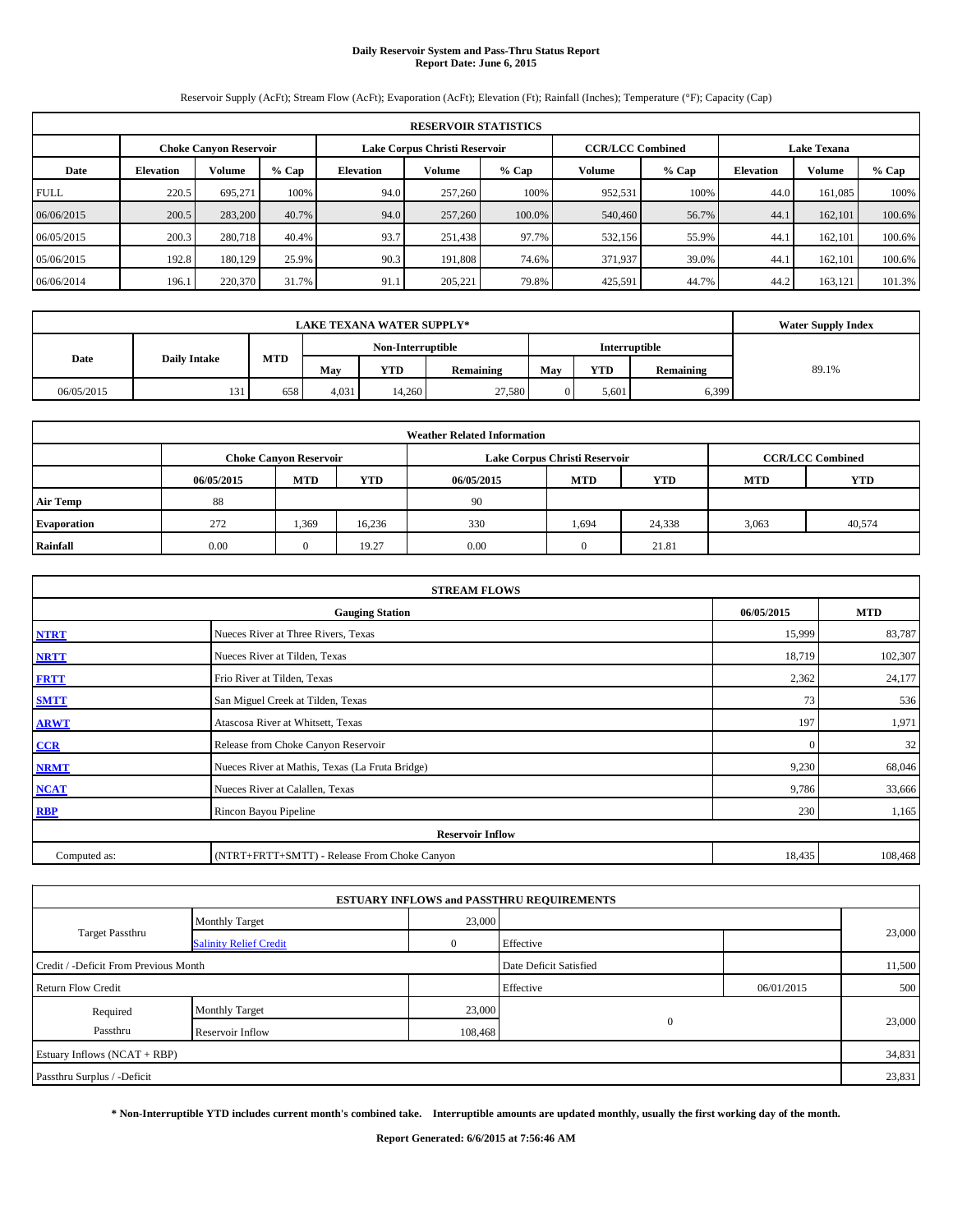# **Daily Reservoir System and Pass-Thru Status Report Report Date: June 7, 2015**

Reservoir Supply (AcFt); Stream Flow (AcFt); Evaporation (AcFt); Elevation (Ft); Rainfall (Inches); Temperature (°F); Capacity (Cap)

|             | <b>RESERVOIR STATISTICS</b> |                               |         |           |                               |        |                         |         |                  |                    |         |  |  |
|-------------|-----------------------------|-------------------------------|---------|-----------|-------------------------------|--------|-------------------------|---------|------------------|--------------------|---------|--|--|
|             |                             | <b>Choke Canvon Reservoir</b> |         |           | Lake Corpus Christi Reservoir |        | <b>CCR/LCC Combined</b> |         |                  | <b>Lake Texana</b> |         |  |  |
| Date        | <b>Elevation</b>            | <b>Volume</b>                 | $%$ Cap | Elevation | <b>Volume</b><br>$%$ Cap      |        |                         | $%$ Cap | <b>Elevation</b> | Volume             | $%$ Cap |  |  |
| <b>FULL</b> | 220.5                       | 695.271                       | 100%    | 94.0      | 257,260                       | 100%   | 952,531                 | 100%    | 44.0             | 161.085            | 100%    |  |  |
| 06/07/2015  | 200.6                       | 284,917                       | 41.0%   | 94.0      | 257,260                       | 100.0% | 542,177                 | 56.9%   | 44.1             | 162,101            | 100.6%  |  |  |
| 06/06/2015  | 200.5                       | 283,200                       | 40.7%   | 94.0      | 257,260                       | 100.0% | 540,460                 | 56.7%   | 44.1             | 162,101            | 100.6%  |  |  |
| 05/07/2015  | 192.8                       | 180,360                       | 25.9%   | 90.3      | 191,808                       | 74.6%  | 372,168                 | 39.1%   | 44.1             | 162,101            | 100.6%  |  |  |
| 06/07/2014  | 196.1                       | 219,979                       | 31.6%   | 90.9      | 203,167                       | 79.0%  | 423,146                 | 44.4%   | 44.2             | 163,121            | 101.3%  |  |  |

|            | <b>Water Supply Index</b> |     |       |                   |           |     |            |               |       |
|------------|---------------------------|-----|-------|-------------------|-----------|-----|------------|---------------|-------|
|            |                           |     |       | Non-Interruptible |           |     |            | Interruptible |       |
| Date       | <b>Daily Intake</b>       | MTD | May   | <b>YTD</b>        | Remaining | May | <b>YTD</b> | Remaining     | 89.4% |
| 06/06/2015 | 131                       | 789 | 4,031 | 14,391            | 27,449    |     | 5.601      | 6,399         |       |

| <b>Weather Related Information</b> |            |                               |            |            |                               |                         |       |        |  |  |
|------------------------------------|------------|-------------------------------|------------|------------|-------------------------------|-------------------------|-------|--------|--|--|
|                                    |            | <b>Choke Canyon Reservoir</b> |            |            | Lake Corpus Christi Reservoir | <b>CCR/LCC Combined</b> |       |        |  |  |
|                                    | 06/06/2015 | <b>MTD</b>                    | <b>YTD</b> | 06/06/2015 | <b>MTD</b>                    | <b>YTD</b>              |       |        |  |  |
| <b>Air Temp</b>                    | 89         |                               |            | 89         |                               |                         |       |        |  |  |
| <b>Evaporation</b>                 | 301        | 1,670                         | 16,537     | 404        | 2,098                         | 24,742                  | 3,768 | 41,279 |  |  |
| Rainfall                           | 0.00       | 0                             | 19.27      | 0.00       | $\Omega$                      | 21.81                   |       |        |  |  |

|              | <b>STREAM FLOWS</b>                             |              |         |  |  |  |  |
|--------------|-------------------------------------------------|--------------|---------|--|--|--|--|
|              | 06/06/2015                                      | <b>MTD</b>   |         |  |  |  |  |
| <b>NTRT</b>  | Nueces River at Three Rivers, Texas             |              |         |  |  |  |  |
| <b>NRTT</b>  | Nueces River at Tilden, Texas                   | 16,476       | 118,782 |  |  |  |  |
| <b>FRTT</b>  | Frio River at Tilden, Texas                     | 1,826        | 26,004  |  |  |  |  |
| <b>SMTT</b>  | San Miguel Creek at Tilden, Texas               | 64           | 599     |  |  |  |  |
| <b>ARWT</b>  | Atascosa River at Whitsett, Texas               | 163          | 2,134   |  |  |  |  |
| CCR          | Release from Choke Canyon Reservoir             | $\mathbf{0}$ | 32      |  |  |  |  |
| <b>NRMT</b>  | Nueces River at Mathis, Texas (La Fruta Bridge) | 9,607        | 77,653  |  |  |  |  |
| <b>NCAT</b>  | Nueces River at Calallen, Texas                 | 8,615        | 42,281  |  |  |  |  |
| <b>RBP</b>   | Rincon Bayou Pipeline                           | 233          | 1,399   |  |  |  |  |
|              | <b>Reservoir Inflow</b>                         |              |         |  |  |  |  |
| Computed as: | (NTRT+FRTT+SMTT) - Release From Choke Canyon    | 16,738       | 125,206 |  |  |  |  |

|                                       |                               |         | <b>ESTUARY INFLOWS and PASSTHRU REQUIREMENTS</b> |            |        |
|---------------------------------------|-------------------------------|---------|--------------------------------------------------|------------|--------|
|                                       | <b>Monthly Target</b>         | 23,000  |                                                  |            |        |
| Target Passthru                       | <b>Salinity Relief Credit</b> |         | Effective                                        |            | 23,000 |
| Credit / -Deficit From Previous Month |                               |         | Date Deficit Satisfied                           |            | 11,500 |
| <b>Return Flow Credit</b>             |                               |         | Effective                                        | 06/01/2015 | 500    |
| Required                              | <b>Monthly Target</b>         | 23,000  |                                                  |            |        |
| Passthru                              | Reservoir Inflow              | 125,206 | $\Omega$                                         |            | 23,000 |
| Estuary Inflows (NCAT + RBP)          |                               |         |                                                  |            | 43,679 |
| Passthru Surplus / -Deficit           |                               |         |                                                  |            | 32,679 |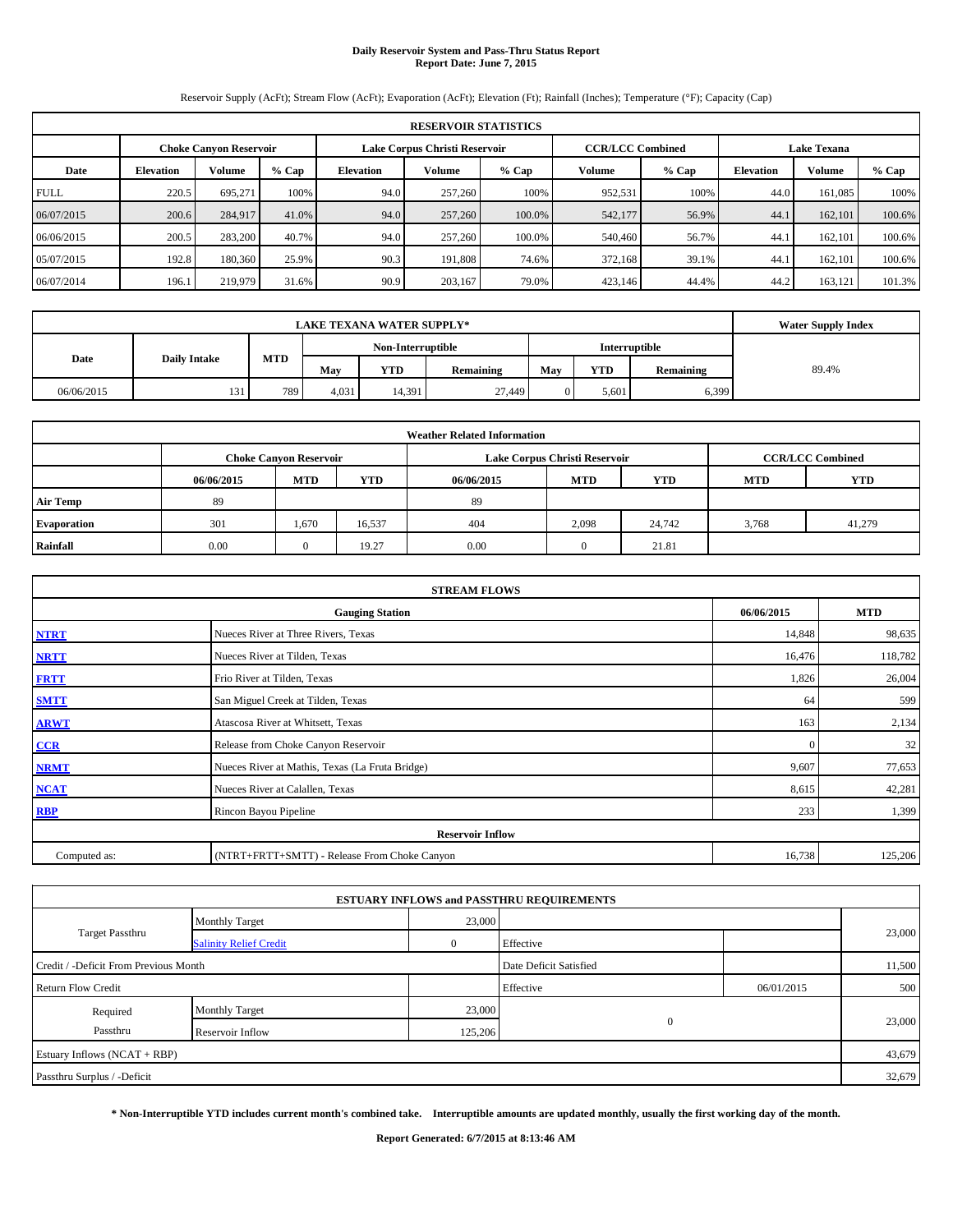# **Daily Reservoir System and Pass-Thru Status Report Report Date: June 8, 2015**

Reservoir Supply (AcFt); Stream Flow (AcFt); Evaporation (AcFt); Elevation (Ft); Rainfall (Inches); Temperature (°F); Capacity (Cap)

|             | <b>RESERVOIR STATISTICS</b> |                               |         |                  |                          |                                                          |         |         |                    |               |         |  |  |
|-------------|-----------------------------|-------------------------------|---------|------------------|--------------------------|----------------------------------------------------------|---------|---------|--------------------|---------------|---------|--|--|
|             |                             | <b>Choke Canvon Reservoir</b> |         |                  |                          | <b>CCR/LCC Combined</b><br>Lake Corpus Christi Reservoir |         |         | <b>Lake Texana</b> |               |         |  |  |
| Date        | <b>Elevation</b>            | <b>Volume</b>                 | $%$ Cap | <b>Elevation</b> | <b>Volume</b><br>$%$ Cap |                                                          |         | $%$ Cap | <b>Elevation</b>   | <b>Volume</b> | $%$ Cap |  |  |
| <b>FULL</b> | 220.5                       | 695.271                       | 100%    | 94.0             | 257,260                  | 100%                                                     | 952,531 | 100%    | 44.0               | 161.085       | 100%    |  |  |
| 06/08/2015  | 200.7                       | 286,010                       | 41.1%   | 94.0             | 257,260                  | 100.0%                                                   | 543,270 | 57.0%   | 44.1               | 162,101       | 100.6%  |  |  |
| 06/07/2015  | 200.6                       | 284,917                       | 41.0%   | 94.0             | 257,260                  | 100.0%                                                   | 542,177 | 56.9%   | 44.1               | 162.101       | 100.6%  |  |  |
| 05/08/2015  | 192.8                       | 180.129                       | 25.9%   | 90.3             | 191.472                  | 74.4%                                                    | 371,601 | 39.0%   | 44.1               | 162,101       | 100.6%  |  |  |
| 06/08/2014  | 196.0                       | 219,588                       | 31.6%   | 90.9             | 201,801                  | 78.4%                                                    | 421,389 | 44.2%   | 44.2               | 163,121       | 101.3%  |  |  |

|                                    | <b>Water Supply Index</b> |              |       |            |           |     |            |           |       |
|------------------------------------|---------------------------|--------------|-------|------------|-----------|-----|------------|-----------|-------|
| Non-Interruptible<br>Interruptible |                           |              |       |            |           |     |            |           |       |
| <b>Daily Intake</b><br>Date        |                           | <b>MTD</b>   | Mav   | <b>YTD</b> | Remaining | May | <b>YTD</b> | Remaining | 89.6% |
| 06/07/2015                         | 131                       | 021<br>1 L I | 4.031 | 14.523     | 27,317    |     | 5.601      | 6,399     |       |

| <b>Weather Related Information</b> |            |                                                                                           |            |            |            |            |            |            |  |  |  |  |  |  |
|------------------------------------|------------|-------------------------------------------------------------------------------------------|------------|------------|------------|------------|------------|------------|--|--|--|--|--|--|
|                                    |            | <b>CCR/LCC Combined</b><br>Lake Corpus Christi Reservoir<br><b>Choke Canyon Reservoir</b> |            |            |            |            |            |            |  |  |  |  |  |  |
|                                    | 06/07/2015 | <b>MTD</b>                                                                                | <b>YTD</b> | 06/07/2015 | <b>MTD</b> | <b>YTD</b> | <b>MTD</b> | <b>YTD</b> |  |  |  |  |  |  |
| <b>Air Temp</b>                    | 89         |                                                                                           |            | 89         |            |            |            |            |  |  |  |  |  |  |
| <b>Evaporation</b>                 | 265        | 1,935                                                                                     | 16,802     | 287        | 2,385      | 25,029     | 4,320      | 41,831     |  |  |  |  |  |  |
| Rainfall                           | 0.00       | 0                                                                                         | 19.27      | 0.00       | $\Omega$   | 21.81      |            |            |  |  |  |  |  |  |

|                                                    | <b>STREAM FLOWS</b>                             |              |         |  |  |  |  |  |
|----------------------------------------------------|-------------------------------------------------|--------------|---------|--|--|--|--|--|
| <b>MTD</b><br>06/07/2015<br><b>Gauging Station</b> |                                                 |              |         |  |  |  |  |  |
| <b>NTRT</b>                                        | Nueces River at Three Rivers, Texas             | 13,994       | 112,629 |  |  |  |  |  |
| <b>NRTT</b>                                        | Nueces River at Tilden, Texas                   | 13,458       | 132,241 |  |  |  |  |  |
| <b>FRTT</b>                                        | Frio River at Tilden, Texas                     | 1,306        | 27,310  |  |  |  |  |  |
| <b>SMTT</b>                                        | San Miguel Creek at Tilden, Texas               | 58           | 657     |  |  |  |  |  |
| <b>ARWT</b>                                        | Atascosa River at Whitsett, Texas               | 135          | 2,269   |  |  |  |  |  |
| CCR                                                | Release from Choke Canyon Reservoir             | $\mathbf{0}$ | 32      |  |  |  |  |  |
| <b>NRMT</b>                                        | Nueces River at Mathis, Texas (La Fruta Bridge) | 10,322       | 87,975  |  |  |  |  |  |
| NCAT                                               | Nueces River at Calallen, Texas                 | 5,618        | 47,898  |  |  |  |  |  |
| <b>RBP</b>                                         | Rincon Bayou Pipeline                           | 228          | 1,627   |  |  |  |  |  |
|                                                    | <b>Reservoir Inflow</b>                         |              |         |  |  |  |  |  |
| Computed as:                                       | (NTRT+FRTT+SMTT) - Release From Choke Canyon    | 15,358       | 140,564 |  |  |  |  |  |

|                                       |                               |         | <b>ESTUARY INFLOWS and PASSTHRU REQUIREMENTS</b> |            |        |
|---------------------------------------|-------------------------------|---------|--------------------------------------------------|------------|--------|
|                                       | <b>Monthly Target</b>         | 23,000  |                                                  |            |        |
| <b>Target Passthru</b>                | <b>Salinity Relief Credit</b> |         | Effective                                        |            | 23,000 |
| Credit / -Deficit From Previous Month |                               |         | Date Deficit Satisfied                           |            | 11,500 |
| <b>Return Flow Credit</b>             |                               |         | Effective                                        | 06/01/2015 | 500    |
| Required                              | <b>Monthly Target</b>         | 23,000  |                                                  |            |        |
| Passthru                              | Reservoir Inflow              | 140,564 | $\Omega$                                         |            | 23,000 |
| Estuary Inflows (NCAT + RBP)          |                               |         |                                                  |            | 49,525 |
| Passthru Surplus / -Deficit           |                               |         |                                                  |            | 38,525 |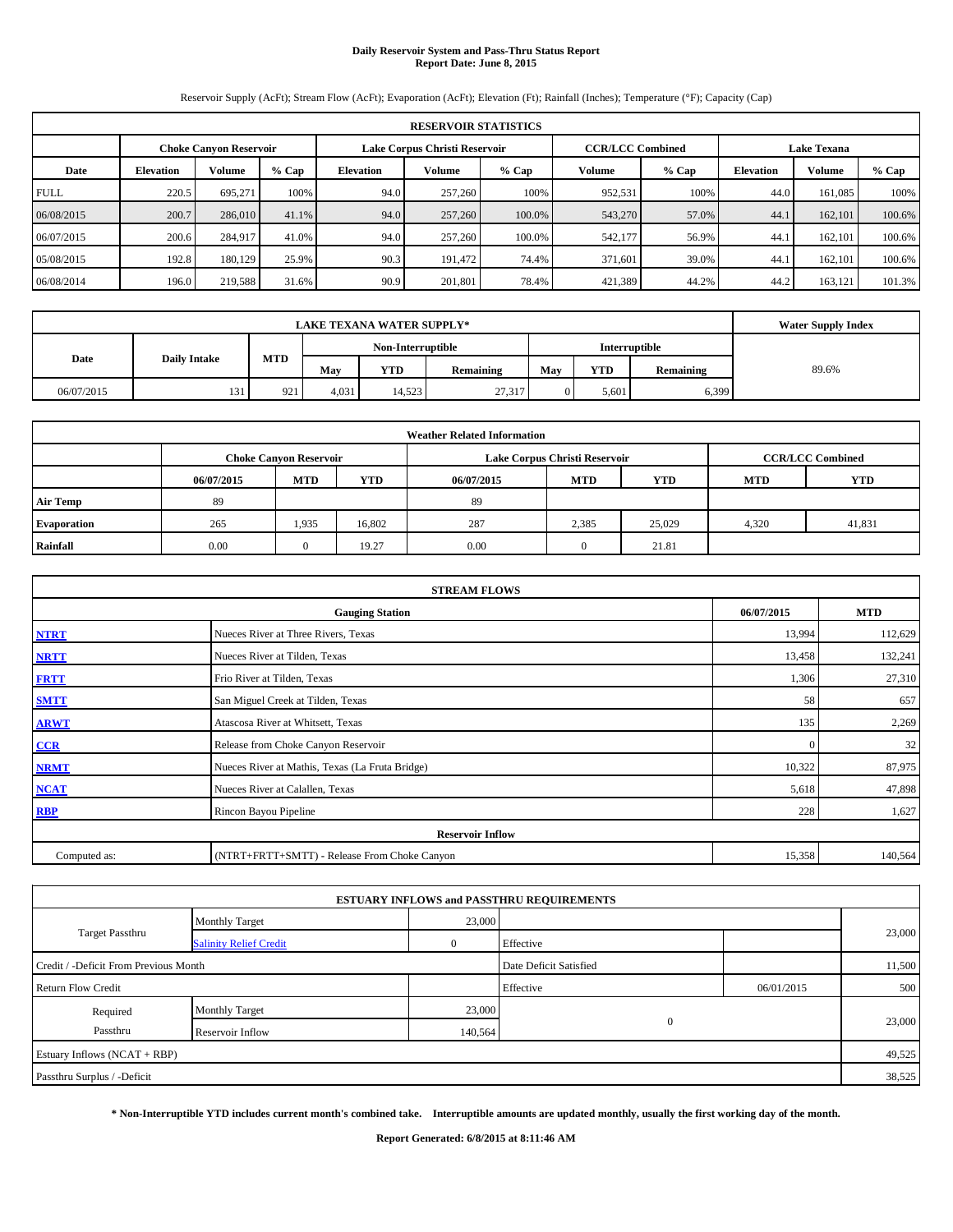# **Daily Reservoir System and Pass-Thru Status Report Report Date: June 9, 2015**

Reservoir Supply (AcFt); Stream Flow (AcFt); Evaporation (AcFt); Elevation (Ft); Rainfall (Inches); Temperature (°F); Capacity (Cap)

|             | <b>RESERVOIR STATISTICS</b>                                                                                     |               |         |           |               |         |         |         |                  |         |         |  |  |  |  |
|-------------|-----------------------------------------------------------------------------------------------------------------|---------------|---------|-----------|---------------|---------|---------|---------|------------------|---------|---------|--|--|--|--|
|             | <b>CCR/LCC Combined</b><br><b>Lake Texana</b><br>Lake Corpus Christi Reservoir<br><b>Choke Canvon Reservoir</b> |               |         |           |               |         |         |         |                  |         |         |  |  |  |  |
| Date        | <b>Elevation</b>                                                                                                | <b>Volume</b> | $%$ Cap | Elevation | <b>Volume</b> | $%$ Cap | Volume  | $%$ Cap | <b>Elevation</b> | Volume  | $%$ Cap |  |  |  |  |
| <b>FULL</b> | 220.5                                                                                                           | 695.271       | 100%    | 94.0      | 257,260       | 100%    | 952,531 | 100%    | 44.0             | 161.085 | 100%    |  |  |  |  |
| 06/09/2015  | 200.7                                                                                                           | 286,166       | 41.2%   | 94.0      | 257,260       | 100.0%  | 543,426 | 57.1%   | 44.1             | 162,101 | 100.6%  |  |  |  |  |
| 06/08/2015  | 200.7                                                                                                           | 286,010       | 41.1%   | 94.0      | 257,260       | 100.0%  | 543,270 | 57.0%   | 44.1             | 162,101 | 100.6%  |  |  |  |  |
| 05/09/2015  | 192.8                                                                                                           | 176,670       | 25.8%   | 90.2      | 191,136       | 74.3%   | 370,806 | 38.9%   | 44.0             | 161.085 | 100.0%  |  |  |  |  |
| 06/09/2014  | 196.0                                                                                                           | 219,458       | 31.6%   | 90.7      | 199.587       | 77.6%   | 419,045 | 44.0%   | 44.              | 163,121 | 101.3%  |  |  |  |  |

|                                    | <b>Water Supply Index</b> |            |       |            |           |     |            |                  |       |
|------------------------------------|---------------------------|------------|-------|------------|-----------|-----|------------|------------------|-------|
| Non-Interruptible<br>Interruptible |                           |            |       |            |           |     |            |                  |       |
| <b>Daily Intake</b><br>Date        |                           | <b>MTD</b> | May   | <b>YTD</b> | Remaining | May | <b>YTD</b> | <b>Remaining</b> | 89.6% |
| 06/08/2015                         | 131                       | 1.052      | 4,031 | 14.654     | 27.186    |     | 5,601      | 6,399            |       |

|                    |            |                                                                                           |            | <b>Weather Related Information</b> |            |            |            |            |  |  |  |  |  |
|--------------------|------------|-------------------------------------------------------------------------------------------|------------|------------------------------------|------------|------------|------------|------------|--|--|--|--|--|
|                    |            | <b>CCR/LCC Combined</b><br>Lake Corpus Christi Reservoir<br><b>Choke Canyon Reservoir</b> |            |                                    |            |            |            |            |  |  |  |  |  |
|                    | 06/08/2015 | <b>MTD</b>                                                                                | <b>YTD</b> | 06/08/2015                         | <b>MTD</b> | <b>YTD</b> | <b>MTD</b> | <b>YTD</b> |  |  |  |  |  |
| <b>Air Temp</b>    | -90        |                                                                                           |            | 91                                 |            |            |            |            |  |  |  |  |  |
| <b>Evaporation</b> | 301        | 2,236                                                                                     | 17.103     | 383                                | 2,768      | 25,412     | 5,004      | 42,515     |  |  |  |  |  |
| Rainfall           | 0.00       | $_{0}$                                                                                    | 19.27      | 0.00                               | $\Omega$   | 21.81      |            |            |  |  |  |  |  |

|              | <b>STREAM FLOWS</b>                                |        |         |  |  |  |  |  |  |  |
|--------------|----------------------------------------------------|--------|---------|--|--|--|--|--|--|--|
|              | 06/08/2015<br><b>MTD</b><br><b>Gauging Station</b> |        |         |  |  |  |  |  |  |  |
| <b>NTRT</b>  | Nueces River at Three Rivers, Texas                | 12,684 | 125,313 |  |  |  |  |  |  |  |
| <b>NRTT</b>  | Nueces River at Tilden, Texas                      | 10,759 | 142,999 |  |  |  |  |  |  |  |
| <b>FRTT</b>  | Frio River at Tilden, Texas                        | 802    | 28,112  |  |  |  |  |  |  |  |
| <b>SMTT</b>  | San Miguel Creek at Tilden, Texas                  | 54     | 711     |  |  |  |  |  |  |  |
| <b>ARWT</b>  | Atascosa River at Whitsett, Texas                  | 66     | 2,334   |  |  |  |  |  |  |  |
| CCR          | Release from Choke Canyon Reservoir                | 38     | 69      |  |  |  |  |  |  |  |
| <b>NRMT</b>  | Nueces River at Mathis, Texas (La Fruta Bridge)    | 12,486 | 100,461 |  |  |  |  |  |  |  |
| <b>NCAT</b>  | Nueces River at Calallen, Texas                    | 3,871  | 51,769  |  |  |  |  |  |  |  |
| <b>RBP</b>   | Rincon Bayou Pipeline                              | 230    | 1,857   |  |  |  |  |  |  |  |
|              | <b>Reservoir Inflow</b>                            |        |         |  |  |  |  |  |  |  |
| Computed as: | (NTRT+FRTT+SMTT) - Release From Choke Canyon       | 13,502 | 154,066 |  |  |  |  |  |  |  |

|                                       |                               |         | <b>ESTUARY INFLOWS and PASSTHRU REQUIREMENTS</b> |            |        |
|---------------------------------------|-------------------------------|---------|--------------------------------------------------|------------|--------|
|                                       | <b>Monthly Target</b>         | 23,000  |                                                  |            |        |
| <b>Target Passthru</b>                | <b>Salinity Relief Credit</b> |         | Effective                                        |            | 23,000 |
| Credit / -Deficit From Previous Month |                               |         | Date Deficit Satisfied                           |            | 11,500 |
| <b>Return Flow Credit</b>             |                               |         | Effective                                        | 06/01/2015 | 500    |
| Required                              | <b>Monthly Target</b>         | 23,000  |                                                  |            |        |
| Passthru                              | Reservoir Inflow              | 154,066 | $\mathbf{0}$                                     |            | 23,000 |
| Estuary Inflows (NCAT + RBP)          |                               |         |                                                  |            | 53,625 |
| Passthru Surplus / -Deficit           |                               |         |                                                  |            | 42,625 |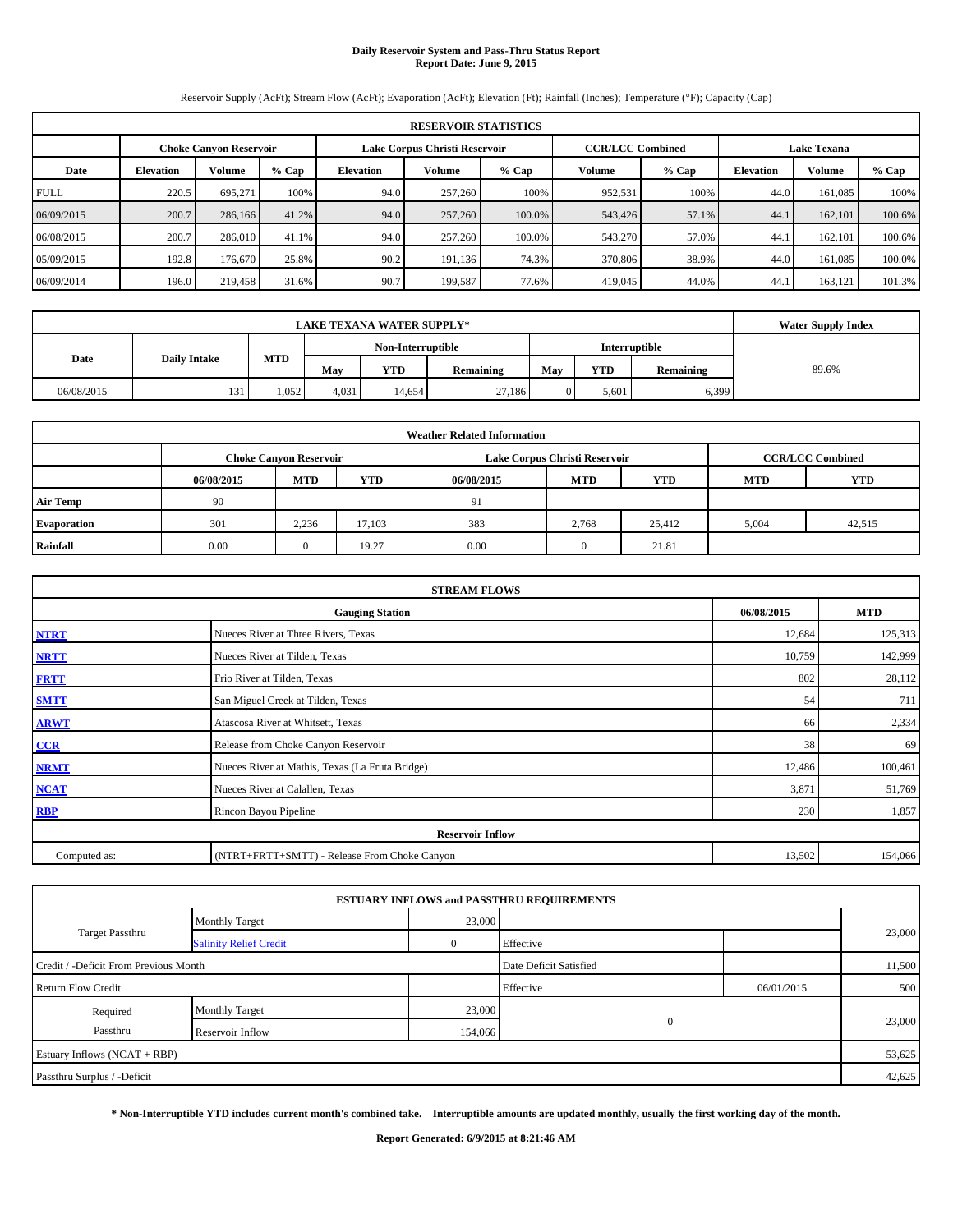# **Daily Reservoir System and Pass-Thru Status Report Report Date: June 10, 2015**

Reservoir Supply (AcFt); Stream Flow (AcFt); Evaporation (AcFt); Elevation (Ft); Rainfall (Inches); Temperature (°F); Capacity (Cap)

|             | <b>RESERVOIR STATISTICS</b>                                                                                     |         |         |                  |               |         |         |         |                  |         |        |  |  |  |  |
|-------------|-----------------------------------------------------------------------------------------------------------------|---------|---------|------------------|---------------|---------|---------|---------|------------------|---------|--------|--|--|--|--|
|             | <b>CCR/LCC Combined</b><br>Lake Corpus Christi Reservoir<br><b>Lake Texana</b><br><b>Choke Canvon Reservoir</b> |         |         |                  |               |         |         |         |                  |         |        |  |  |  |  |
| Date        | <b>Elevation</b>                                                                                                | Volume  | $%$ Cap | <b>Elevation</b> | <b>Volume</b> | $%$ Cap | Volume  | $%$ Cap | <b>Elevation</b> | Volume  | % Cap  |  |  |  |  |
| <b>FULL</b> | 220.5                                                                                                           | 695.271 | 100%    | 94.0             | 257,260       | 100%    | 952,531 | 100%    | 44.0             | 161.085 | 100%   |  |  |  |  |
| 06/10/2015  | 200.8                                                                                                           | 287,428 | 41.3%   | 94.0             | 257,260       | 100.0%  | 544,688 | 57.2%   | 44.1             | 162,101 | 100.6% |  |  |  |  |
| 06/09/2015  | 200.7                                                                                                           | 286,166 | 41.2%   | 94.0             | 257,260       | 100.0%  | 543,426 | 57.1%   | 44.1             | 162.101 | 100.6% |  |  |  |  |
| 05/10/2015  | 192.8                                                                                                           | 179.441 | 25.8%   | 90.2             | 189.962       | 73.8%   | 369,403 | 38.8%   | 44.0             | 161.085 | 100.0% |  |  |  |  |
| 06/10/2014  | 196.0                                                                                                           | 219,588 | 31.6%   | 90.7             | 198,906       | 77.3%   | 418,494 | 43.9%   | 44.              | 162,101 | 100.6% |  |  |  |  |

|                                                  | <b>Water Supply Index</b> |       |       |            |           |     |            |                  |       |
|--------------------------------------------------|---------------------------|-------|-------|------------|-----------|-----|------------|------------------|-------|
| Non-Interruptible<br>Interruptible<br><b>MTD</b> |                           |       |       |            |           |     |            |                  |       |
| <b>Daily Intake</b><br>Date                      |                           |       | May   | <b>YTD</b> | Remaining | May | <b>YTD</b> | <b>Remaining</b> | 89.8% |
| 06/09/2015                                       | 131                       | 1,183 | 4,031 | 14.785     | 27,055    |     | 5,601      | 6,399            |       |

|                    |            |                                                                                           |            | <b>Weather Related Information</b> |            |            |            |            |  |  |  |  |  |
|--------------------|------------|-------------------------------------------------------------------------------------------|------------|------------------------------------|------------|------------|------------|------------|--|--|--|--|--|
|                    |            | <b>CCR/LCC Combined</b><br>Lake Corpus Christi Reservoir<br><b>Choke Canyon Reservoir</b> |            |                                    |            |            |            |            |  |  |  |  |  |
|                    | 06/09/2015 | <b>MTD</b>                                                                                | <b>YTD</b> | 06/09/2015                         | <b>MTD</b> | <b>YTD</b> | <b>MTD</b> | <b>YTD</b> |  |  |  |  |  |
| <b>Air Temp</b>    | 91         |                                                                                           |            | 91                                 |            |            |            |            |  |  |  |  |  |
| <b>Evaporation</b> | 302        | 2,538                                                                                     | 17.405     | 372                                | 3,140      | 25,784     | 5,678      | 43,189     |  |  |  |  |  |
| Rainfall           | 0.00       | $_{0}$                                                                                    | 19.27      | 0.00                               | $\Omega$   | 21.81      |            |            |  |  |  |  |  |

|              | <b>STREAM FLOWS</b>                             |            |            |  |  |  |  |  |  |  |
|--------------|-------------------------------------------------|------------|------------|--|--|--|--|--|--|--|
|              | <b>Gauging Station</b>                          | 06/09/2015 | <b>MTD</b> |  |  |  |  |  |  |  |
| <b>NTRT</b>  | Nueces River at Three Rivers, Texas             | 10,600     | 135,913    |  |  |  |  |  |  |  |
| <b>NRTT</b>  | Nueces River at Tilden, Texas                   | 8,813      | 151,813    |  |  |  |  |  |  |  |
| <b>FRTT</b>  | Frio River at Tilden, Texas                     | 494        | 28,606     |  |  |  |  |  |  |  |
| <b>SMTT</b>  | San Miguel Creek at Tilden, Texas               | 50         | 760        |  |  |  |  |  |  |  |
| <b>ARWT</b>  | Atascosa River at Whitsett, Texas               | 58         | 2,392      |  |  |  |  |  |  |  |
| CCR          | Release from Choke Canyon Reservoir             | 58         | 127        |  |  |  |  |  |  |  |
| <b>NRMT</b>  | Nueces River at Mathis, Texas (La Fruta Bridge) | 13,081     | 113,542    |  |  |  |  |  |  |  |
| NCAT         | Nueces River at Calallen, Texas                 | 3,474      | 55,243     |  |  |  |  |  |  |  |
| <b>RBP</b>   | Rincon Bayou Pipeline                           | 230        | 2,086      |  |  |  |  |  |  |  |
|              | <b>Reservoir Inflow</b>                         |            |            |  |  |  |  |  |  |  |
| Computed as: | (NTRT+FRTT+SMTT) - Release From Choke Canyon    | 11,086     | 165,152    |  |  |  |  |  |  |  |

|                                       |                               |         | <b>ESTUARY INFLOWS and PASSTHRU REQUIREMENTS</b> |            |        |  |
|---------------------------------------|-------------------------------|---------|--------------------------------------------------|------------|--------|--|
|                                       | <b>Monthly Target</b>         | 23,000  |                                                  |            |        |  |
| <b>Target Passthru</b>                | <b>Salinity Relief Credit</b> |         | Effective                                        |            | 23,000 |  |
| Credit / -Deficit From Previous Month |                               |         | Date Deficit Satisfied                           |            | 11,500 |  |
| <b>Return Flow Credit</b>             |                               |         | Effective                                        | 06/01/2015 | 500    |  |
| Required                              | <b>Monthly Target</b>         | 23,000  |                                                  |            |        |  |
| Passthru                              | Reservoir Inflow              | 165,152 | $\mathbf{0}$                                     |            | 23,000 |  |
| Estuary Inflows (NCAT + RBP)          |                               |         |                                                  |            | 57,329 |  |
| Passthru Surplus / -Deficit           |                               |         |                                                  |            | 46,329 |  |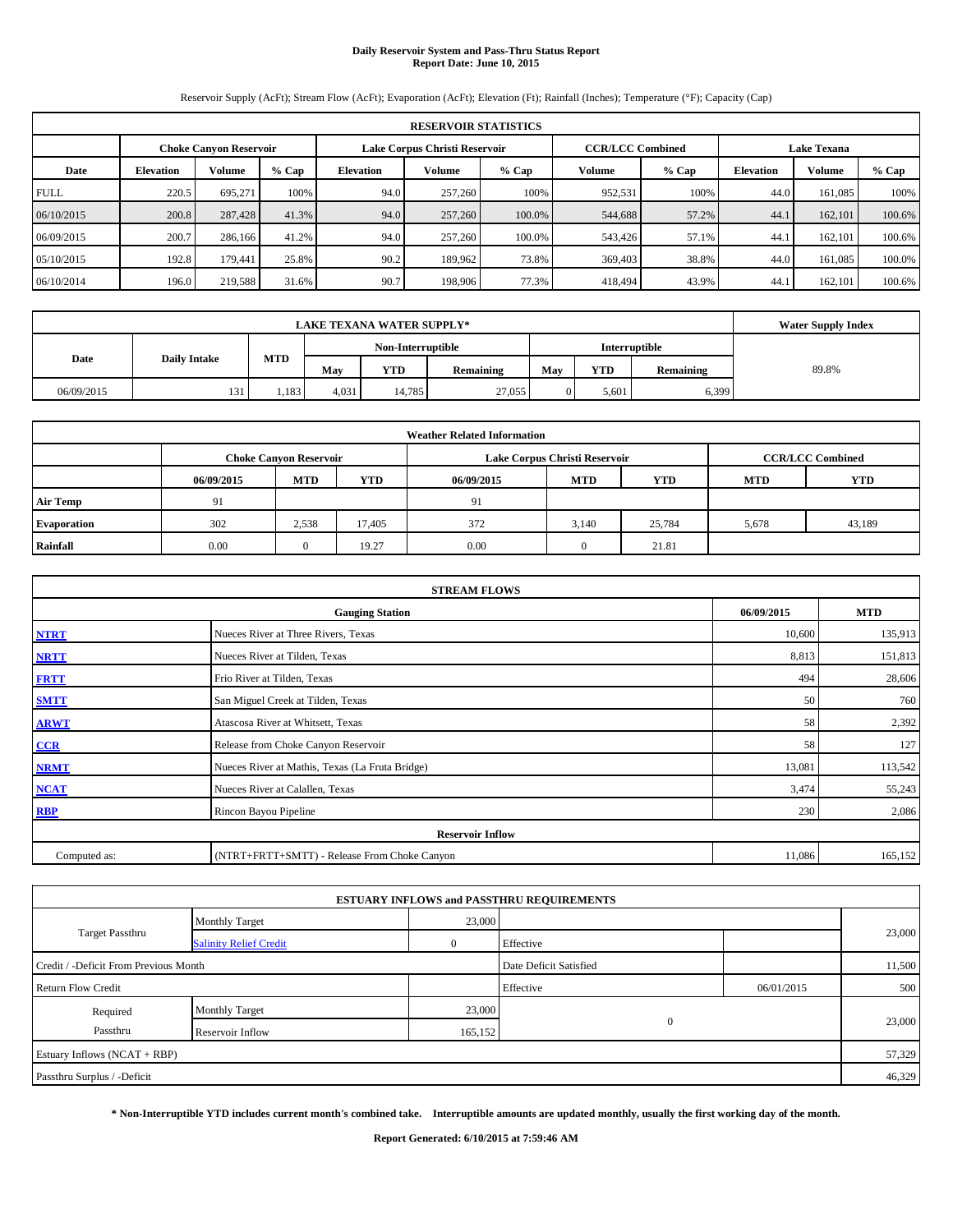# **Daily Reservoir System and Pass-Thru Status Report Report Date: June 11, 2015**

Reservoir Supply (AcFt); Stream Flow (AcFt); Evaporation (AcFt); Elevation (Ft); Rainfall (Inches); Temperature (°F); Capacity (Cap)

|             | <b>RESERVOIR STATISTICS</b>                                    |               |         |                  |               |                         |         |                    |                  |               |         |  |  |
|-------------|----------------------------------------------------------------|---------------|---------|------------------|---------------|-------------------------|---------|--------------------|------------------|---------------|---------|--|--|
|             | Lake Corpus Christi Reservoir<br><b>Choke Canvon Reservoir</b> |               |         |                  |               | <b>CCR/LCC Combined</b> |         | <b>Lake Texana</b> |                  |               |         |  |  |
| Date        | <b>Elevation</b>                                               | <b>Volume</b> | $%$ Cap | <b>Elevation</b> | <b>Volume</b> | $%$ Cap                 | Volume  | $%$ Cap            | <b>Elevation</b> | <b>Volume</b> | $%$ Cap |  |  |
| <b>FULL</b> | 220.5                                                          | 695.271       | 100%    | 94.0             | 257,260       | 100%                    | 952,531 | 100%               | 44.0             | 161.085       | 100%    |  |  |
| 06/11/2015  | 200.7                                                          | 286,010       | 41.1%   | 94.0             | 257,260       | 100.0%                  | 543,270 | 57.0%              | 44.1             | 162,101       | 100.6%  |  |  |
| 06/10/2015  | 200.8                                                          | 287,428       | 41.3%   | 94.0             | 257,260       | 100.0%                  | 544,688 | 57.2%              | 44.1             | 162.101       | 100.6%  |  |  |
| 05/11/2015  | 192.8                                                          | 179,670       | 25.8%   | 90.2             | 190,800       | 74.2%                   | 370,470 | 38.9%              | 44.0             | 161.085       | 100.0%  |  |  |
| 06/11/2014  | 196.1                                                          | 220,370       | 31.7%   | 90.6             | 198,057       | 77.0%                   | 418,427 | 43.9%              | 44.2             | 163,121       | 101.3%  |  |  |

| <b>LAKE TEXANA WATER SUPPLY*</b> |                     |            |                   |            |           |                      |            |           | <b>Water Supply Index</b> |
|----------------------------------|---------------------|------------|-------------------|------------|-----------|----------------------|------------|-----------|---------------------------|
|                                  |                     |            | Non-Interruptible |            |           | <b>Interruptible</b> |            |           |                           |
| Date                             | <b>Daily Intake</b> | <b>MTD</b> | May               | <b>YTD</b> | Remaining | May                  | <b>YTD</b> | Remaining | 89.6%                     |
| 06/10/2015                       | 131                 | 1.314      | 4,031             | 14.916     | 26,924    |                      | 5,601      | 6,399     |                           |

|                    | <b>Weather Related Information</b> |                               |            |            |                               |                         |            |            |  |  |  |  |
|--------------------|------------------------------------|-------------------------------|------------|------------|-------------------------------|-------------------------|------------|------------|--|--|--|--|
|                    |                                    | <b>Choke Canyon Reservoir</b> |            |            | Lake Corpus Christi Reservoir | <b>CCR/LCC Combined</b> |            |            |  |  |  |  |
|                    | 06/10/2015                         | <b>MTD</b>                    | <b>YTD</b> | 06/10/2015 | <b>MTD</b>                    | <b>YTD</b>              | <b>MTD</b> | <b>YTD</b> |  |  |  |  |
| <b>Air Temp</b>    | 90                                 |                               |            | 91         |                               |                         |            |            |  |  |  |  |
| <b>Evaporation</b> | 320                                | 2,858                         | 17,725     | 340        | 3,480                         | 26,124                  | 6,338      | 43,849     |  |  |  |  |
| Rainfall           | 0.00                               | 0                             | 19.27      | 0.00       | $\Omega$                      | 21.81                   |            |            |  |  |  |  |

|              | <b>STREAM FLOWS</b>                             |            |            |  |  |  |  |  |  |  |
|--------------|-------------------------------------------------|------------|------------|--|--|--|--|--|--|--|
|              | <b>Gauging Station</b>                          | 06/10/2015 | <b>MTD</b> |  |  |  |  |  |  |  |
| <b>NTRT</b>  | Nueces River at Three Rivers, Texas             | 8,536      | 144,448    |  |  |  |  |  |  |  |
| <b>NRTT</b>  | Nueces River at Tilden, Texas                   | 7,603      | 159,415    |  |  |  |  |  |  |  |
| <b>FRTT</b>  | Frio River at Tilden, Texas                     | 347        | 28,953     |  |  |  |  |  |  |  |
| <b>SMTT</b>  | San Miguel Creek at Tilden, Texas               | 48         | 808        |  |  |  |  |  |  |  |
| <b>ARWT</b>  | Atascosa River at Whitsett, Texas               | 54         | 2,446      |  |  |  |  |  |  |  |
| CCR          | Release from Choke Canyon Reservoir             | 58         | 185        |  |  |  |  |  |  |  |
| <b>NRMT</b>  | Nueces River at Mathis, Texas (La Fruta Bridge) | 10,540     | 124,082    |  |  |  |  |  |  |  |
| <b>NCAT</b>  | Nueces River at Calallen, Texas                 | 3,057      | 58,299     |  |  |  |  |  |  |  |
| <b>RBP</b>   | Rincon Bayou Pipeline                           | 230        | 2,316      |  |  |  |  |  |  |  |
|              | <b>Reservoir Inflow</b>                         |            |            |  |  |  |  |  |  |  |
| Computed as: | (NTRT+FRTT+SMTT) - Release From Choke Canyon    | 8,873      | 174,025    |  |  |  |  |  |  |  |

| <b>ESTUARY INFLOWS and PASSTHRU REQUIREMENTS</b> |                               |         |                        |            |        |  |  |  |  |  |  |
|--------------------------------------------------|-------------------------------|---------|------------------------|------------|--------|--|--|--|--|--|--|
|                                                  | <b>Monthly Target</b>         | 23,000  |                        |            |        |  |  |  |  |  |  |
| Target Passthru                                  | <b>Salinity Relief Credit</b> | 17,250  | Effective              | 06/11/2015 | 5,750  |  |  |  |  |  |  |
| Credit / -Deficit From Previous Month            |                               |         | Date Deficit Satisfied |            | 11,500 |  |  |  |  |  |  |
| <b>Return Flow Credit</b>                        |                               |         | Effective              | 06/01/2015 | 500    |  |  |  |  |  |  |
| Required                                         | <b>Monthly Target</b>         | 5,750   |                        |            |        |  |  |  |  |  |  |
| Passthru                                         | Reservoir Inflow              | 174,025 | $\overline{0}$         |            | 5,750  |  |  |  |  |  |  |
| Estuary Inflows (NCAT + RBP)                     |                               |         |                        |            | 60,616 |  |  |  |  |  |  |
| Passthru Surplus / -Deficit                      |                               |         |                        |            | 66,866 |  |  |  |  |  |  |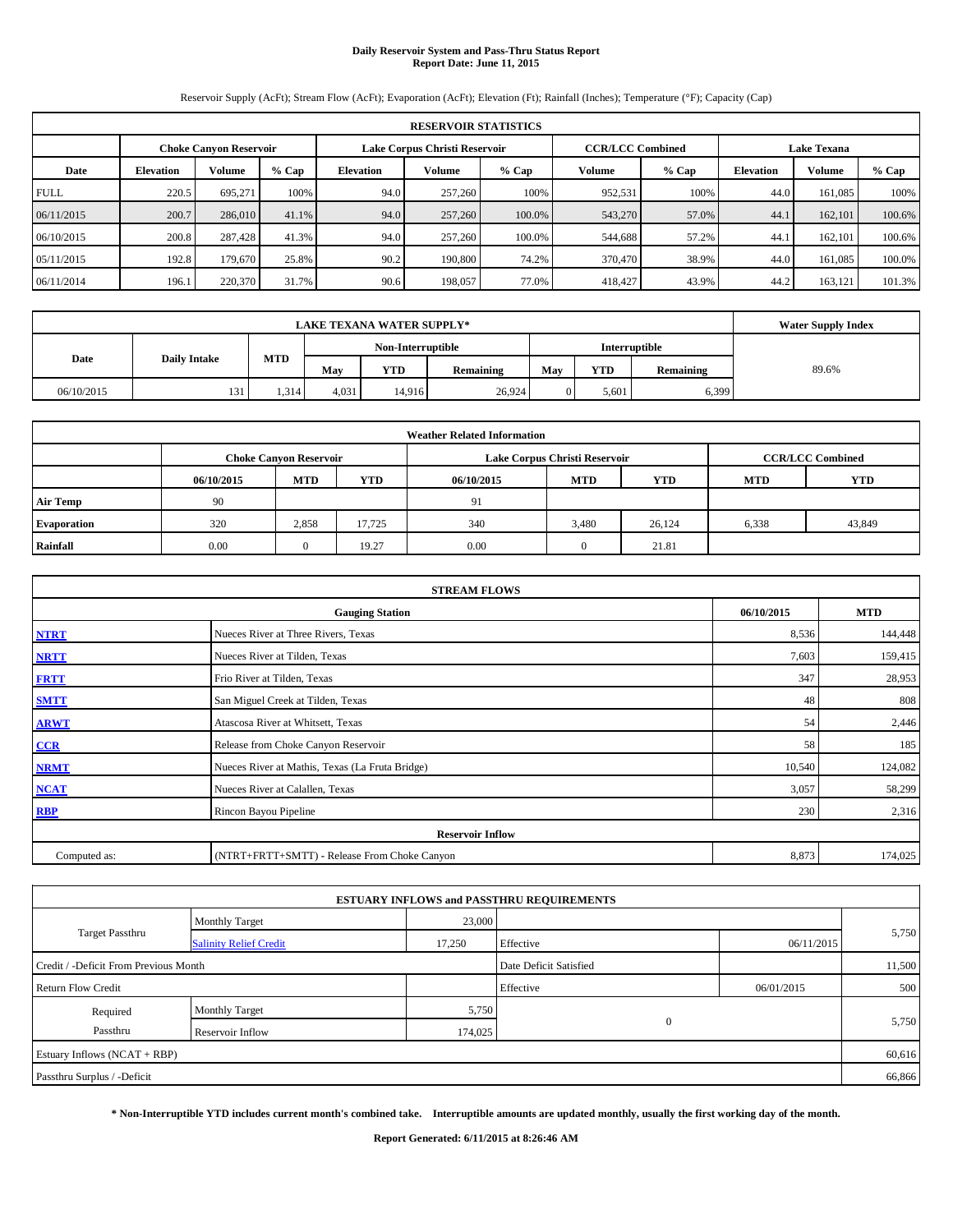# **Daily Reservoir System and Pass-Thru Status Report Report Date: June 12, 2015**

Reservoir Supply (AcFt); Stream Flow (AcFt); Evaporation (AcFt); Elevation (Ft); Rainfall (Inches); Temperature (°F); Capacity (Cap)

|             | <b>RESERVOIR STATISTICS</b>                                    |               |         |                  |               |                         |         |                    |                  |         |         |  |  |
|-------------|----------------------------------------------------------------|---------------|---------|------------------|---------------|-------------------------|---------|--------------------|------------------|---------|---------|--|--|
|             | Lake Corpus Christi Reservoir<br><b>Choke Canvon Reservoir</b> |               |         |                  |               | <b>CCR/LCC Combined</b> |         | <b>Lake Texana</b> |                  |         |         |  |  |
| Date        | <b>Elevation</b>                                               | <b>Volume</b> | $%$ Cap | <b>Elevation</b> | <b>Volume</b> | $%$ Cap                 | Volume  | $%$ Cap            | <b>Elevation</b> | Volume  | $%$ Cap |  |  |
| <b>FULL</b> | 220.5                                                          | 695.271       | 100%    | 94.0             | 257,260       | 100%                    | 952,531 | 100%               | 44.0             | 161.085 | 100%    |  |  |
| 06/12/2015  | 200.7                                                          | 286,636       | 41.2%   | 94.0             | 257,260       | 100.0%                  | 543,896 | 57.1%              | 44.0             | 161,085 | 100.0%  |  |  |
| 06/11/2015  | 200.7                                                          | 286,010       | 41.1%   | 94.0             | 257,260       | 100.0%                  | 543,270 | 57.0%              | 44.1             | 162,101 | 100.6%  |  |  |
| 05/12/2015  | 192.9                                                          | 181.051       | 26.0%   | 90.6             | 197.548       | 76.8%                   | 378,599 | 39.7%              | 44.0             | 161.085 | 100.0%  |  |  |
| 06/12/2014  | 196.0                                                          | 219,067       | 31.5%   | 90.6             | 196,701       | 76.5%                   | 415,768 | 43.6%              | 44.2             | 163,121 | 101.3%  |  |  |

| <b>LAKE TEXANA WATER SUPPLY*</b> |                     |            |       |                   |                      |     |            |           | <b>Water Supply Index</b> |
|----------------------------------|---------------------|------------|-------|-------------------|----------------------|-----|------------|-----------|---------------------------|
|                                  |                     |            |       | Non-Interruptible | <b>Interruptible</b> |     |            |           |                           |
| Date                             | <b>Daily Intake</b> | <b>MTD</b> | May   | <b>YTD</b>        | Remaining            | May | <b>YTD</b> | Remaining | 89.7%                     |
| 06/11/2015                       | 131                 | 4.445      | 4,031 | 15.047            | 26,793               |     | 5,601      | 6,399     |                           |

|                    | <b>Weather Related Information</b> |                               |            |            |                               |                         |            |            |  |  |  |  |
|--------------------|------------------------------------|-------------------------------|------------|------------|-------------------------------|-------------------------|------------|------------|--|--|--|--|
|                    |                                    | <b>Choke Canyon Reservoir</b> |            |            | Lake Corpus Christi Reservoir | <b>CCR/LCC Combined</b> |            |            |  |  |  |  |
|                    | 06/11/2015                         | <b>MTD</b>                    | <b>YTD</b> | 06/11/2015 | <b>MTD</b>                    | <b>YTD</b>              | <b>MTD</b> | <b>YTD</b> |  |  |  |  |
| <b>Air Temp</b>    | 92                                 |                               |            | 91         |                               |                         |            |            |  |  |  |  |
| <b>Evaporation</b> | 320                                | 3,178                         | 18,045     | 393        | 3,873                         | 26,517                  | 7,051      | 44,562     |  |  |  |  |
| Rainfall           | 0.00                               | 0                             | 19.27      | 0.00       | $\Omega$                      | 21.81                   |            |            |  |  |  |  |

|              | <b>STREAM FLOWS</b>                             |            |            |  |  |  |  |  |  |  |
|--------------|-------------------------------------------------|------------|------------|--|--|--|--|--|--|--|
|              | <b>Gauging Station</b>                          | 06/11/2015 | <b>MTD</b> |  |  |  |  |  |  |  |
| <b>NTRT</b>  | Nueces River at Three Rivers, Texas             | 6,987      | 151,436    |  |  |  |  |  |  |  |
| <b>NRTT</b>  | Nueces River at Tilden, Texas                   | 6,610      | 166,025    |  |  |  |  |  |  |  |
| <b>FRTT</b>  | Frio River at Tilden, Texas                     | 250        | 29,203     |  |  |  |  |  |  |  |
| <b>SMTT</b>  | San Miguel Creek at Tilden, Texas               | 44         | 852        |  |  |  |  |  |  |  |
| <b>ARWT</b>  | Atascosa River at Whitsett, Texas               | 50         | 2,495      |  |  |  |  |  |  |  |
| CCR          | Release from Choke Canyon Reservoir             | 58         | 242        |  |  |  |  |  |  |  |
| <b>NRMT</b>  | Nueces River at Mathis, Texas (La Fruta Bridge) | 9,905      | 133,988    |  |  |  |  |  |  |  |
| <b>NCAT</b>  | Nueces River at Calallen, Texas                 | 2,799      | 61,098     |  |  |  |  |  |  |  |
| <b>RBP</b>   | Rincon Bayou Pipeline                           | 230        | 2,546      |  |  |  |  |  |  |  |
|              | <b>Reservoir Inflow</b>                         |            |            |  |  |  |  |  |  |  |
| Computed as: | (NTRT+FRTT+SMTT) - Release From Choke Canyon    | 7,223      | 181,248    |  |  |  |  |  |  |  |

| <b>ESTUARY INFLOWS and PASSTHRU REQUIREMENTS</b> |                               |         |                        |            |                |  |  |  |  |  |  |  |
|--------------------------------------------------|-------------------------------|---------|------------------------|------------|----------------|--|--|--|--|--|--|--|
|                                                  | <b>Monthly Target</b>         | 23,000  |                        |            |                |  |  |  |  |  |  |  |
| Target Passthru                                  | <b>Salinity Relief Credit</b> | 17,250  | Effective              | 06/11/2015 | 5,750          |  |  |  |  |  |  |  |
| Credit / -Deficit From Previous Month            |                               |         | Date Deficit Satisfied |            | $\overline{0}$ |  |  |  |  |  |  |  |
| <b>Return Flow Credit</b>                        |                               |         | Effective              | 06/01/2015 | 500            |  |  |  |  |  |  |  |
| Required                                         | <b>Monthly Target</b>         | 5,750   |                        |            |                |  |  |  |  |  |  |  |
| Passthru                                         | Reservoir Inflow              | 181,248 | $\Omega$               |            | 5,750          |  |  |  |  |  |  |  |
| Estuary Inflows (NCAT + RBP)                     |                               |         |                        |            | 63,644         |  |  |  |  |  |  |  |
| Passthru Surplus / -Deficit                      |                               |         |                        |            | 58,394         |  |  |  |  |  |  |  |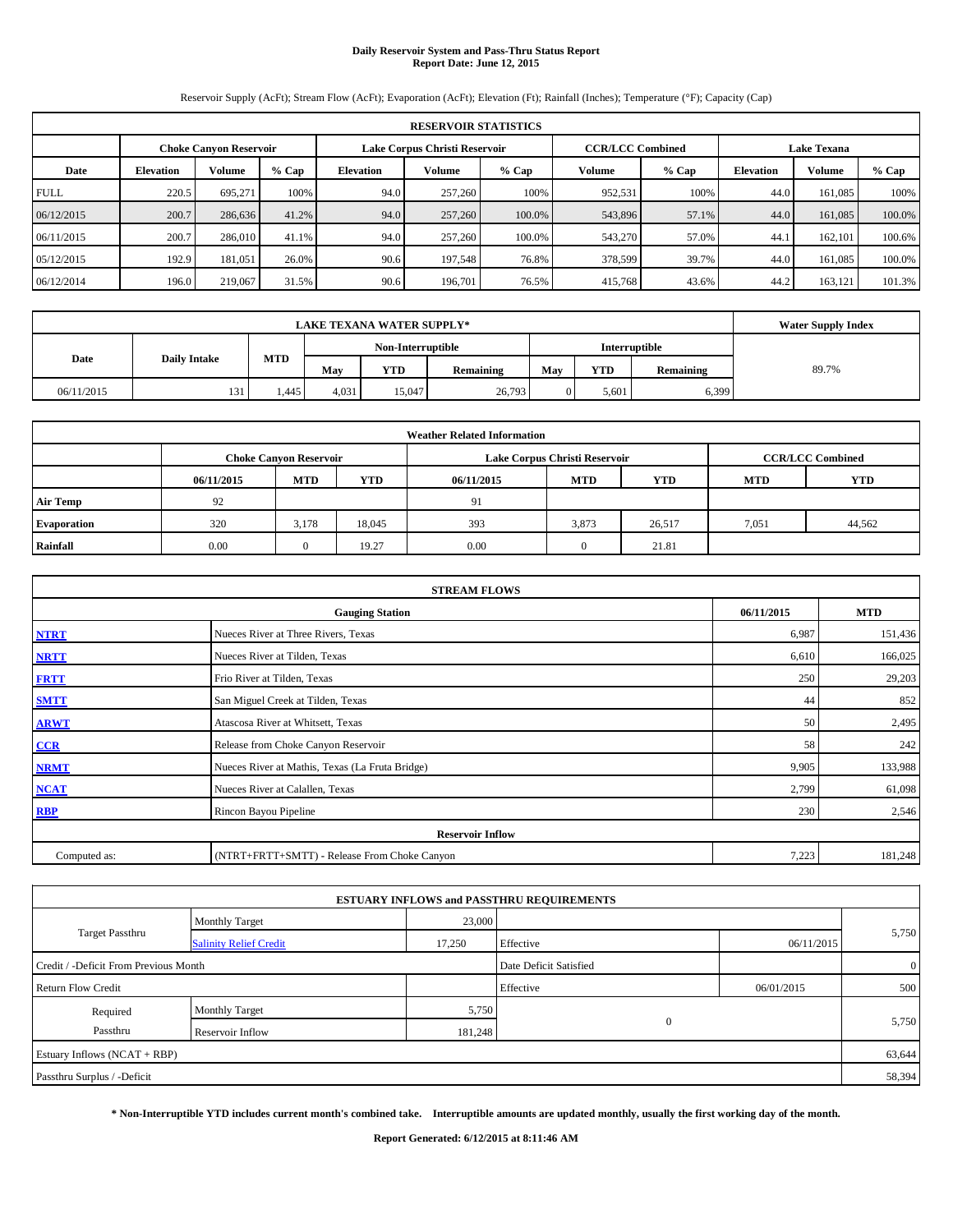# **Daily Reservoir System and Pass-Thru Status Report Report Date: June 13, 2015**

Reservoir Supply (AcFt); Stream Flow (AcFt); Evaporation (AcFt); Elevation (Ft); Rainfall (Inches); Temperature (°F); Capacity (Cap)

|             | <b>RESERVOIR STATISTICS</b>                                                                                     |               |         |                  |               |         |                  |               |         |         |        |  |
|-------------|-----------------------------------------------------------------------------------------------------------------|---------------|---------|------------------|---------------|---------|------------------|---------------|---------|---------|--------|--|
|             | <b>CCR/LCC Combined</b><br><b>Lake Texana</b><br>Lake Corpus Christi Reservoir<br><b>Choke Canvon Reservoir</b> |               |         |                  |               |         |                  |               |         |         |        |  |
| Date        | <b>Elevation</b>                                                                                                | <b>Volume</b> | $%$ Cap | <b>Elevation</b> | <b>Volume</b> | $%$ Cap | <b>Elevation</b> | <b>Volume</b> | $%$ Cap |         |        |  |
| <b>FULL</b> | 220.5                                                                                                           | 695.271       | 100%    | 94.0             | 257,260       | 100%    | 952,531          | 100%          | 44.0    | 161.085 | 100%   |  |
| 06/13/2015  | 200.7                                                                                                           | 286,795       | 41.2%   | 94.0             | 257,260       | 100.0%  | 544,055          | 57.1%         | 44.0    | 161,085 | 100.0% |  |
| 06/12/2015  | 200.7                                                                                                           | 286,636       | 41.2%   | 94.0             | 257,260       | 100.0%  | 543,896          | 57.1%         | 44.0    | 161.085 | 100.0% |  |
| 05/13/2015  | 193.0                                                                                                           | 181.744       | 26.1%   | 90.7             | 198,906       | 77.3%   | 380,650          | 40.0%         | 44.0    | 161.085 | 100.0% |  |
| 06/12/2014  | 196.0                                                                                                           | 218,937       | 31.5%   | 90.6             | 196,531       | 76.4%   | 415,468          | 43.6%         | 44.2    | 163,121 | 101.3% |  |

|                             | <b>Water Supply Index</b> |            |                   |            |           |     |               |           |       |
|-----------------------------|---------------------------|------------|-------------------|------------|-----------|-----|---------------|-----------|-------|
|                             |                           |            | Non-Interruptible |            |           |     | Interruptible |           |       |
| <b>Daily Intake</b><br>Date |                           | <b>MTD</b> | May               | <b>YTD</b> | Remaining | May | <b>YTD</b>    | Remaining | 89.7% |
| 06/12/2015                  | 131                       | 1,576      | 4,031             | 15.178     | 26,662    |     | 5,601         | 6,399     |       |

| <b>Weather Related Information</b> |            |                               |            |            |                               |                         |       |        |  |  |  |
|------------------------------------|------------|-------------------------------|------------|------------|-------------------------------|-------------------------|-------|--------|--|--|--|
|                                    |            | <b>Choke Canyon Reservoir</b> |            |            | Lake Corpus Christi Reservoir | <b>CCR/LCC Combined</b> |       |        |  |  |  |
|                                    | 06/12/2015 | <b>MTD</b>                    | <b>YTD</b> | 06/12/2015 | <b>MTD</b>                    | <b>YTD</b>              |       |        |  |  |  |
| <b>Air Temp</b>                    | 91         |                               |            | 91         |                               |                         |       |        |  |  |  |
| <b>Evaporation</b>                 | 357        | 3,535                         | 18,402     | 383        | 4,256                         | 26,900                  | 7,791 | 45,302 |  |  |  |
| Rainfall                           | 0.00       | 0                             | 19.27      | 0.00       | $\Omega$                      | 21.81                   |       |        |  |  |  |

| <b>STREAM FLOWS</b> |                                                 |            |            |  |  |  |  |  |
|---------------------|-------------------------------------------------|------------|------------|--|--|--|--|--|
|                     | <b>Gauging Station</b>                          | 06/12/2015 | <b>MTD</b> |  |  |  |  |  |
| <b>NTRT</b>         | Nueces River at Three Rivers, Texas             | 5,955      | 157,391    |  |  |  |  |  |
| <b>NRTT</b>         | Nueces River at Tilden, Texas                   | 5,757      | 171,782    |  |  |  |  |  |
| <b>FRTT</b>         | Frio River at Tilden, Texas                     | 181        | 29,384     |  |  |  |  |  |
| <b>SMTT</b>         | San Miguel Creek at Tilden, Texas               | 42         | 893        |  |  |  |  |  |
| <b>ARWT</b>         | Atascosa River at Whitsett, Texas               | 46         | 2,541      |  |  |  |  |  |
| CCR                 | Release from Choke Canyon Reservoir             | 58         | 300        |  |  |  |  |  |
| <b>NRMT</b>         | Nueces River at Mathis, Texas (La Fruta Bridge) | 9,091      | 143,079    |  |  |  |  |  |
| <b>NCAT</b>         | Nueces River at Calallen, Texas                 | 3,216      | 64,314     |  |  |  |  |  |
| <b>RBP</b>          | Rincon Bayou Pipeline                           | 230        | 2,776      |  |  |  |  |  |
|                     | <b>Reservoir Inflow</b>                         |            |            |  |  |  |  |  |
| Computed as:        | (NTRT+FRTT+SMTT) - Release From Choke Canyon    | 6,120      | 187,368    |  |  |  |  |  |

|                                       |                               |         | <b>ESTUARY INFLOWS and PASSTHRU REQUIREMENTS</b> |            |                |  |
|---------------------------------------|-------------------------------|---------|--------------------------------------------------|------------|----------------|--|
|                                       | <b>Monthly Target</b>         | 23,000  |                                                  |            |                |  |
| Target Passthru                       | <b>Salinity Relief Credit</b> | 17,250  | Effective                                        | 06/11/2015 | 5,750          |  |
| Credit / -Deficit From Previous Month |                               |         | Date Deficit Satisfied                           |            | $\overline{0}$ |  |
| <b>Return Flow Credit</b>             |                               |         | Effective                                        | 06/01/2015 | 500            |  |
| Required                              | <b>Monthly Target</b>         | 5,750   |                                                  |            |                |  |
| Passthru                              | Reservoir Inflow              | 187,368 | $\Omega$                                         |            | 5,750          |  |
| Estuary Inflows (NCAT + RBP)          |                               |         |                                                  |            | 67,090         |  |
| Passthru Surplus / -Deficit           |                               |         |                                                  |            | 61,840         |  |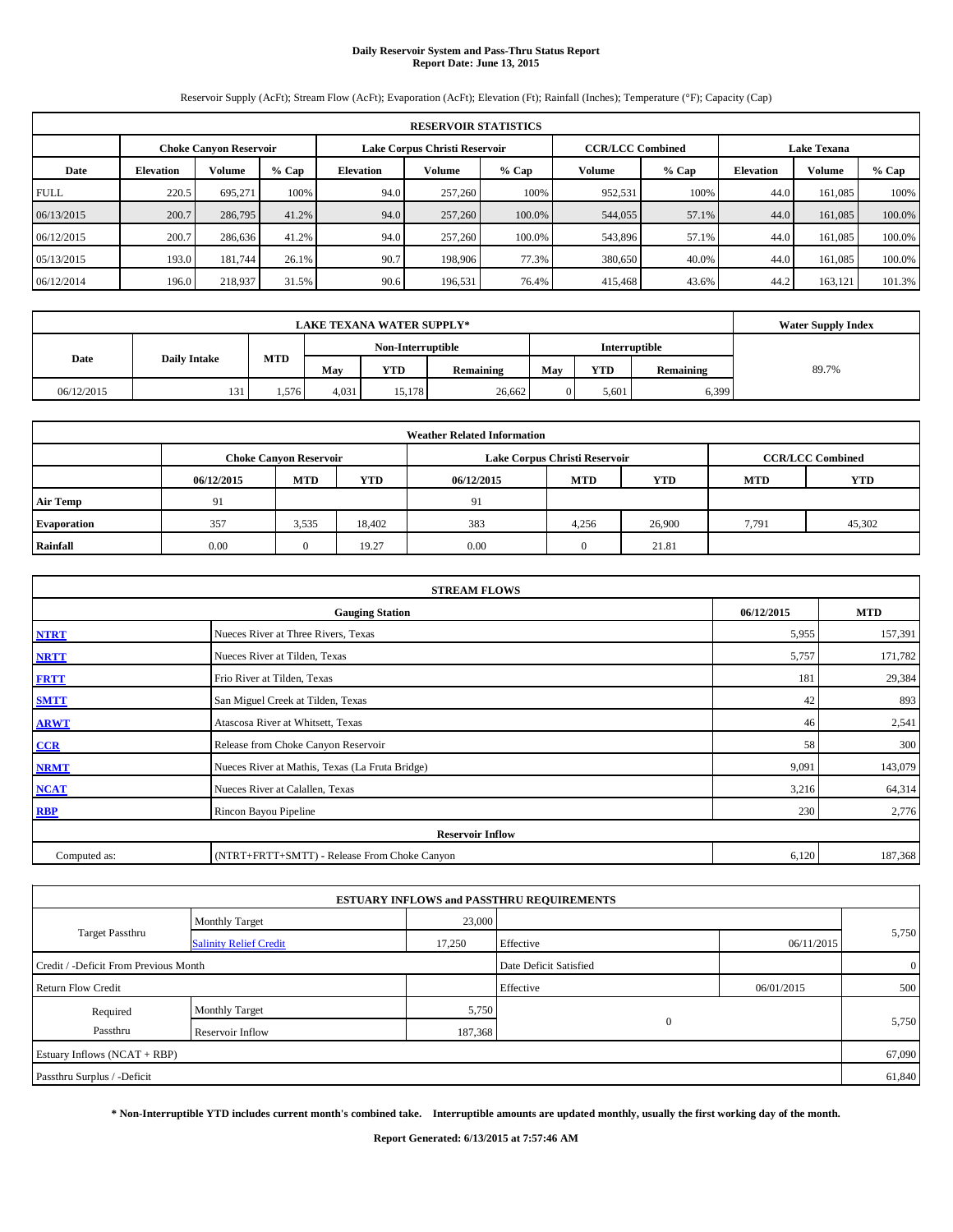# **Daily Reservoir System and Pass-Thru Status Report Report Date: June 14, 2015**

Reservoir Supply (AcFt); Stream Flow (AcFt); Evaporation (AcFt); Elevation (Ft); Rainfall (Inches); Temperature (°F); Capacity (Cap)

|             | <b>RESERVOIR STATISTICS</b>                                                                                     |         |         |           |         |         |         |       |                  |               |         |  |
|-------------|-----------------------------------------------------------------------------------------------------------------|---------|---------|-----------|---------|---------|---------|-------|------------------|---------------|---------|--|
|             | <b>CCR/LCC Combined</b><br><b>Choke Canvon Reservoir</b><br>Lake Corpus Christi Reservoir<br><b>Lake Texana</b> |         |         |           |         |         |         |       |                  |               |         |  |
| Date        | <b>Elevation</b>                                                                                                | Volume  | $%$ Cap | Elevation | Volume  | $%$ Cap | Volume  | % Cap | <b>Elevation</b> | <b>Volume</b> | $%$ Cap |  |
| <b>FULL</b> | 220.5                                                                                                           | 695.271 | 100%    | 94.0      | 257,260 | 100%    | 952,531 | 100%  | 44.0             | 161.085       | 100%    |  |
| 06/14/2015  | 200.7                                                                                                           | 285,698 | 41.1%   | 94.0      | 257,260 | 100.0%  | 542,958 | 57.0% | 44.0             | 161,085       | 100.0%  |  |
| 06/13/2015  | 200.7                                                                                                           | 286,795 | 41.2%   | 94.0      | 257,260 | 100.0%  | 544,055 | 57.1% | 44.0             | 161.085       | 100.0%  |  |
| 05/14/2015  | 193.0                                                                                                           | 182.553 | 26.3%   | 91.5      | 211.936 | 82.4%   | 394,489 | 41.4% | 44.1             | 162.101       | 100.6%  |  |
| 06/14/2014  | 196.0                                                                                                           | 218,548 | 31.4%   | 90.5      | 195,347 | 75.9%   | 413,895 | 43.5% | 44.2             | 163,121       | 101.3%  |  |

|                             | <b>Water Supply Index</b> |                   |       |            |           |     |                      |           |       |
|-----------------------------|---------------------------|-------------------|-------|------------|-----------|-----|----------------------|-----------|-------|
|                             |                           | Non-Interruptible |       |            |           |     | <b>Interruptible</b> |           |       |
| <b>Daily Intake</b><br>Date |                           | <b>MTD</b>        | May   | <b>YTD</b> | Remaining | May | <b>YTD</b>           | Remaining | 89.5% |
| 06/13/2015                  | 131                       | 1.707             | 4,031 | 15,309     | 26,531    |     | 5,601                | 6,399     |       |

| <b>Weather Related Information</b> |            |                               |            |            |                               |                         |       |        |  |  |  |
|------------------------------------|------------|-------------------------------|------------|------------|-------------------------------|-------------------------|-------|--------|--|--|--|
|                                    |            | <b>Choke Canyon Reservoir</b> |            |            | Lake Corpus Christi Reservoir | <b>CCR/LCC Combined</b> |       |        |  |  |  |
|                                    | 06/13/2015 | <b>MTD</b>                    | <b>YTD</b> | 06/13/2015 | <b>MTD</b>                    | <b>YTD</b>              |       |        |  |  |  |
| <b>Air Temp</b>                    | 92         |                               |            | 92         |                               |                         |       |        |  |  |  |
| <b>Evaporation</b>                 | 283        | 3,818                         | 18,685     | 393        | 4,649                         | 27,293                  | 8,467 | 45,978 |  |  |  |
| Rainfall                           | 0.01       | 0.01                          | 19.28      | 0.12       | 0.12                          | 21.93                   |       |        |  |  |  |

| <b>STREAM FLOWS</b> |                                                 |            |            |  |  |  |  |  |
|---------------------|-------------------------------------------------|------------|------------|--|--|--|--|--|
|                     | <b>Gauging Station</b>                          | 06/13/2015 | <b>MTD</b> |  |  |  |  |  |
| <b>NTRT</b>         | Nueces River at Three Rivers, Texas             | 5,141      | 162,532    |  |  |  |  |  |
| <b>NRTT</b>         | Nueces River at Tilden, Texas                   | 4,963      | 176,744    |  |  |  |  |  |
| <b>FRTT</b>         | Frio River at Tilden, Texas                     | 133        | 29,517     |  |  |  |  |  |
| <b>SMTT</b>         | San Miguel Creek at Tilden, Texas               | 40         | 933        |  |  |  |  |  |
| <b>ARWT</b>         | Atascosa River at Whitsett, Texas               | 42         | 2,582      |  |  |  |  |  |
| CCR                 | Release from Choke Canyon Reservoir             | 58         | 357        |  |  |  |  |  |
| <b>NRMT</b>         | Nueces River at Mathis, Texas (La Fruta Bridge) | 5,538      | 148,617    |  |  |  |  |  |
| <b>NCAT</b>         | Nueces River at Calallen, Texas                 | 2,938      | 67,252     |  |  |  |  |  |
| <b>RBP</b>          | Rincon Bayou Pipeline                           | 230        | 3,006      |  |  |  |  |  |
|                     | <b>Reservoir Inflow</b>                         |            |            |  |  |  |  |  |
| Computed as:        | (NTRT+FRTT+SMTT) - Release From Choke Canyon    | 5,256      | 192,624    |  |  |  |  |  |

|                                       |                               |         | <b>ESTUARY INFLOWS and PASSTHRU REQUIREMENTS</b> |            |                |  |
|---------------------------------------|-------------------------------|---------|--------------------------------------------------|------------|----------------|--|
|                                       | <b>Monthly Target</b>         | 23,000  |                                                  |            |                |  |
| Target Passthru                       | <b>Salinity Relief Credit</b> | 17,250  | Effective                                        | 06/11/2015 | 5,750          |  |
| Credit / -Deficit From Previous Month |                               |         | Date Deficit Satisfied                           |            | $\overline{0}$ |  |
| <b>Return Flow Credit</b>             |                               |         | Effective                                        | 06/01/2015 | 500            |  |
| Required                              | <b>Monthly Target</b>         | 5,750   |                                                  |            |                |  |
| Passthru                              | Reservoir Inflow              | 192,624 | $\overline{0}$                                   |            | 5,750          |  |
| Estuary Inflows (NCAT + RBP)          |                               |         |                                                  |            | 70,257         |  |
| Passthru Surplus / -Deficit           |                               |         |                                                  |            | 65,007         |  |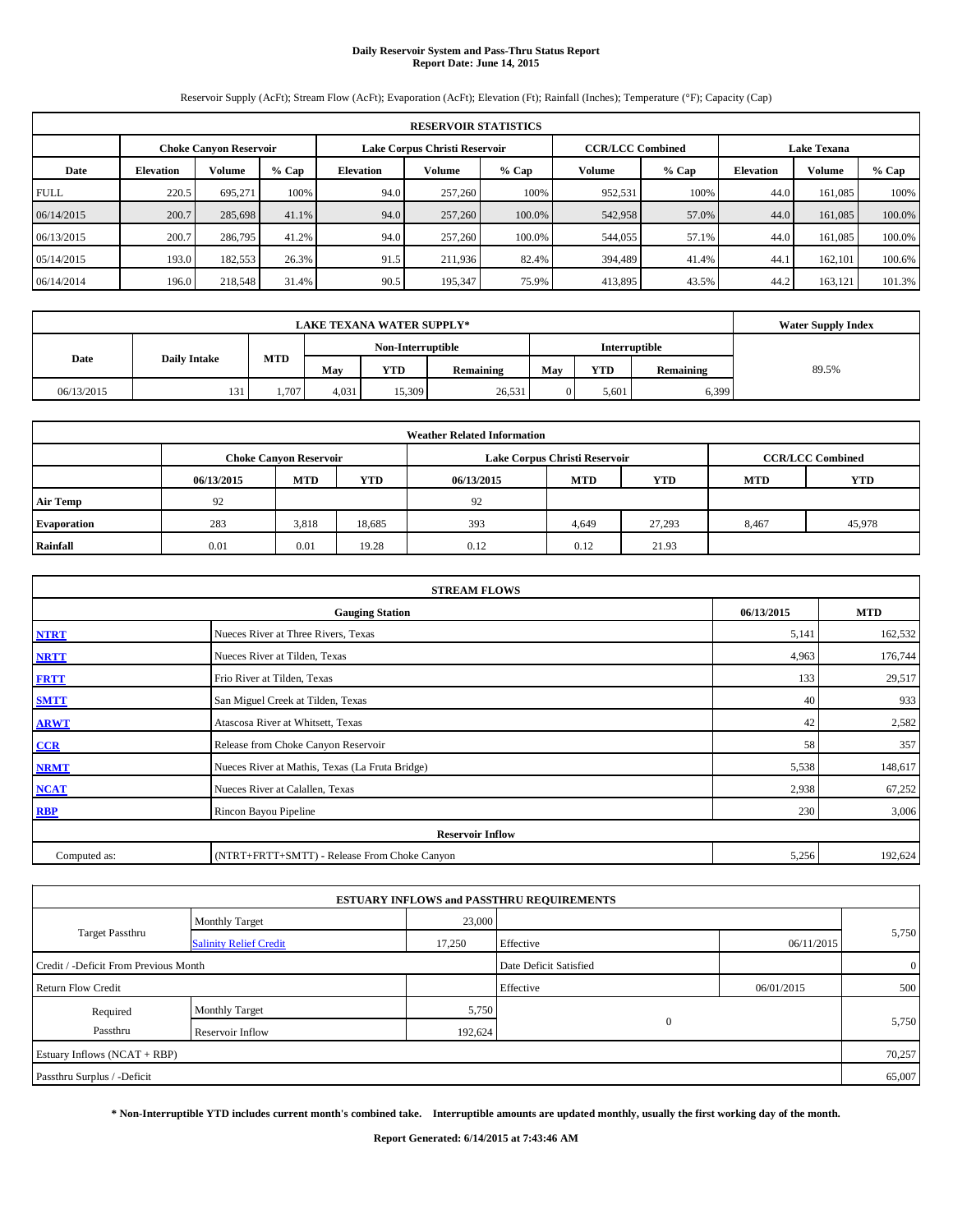# **Daily Reservoir System and Pass-Thru Status Report Report Date: June 15, 2015**

Reservoir Supply (AcFt); Stream Flow (AcFt); Evaporation (AcFt); Elevation (Ft); Rainfall (Inches); Temperature (°F); Capacity (Cap)

|             | <b>RESERVOIR STATISTICS</b>                                                                                     |               |         |           |               |         |         |         |                  |         |         |  |
|-------------|-----------------------------------------------------------------------------------------------------------------|---------------|---------|-----------|---------------|---------|---------|---------|------------------|---------|---------|--|
|             | <b>CCR/LCC Combined</b><br><b>Lake Texana</b><br>Lake Corpus Christi Reservoir<br><b>Choke Canvon Reservoir</b> |               |         |           |               |         |         |         |                  |         |         |  |
| Date        | <b>Elevation</b>                                                                                                | <b>Volume</b> | $%$ Cap | Elevation | <b>Volume</b> | $%$ Cap | Volume  | $%$ Cap | <b>Elevation</b> | Volume  | $%$ Cap |  |
| <b>FULL</b> | 220.5                                                                                                           | 695.271       | 100%    | 94.0      | 257,260       | 100%    | 952,531 | 100%    | 44.0             | 161.085 | 100%    |  |
| 06/15/2015  | 200.7                                                                                                           | 286,166       | 41.2%   | 94.0      | 257,260       | 100.0%  | 543,426 | 57.1%   | 44.0             | 161,085 | 100.0%  |  |
| 06/14/2015  | 200.7                                                                                                           | 285,698       | 41.1%   | 94.0      | 257,260       | 100.0%  | 542,958 | 57.0%   | 44.0             | 161.085 | 100.0%  |  |
| 05/15/2015  | 193.3                                                                                                           | 185,930       | 26.7%   | 91.7      | 215,402       | 83.7%   | 401,332 | 42.1%   | 44.1             | 162,101 | 100.6%  |  |
| 06/15/2014  | 195.9                                                                                                           | 217,899       | 31.3%   | 90.4      | 194,672       | 75.7%   | 412,571 | 43.3%   | 44.2             | 163,121 | 101.3%  |  |

|                             | <b>Water Supply Index</b> |            |                   |            |           |     |                      |           |       |
|-----------------------------|---------------------------|------------|-------------------|------------|-----------|-----|----------------------|-----------|-------|
|                             |                           |            | Non-Interruptible |            |           |     | <b>Interruptible</b> |           |       |
| <b>Daily Intake</b><br>Date |                           | <b>MTD</b> | May               | <b>YTD</b> | Remaining | May | <b>YTD</b>           | Remaining | 89.6% |
| 06/14/2015                  | 131                       | .338       | 4,031             | 15.440     | 26,400    |     | 5,601                | 6,399     |       |

| <b>Weather Related Information</b> |            |                               |            |            |                               |                         |            |            |  |  |
|------------------------------------|------------|-------------------------------|------------|------------|-------------------------------|-------------------------|------------|------------|--|--|
|                                    |            | <b>Choke Canyon Reservoir</b> |            |            | Lake Corpus Christi Reservoir | <b>CCR/LCC Combined</b> |            |            |  |  |
|                                    | 06/14/2015 | <b>MTD</b>                    | <b>YTD</b> | 06/14/2015 | <b>MTD</b>                    | <b>YTD</b>              | <b>MTD</b> | <b>YTD</b> |  |  |
| <b>Air Temp</b>                    | 89         |                               |            | 90         |                               |                         |            |            |  |  |
| <b>Evaporation</b>                 | 146        | 3,964                         | 18,831     | 414        | 5,064                         | 27,708                  | 9,028      | 46,539     |  |  |
| Rainfall                           | 0.09       | 0.1                           | 19.37      | 0.00       | 0.12                          | 21.93                   |            |            |  |  |

| <b>STREAM FLOWS</b> |                                                 |       |         |  |  |  |  |  |  |
|---------------------|-------------------------------------------------|-------|---------|--|--|--|--|--|--|
|                     | <b>Gauging Station</b>                          |       |         |  |  |  |  |  |  |
| <b>NTRT</b>         | Nueces River at Three Rivers, Texas             |       |         |  |  |  |  |  |  |
| <b>NRTT</b>         | Nueces River at Tilden, Texas                   | 4,208 | 180,953 |  |  |  |  |  |  |
| <b>FRTT</b>         | Frio River at Tilden, Texas                     | 99    | 29,616  |  |  |  |  |  |  |
| <b>SMTT</b>         | San Miguel Creek at Tilden, Texas               | 38    | 971     |  |  |  |  |  |  |
| <b>ARWT</b>         | Atascosa River at Whitsett, Texas               | 40    | 2,622   |  |  |  |  |  |  |
| CCR                 | Release from Choke Canyon Reservoir             | 58    | 415     |  |  |  |  |  |  |
| <b>NRMT</b>         | Nueces River at Mathis, Texas (La Fruta Bridge) | 3,791 | 152,408 |  |  |  |  |  |  |
| <b>NCAT</b>         | Nueces River at Calallen, Texas                 | 2,521 | 69,773  |  |  |  |  |  |  |
| <b>RBP</b>          | Rincon Bayou Pipeline                           | 230   | 3,235   |  |  |  |  |  |  |
|                     | <b>Reservoir Inflow</b>                         |       |         |  |  |  |  |  |  |
| Computed as:        | (NTRT+FRTT+SMTT) - Release From Choke Canyon    | 4,585 | 197,210 |  |  |  |  |  |  |

|                                       |                               |         | <b>ESTUARY INFLOWS and PASSTHRU REQUIREMENTS</b> |            |                |  |
|---------------------------------------|-------------------------------|---------|--------------------------------------------------|------------|----------------|--|
|                                       | <b>Monthly Target</b>         | 23,000  |                                                  |            |                |  |
| Target Passthru                       | <b>Salinity Relief Credit</b> | 17,250  | Effective                                        | 06/11/2015 | 5,750          |  |
| Credit / -Deficit From Previous Month |                               |         | Date Deficit Satisfied                           |            | $\overline{0}$ |  |
| <b>Return Flow Credit</b>             |                               |         | Effective                                        | 06/01/2015 | 500            |  |
| Required                              | <b>Monthly Target</b>         | 5,750   |                                                  |            |                |  |
| Passthru                              | Reservoir Inflow              | 197,210 | $\overline{0}$                                   |            | 5,750          |  |
| Estuary Inflows (NCAT + RBP)          |                               |         |                                                  |            | 73,008         |  |
| Passthru Surplus / -Deficit           |                               |         |                                                  |            | 67,758         |  |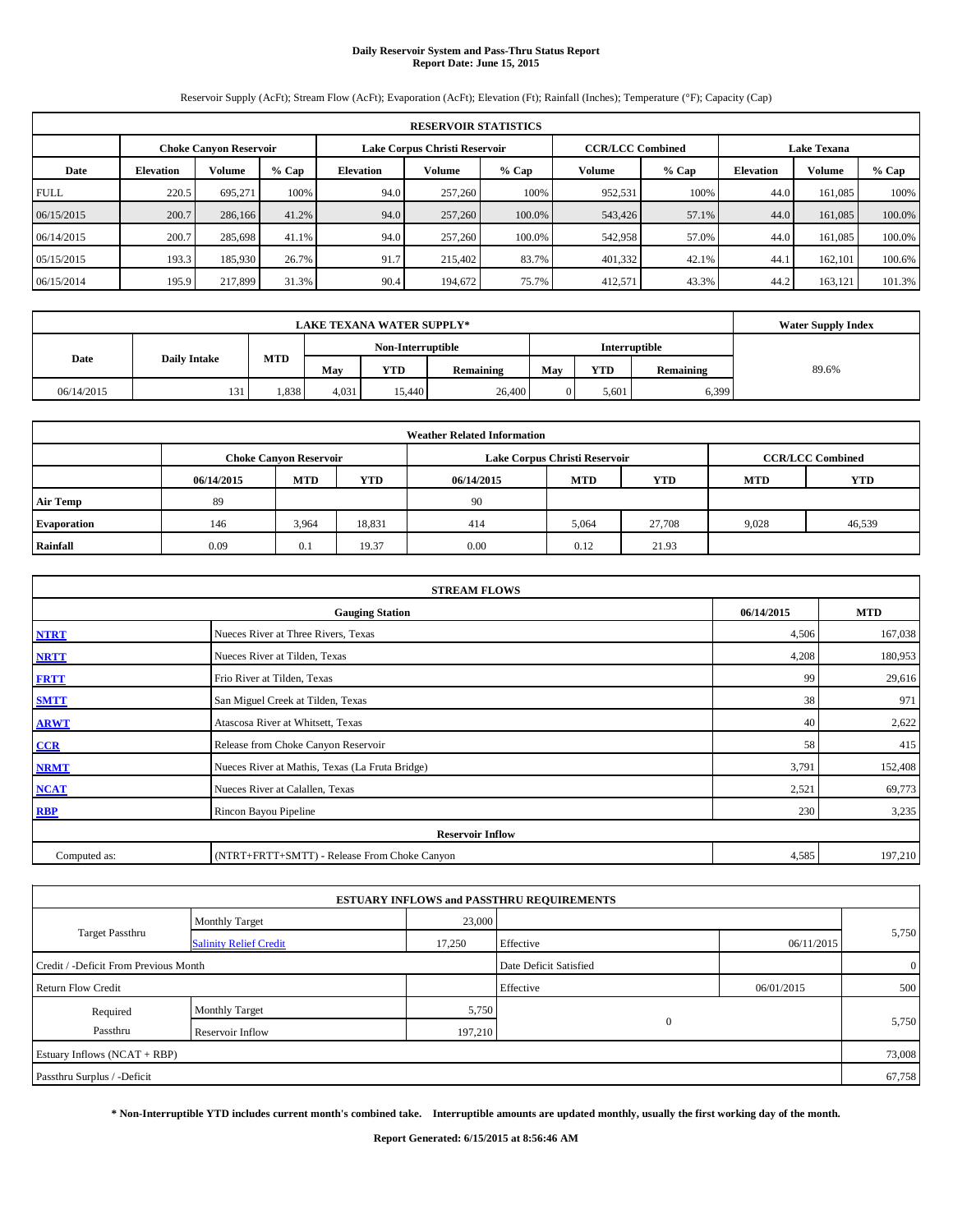# **Daily Reservoir System and Pass-Thru Status Report Report Date: June 16, 2015**

Reservoir Supply (AcFt); Stream Flow (AcFt); Evaporation (AcFt); Elevation (Ft); Rainfall (Inches); Temperature (°F); Capacity (Cap)

| <b>RESERVOIR STATISTICS</b> |                  |                               |         |                               |               |                                               |         |         |                  |               |         |
|-----------------------------|------------------|-------------------------------|---------|-------------------------------|---------------|-----------------------------------------------|---------|---------|------------------|---------------|---------|
|                             |                  | <b>Choke Canvon Reservoir</b> |         | Lake Corpus Christi Reservoir |               | <b>CCR/LCC Combined</b><br><b>Lake Texana</b> |         |         |                  |               |         |
| Date                        | <b>Elevation</b> | <b>Volume</b>                 | $%$ Cap | <b>Elevation</b>              | <b>Volume</b> | $%$ Cap                                       | Volume  | $%$ Cap | <b>Elevation</b> | <b>Volume</b> | $%$ Cap |
| <b>FULL</b>                 | 220.5            | 695.271                       | 100%    | 94.0                          | 257,260       | 100%                                          | 952,531 | 100%    | 44.0             | 161.085       | 100%    |
| 06/16/2015                  | 200.6            | 285,073                       | 41.0%   | 94.0                          | 257,260       | 100.0%                                        | 542,333 | 56.9%   | 44.1             | 161.101       | 100.0%  |
| 06/15/2015                  | 200.7            | 286,166                       | 41.2%   | 94.0                          | 257,260       | 100.0%                                        | 543,426 | 57.1%   | 44.0             | 161.085       | 100.0%  |
| 05/16/2015                  | 194.1            | 195.461                       | 28.1%   | 92.7                          | 216,444       | 84.1%                                         | 411.905 | 43.2%   | 44.1             | 162,101       | 100.6%  |
| 06/16/2014                  | 195.9            | 217,381                       | 31.3%   | 90.4                          | 193,491       | 75.2%                                         | 410,872 | 43.1%   | 44.2             | 163,121       | 101.3%  |

|            | <b>Water Supply Index</b> |            |       |                   |           |     |            |                      |       |
|------------|---------------------------|------------|-------|-------------------|-----------|-----|------------|----------------------|-------|
|            |                           |            |       | Non-Interruptible |           |     |            | <b>Interruptible</b> |       |
| Date       | <b>Daily Intake</b>       | <b>MTD</b> | May   | <b>YTD</b>        | Remaining | May | <b>YTD</b> | Remaining            | 89.4% |
| 06/15/2015 | 131                       | 1.969      | 4,031 | 15.571            | 26,269    |     | 5,601      | 6,399                |       |

| <b>Weather Related Information</b> |            |                               |            |            |                               |                         |            |            |  |  |
|------------------------------------|------------|-------------------------------|------------|------------|-------------------------------|-------------------------|------------|------------|--|--|
|                                    |            | <b>Choke Canyon Reservoir</b> |            |            | Lake Corpus Christi Reservoir | <b>CCR/LCC Combined</b> |            |            |  |  |
|                                    | 06/15/2015 | <b>MTD</b>                    | <b>YTD</b> | 06/15/2015 | <b>MTD</b>                    | <b>YTD</b>              | <b>MTD</b> | <b>YTD</b> |  |  |
| <b>Air Temp</b>                    | 90         |                               |            | 87         |                               |                         |            |            |  |  |
| <b>Evaporation</b>                 | 128        | 4,092                         | 18,959     | 234        | 5,298                         | 27,942                  | 9,390      | 46,901     |  |  |
| Rainfall                           | 0.04       | 0.14                          | 19.41      | 0.00       | 0.12                          | 21.93                   |            |            |  |  |

| <b>STREAM FLOWS</b> |                                                 |            |         |  |  |  |  |  |  |
|---------------------|-------------------------------------------------|------------|---------|--|--|--|--|--|--|
|                     | 06/15/2015                                      | <b>MTD</b> |         |  |  |  |  |  |  |
| <b>NTRT</b>         | Nueces River at Three Rivers, Texas             |            |         |  |  |  |  |  |  |
| <b>NRTT</b>         | Nueces River at Tilden, Texas                   | 3,593      | 184,545 |  |  |  |  |  |  |
| <b>FRTT</b>         | Frio River at Tilden, Texas                     | 81         | 29,698  |  |  |  |  |  |  |
| <b>SMTT</b>         | San Miguel Creek at Tilden, Texas               | 38         | 1,008   |  |  |  |  |  |  |
| <b>ARWT</b>         | Atascosa River at Whitsett, Texas               | 40         | 2,662   |  |  |  |  |  |  |
| CCR                 | Release from Choke Canyon Reservoir             | 58         | 472     |  |  |  |  |  |  |
| <b>NRMT</b>         | Nueces River at Mathis, Texas (La Fruta Bridge) | 4,963      | 157,371 |  |  |  |  |  |  |
| <b>NCAT</b>         | Nueces River at Calallen, Texas                 | 1,914      | 71,686  |  |  |  |  |  |  |
| RBP                 | Rincon Bayou Pipeline                           | 85         | 3,321   |  |  |  |  |  |  |
|                     | <b>Reservoir Inflow</b>                         |            |         |  |  |  |  |  |  |
| Computed as:        | (NTRT+FRTT+SMTT) - Release From Choke Canyon    | 4,091      | 201,301 |  |  |  |  |  |  |

|                                       |                               |         | <b>ESTUARY INFLOWS and PASSTHRU REQUIREMENTS</b> |            |                |  |
|---------------------------------------|-------------------------------|---------|--------------------------------------------------|------------|----------------|--|
|                                       | <b>Monthly Target</b>         | 23,000  |                                                  |            |                |  |
| Target Passthru                       | <b>Salinity Relief Credit</b> | 17,250  | Effective                                        | 06/11/2015 | 5,750          |  |
| Credit / -Deficit From Previous Month |                               |         | Date Deficit Satisfied                           |            | $\overline{0}$ |  |
| <b>Return Flow Credit</b>             |                               |         | Effective                                        | 06/01/2015 | 500            |  |
| Required                              | <b>Monthly Target</b>         | 5,750   |                                                  |            |                |  |
| Passthru                              | Reservoir Inflow              | 201,301 | $\Omega$                                         |            | 5,750          |  |
| Estuary Inflows (NCAT + RBP)          |                               |         |                                                  |            | 75,007         |  |
| Passthru Surplus / -Deficit           |                               |         |                                                  |            | 69,757         |  |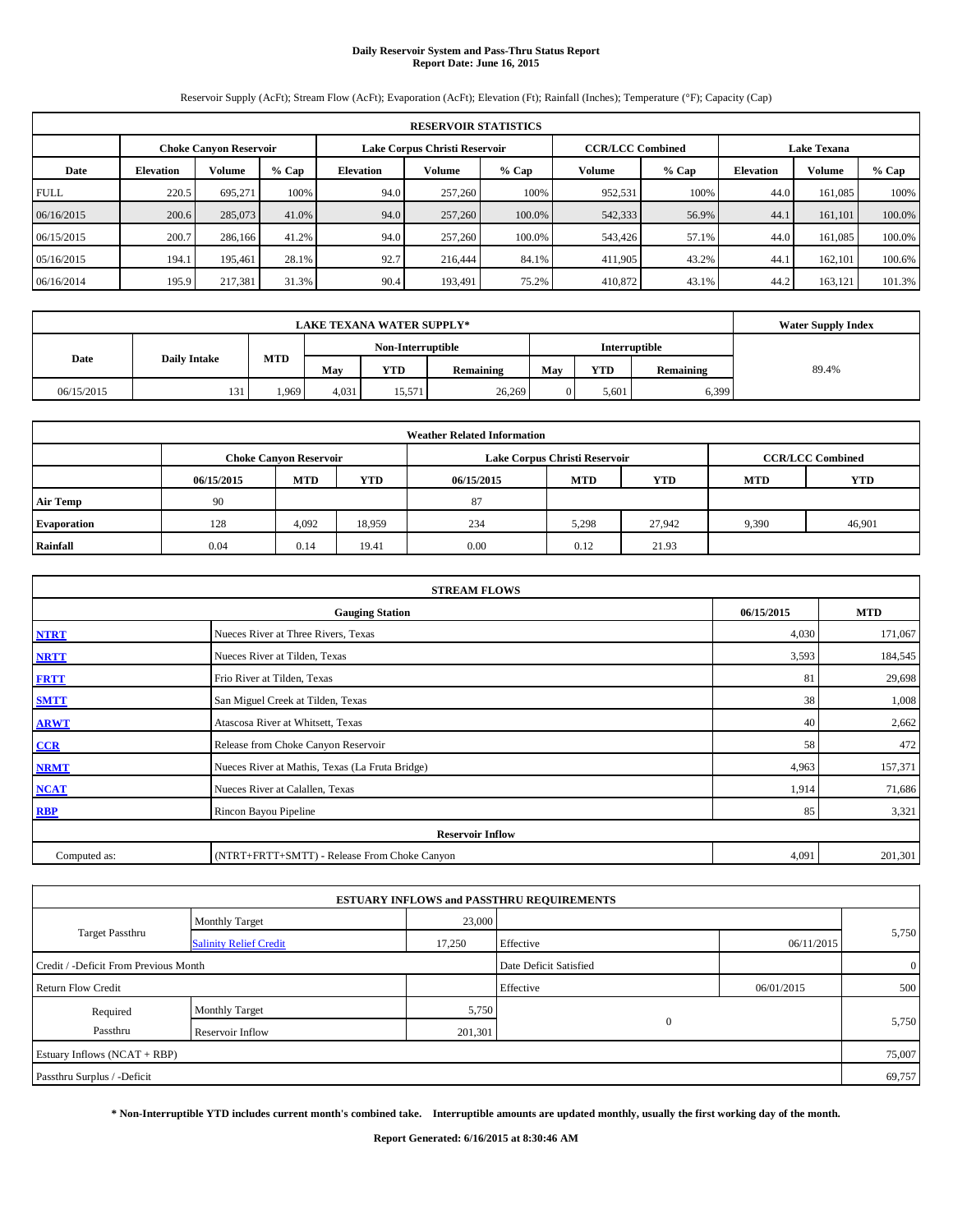# **Daily Reservoir System and Pass-Thru Status Report Report Date: June 17, 2015**

Reservoir Supply (AcFt); Stream Flow (AcFt); Evaporation (AcFt); Elevation (Ft); Rainfall (Inches); Temperature (°F); Capacity (Cap)

| <b>RESERVOIR STATISTICS</b> |                  |                               |         |                               |                                               |         |         |         |                  |         |         |
|-----------------------------|------------------|-------------------------------|---------|-------------------------------|-----------------------------------------------|---------|---------|---------|------------------|---------|---------|
|                             |                  | <b>Choke Canvon Reservoir</b> |         | Lake Corpus Christi Reservoir | <b>CCR/LCC Combined</b><br><b>Lake Texana</b> |         |         |         |                  |         |         |
| Date                        | <b>Elevation</b> | <b>Volume</b>                 | $%$ Cap | Elevation                     | <b>Volume</b>                                 | $%$ Cap | Volume  | $%$ Cap | <b>Elevation</b> | Volume  | $%$ Cap |
| <b>FULL</b>                 | 220.5            | 695.271                       | 100%    | 94.0                          | 257,260                                       | 100%    | 952,531 | 100%    | 44.0             | 161.085 | 100%    |
| 06/17/2015                  | 200.6            | 284,917                       | 41.0%   | 94.0                          | 257,260                                       | 100.0%  | 542,177 | 56.9%   | 44.1             | 161,101 | 100.6%  |
| 06/16/2015                  | 200.6            | 285,073                       | 41.0%   | 94.0                          | 257,260                                       | 100.0%  | 542,333 | 56.9%   | 44.1             | 161.101 | 100.0%  |
| 05/17/2015                  | 194.6            | 201,945                       | 29.0%   | 93.6                          | 249.264                                       | 96.9%   | 451,209 | 47.4%   | 44.1             | 162,101 | 100.6%  |
| 06/17/2014                  | 195.9            | 217,252                       | 31.2%   | 90.3                          | 192,312                                       | 74.8%   | 409,564 | 43.0%   | 44.2             | 163,121 | 101.3%  |

|            | <b>Water Supply Index</b> |            |                   |            |           |     |            |                  |       |
|------------|---------------------------|------------|-------------------|------------|-----------|-----|------------|------------------|-------|
|            |                           |            | Non-Interruptible |            |           |     |            |                  |       |
| Date       | <b>Daily Intake</b>       | <b>MTD</b> | May               | <b>YTD</b> | Remaining | May | <b>YTD</b> | <b>Remaining</b> | 89.4% |
| 06/16/2015 | 132                       | 2.101      | 4,031             | 15.703     | 26.137    |     | 5,601      | 6,399            |       |

| <b>Weather Related Information</b> |            |                               |            |            |                               |                         |            |            |  |  |
|------------------------------------|------------|-------------------------------|------------|------------|-------------------------------|-------------------------|------------|------------|--|--|
|                                    |            | <b>Choke Canyon Reservoir</b> |            |            | Lake Corpus Christi Reservoir | <b>CCR/LCC Combined</b> |            |            |  |  |
|                                    | 06/16/2015 | <b>MTD</b>                    | <b>YTD</b> | 06/16/2015 | <b>MTD</b>                    | <b>YTD</b>              | <b>MTD</b> | <b>YTD</b> |  |  |
| <b>Air Temp</b>                    | 89         |                               |            | 87         |                               |                         |            |            |  |  |
| <b>Evaporation</b>                 | 301        | 4,393                         | 19.260     | 351        | 5,649                         | 28,293                  | 10.042     | 47,553     |  |  |
| Rainfall                           | 0.00       | 0.14                          | 19.41      | 0.00       | 0.12                          | 21.93                   |            |            |  |  |

| <b>STREAM FLOWS</b> |                                                 |              |         |  |  |  |  |  |  |
|---------------------|-------------------------------------------------|--------------|---------|--|--|--|--|--|--|
|                     | <b>Gauging Station</b>                          |              |         |  |  |  |  |  |  |
| <b>NTRT</b>         | 3,613                                           | 174,680      |         |  |  |  |  |  |  |
| <b>NRTT</b>         | Nueces River at Tilden, Texas                   | 2,739        | 187,285 |  |  |  |  |  |  |
| <b>FRTT</b>         | Frio River at Tilden, Texas                     | 66           | 29,763  |  |  |  |  |  |  |
| <b>SMTT</b>         | San Miguel Creek at Tilden, Texas               | 36           | 1,044   |  |  |  |  |  |  |
| <b>ARWT</b>         | Atascosa River at Whitsett, Texas               | 103          | 2,765   |  |  |  |  |  |  |
| CCR                 | Release from Choke Canyon Reservoir             | 58           | 530     |  |  |  |  |  |  |
| <b>NRMT</b>         | Nueces River at Mathis, Texas (La Fruta Bridge) | 5,201        | 162,572 |  |  |  |  |  |  |
| <b>NCAT</b>         | Nueces River at Calallen, Texas                 | 3,811        | 75,497  |  |  |  |  |  |  |
| <b>RBP</b>          | Rincon Bayou Pipeline                           | $\mathbf{0}$ | 3,321   |  |  |  |  |  |  |
|                     | <b>Reservoir Inflow</b>                         |              |         |  |  |  |  |  |  |
| Computed as:        | (NTRT+FRTT+SMTT) - Release From Choke Canyon    | 3,656        | 204,957 |  |  |  |  |  |  |

|                                       |                               |         | <b>ESTUARY INFLOWS and PASSTHRU REQUIREMENTS</b> |            |                |  |
|---------------------------------------|-------------------------------|---------|--------------------------------------------------|------------|----------------|--|
|                                       | <b>Monthly Target</b>         | 23,000  |                                                  |            |                |  |
| Target Passthru                       | <b>Salinity Relief Credit</b> | 17,250  | Effective                                        | 06/11/2015 | 5,750          |  |
| Credit / -Deficit From Previous Month |                               |         | Date Deficit Satisfied                           |            | $\overline{0}$ |  |
| <b>Return Flow Credit</b>             |                               |         | Effective                                        | 06/01/2015 | 500            |  |
| Required                              | <b>Monthly Target</b>         | 5,750   |                                                  |            |                |  |
| Passthru                              | Reservoir Inflow              | 204,957 | $\Omega$                                         |            | 5,750          |  |
| Estuary Inflows (NCAT + RBP)          |                               |         |                                                  |            | 78,818         |  |
| Passthru Surplus / -Deficit           |                               |         |                                                  |            | 73,568         |  |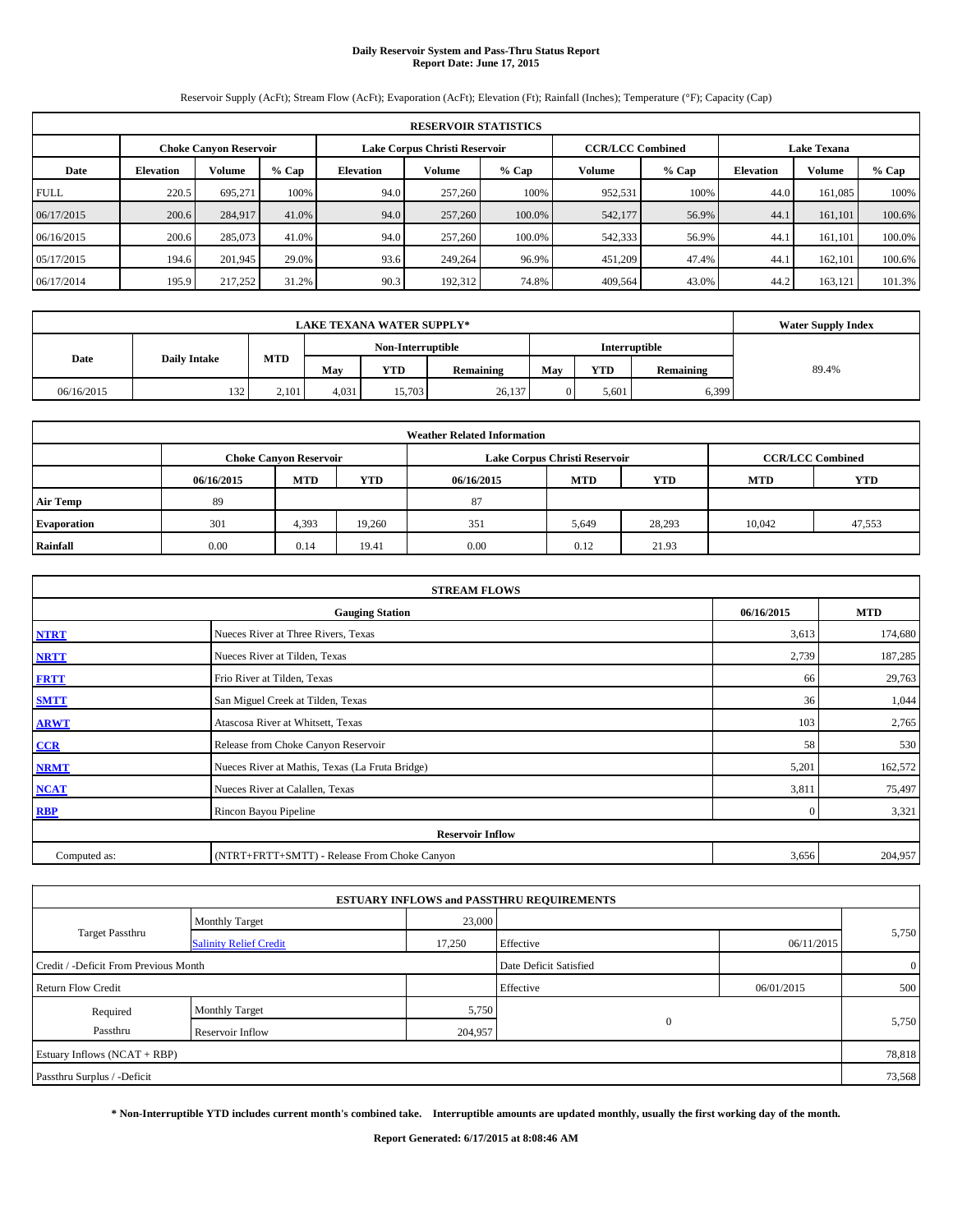# **Daily Reservoir System and Pass-Thru Status Report Report Date: June 18, 2015**

Reservoir Supply (AcFt); Stream Flow (AcFt); Evaporation (AcFt); Elevation (Ft); Rainfall (Inches); Temperature (°F); Capacity (Cap)

|             | <b>RESERVOIR STATISTICS</b> |                               |         |                  |                               |        |                         |       |                  |                    |        |  |
|-------------|-----------------------------|-------------------------------|---------|------------------|-------------------------------|--------|-------------------------|-------|------------------|--------------------|--------|--|
|             |                             | <b>Choke Canvon Reservoir</b> |         |                  | Lake Corpus Christi Reservoir |        | <b>CCR/LCC Combined</b> |       |                  | <b>Lake Texana</b> |        |  |
| Date        | <b>Elevation</b>            | Volume                        | $%$ Cap | <b>Elevation</b> | Volume<br>$%$ Cap             |        |                         | % Cap | <b>Elevation</b> | Volume             | % Cap  |  |
| <b>FULL</b> | 220.5                       | 695.271                       | 100%    | 94.0             | 257,260                       | 100%   | 952,531                 | 100%  | 44.0             | 161.085            | 100%   |  |
| 06/18/2015  | 200.7                       | 285,854                       | 41.1%   | 94.0             | 257,260                       | 100.0% | 543,114                 | 57.0% | 44.1             | 161.101            | 100.6% |  |
| 06/17/2015  | 200.6                       | 284,917                       | 41.0%   | 94.0             | 257,260                       | 100.0% | 542,177                 | 56.9% | 44.1             | 161.101            | 100.6% |  |
| 05/18/2015  | 195.0                       | 206,301                       | 29.7%   | 94.0             | 256,348                       | 99.6%  | 462,649                 | 48.6% | 44.1             | 162,101            | 100.6% |  |
| 06/18/2014  | 195.8                       | 216,347                       | 31.1%   | 90.2             | 191,304                       | 74.4%  | 407,651                 | 42.8% | 44.2             | 163,121            | 101.3% |  |

|            | <b>Water Supply Index</b> |                   |       |            |           |                      |            |           |       |
|------------|---------------------------|-------------------|-------|------------|-----------|----------------------|------------|-----------|-------|
|            |                           | Non-Interruptible |       |            |           | <b>Interruptible</b> |            |           |       |
| Date       | <b>Daily Intake</b>       | <b>MTD</b>        | May   | <b>YTD</b> | Remaining | May                  | <b>YTD</b> | Remaining | 89.6% |
| 06/17/2015 | 131                       | 2.232             | 4,031 | 15.834     | 26,006    |                      | 5,601      | 6,399     |       |

| <b>Weather Related Information</b> |            |                               |            |            |                                        |                         |        |        |  |  |  |  |
|------------------------------------|------------|-------------------------------|------------|------------|----------------------------------------|-------------------------|--------|--------|--|--|--|--|
|                                    |            | <b>Choke Canyon Reservoir</b> |            |            | Lake Corpus Christi Reservoir          | <b>CCR/LCC Combined</b> |        |        |  |  |  |  |
|                                    | 06/17/2015 | <b>MTD</b>                    | <b>YTD</b> | 06/17/2015 | <b>MTD</b><br><b>YTD</b><br><b>MTD</b> |                         |        |        |  |  |  |  |
| <b>Air Temp</b>                    | 89         |                               |            | 94         |                                        |                         |        |        |  |  |  |  |
| <b>Evaporation</b>                 | 155        | 4,548                         | 19,415     |            | 5,649                                  | 28,293                  | 10,197 | 47,708 |  |  |  |  |
| Rainfall                           | 0.05       | 0.19                          | 19.46      | 3.97       | 4.09                                   | 25.9                    |        |        |  |  |  |  |

|              | <b>STREAM FLOWS</b>                             |              |         |  |  |  |  |
|--------------|-------------------------------------------------|--------------|---------|--|--|--|--|
|              | 06/17/2015                                      | <b>MTD</b>   |         |  |  |  |  |
| <b>NTRT</b>  | Nueces River at Three Rivers, Texas             |              |         |  |  |  |  |
| <b>NRTT</b>  | Nueces River at Tilden, Texas                   | 1,235        | 188,519 |  |  |  |  |
| <b>FRTT</b>  | Frio River at Tilden, Texas                     | 50           | 29,813  |  |  |  |  |
| <b>SMTT</b>  | San Miguel Creek at Tilden, Texas               | 36           | 1,080   |  |  |  |  |
| <b>ARWT</b>  | Atascosa River at Whitsett, Texas               | 54           | 2,819   |  |  |  |  |
| CCR          | Release from Choke Canyon Reservoir             | 58           | 588     |  |  |  |  |
| <b>NRMT</b>  | Nueces River at Mathis, Texas (La Fruta Bridge) | 4,268        | 166,839 |  |  |  |  |
| <b>NCAT</b>  | Nueces River at Calallen, Texas                 | 3,871        | 79,368  |  |  |  |  |
| <b>RBP</b>   | Rincon Bayou Pipeline                           | $\mathbf{0}$ | 3,321   |  |  |  |  |
|              | <b>Reservoir Inflow</b>                         |              |         |  |  |  |  |
| Computed as: | (NTRT+FRTT+SMTT) - Release From Choke Canyon    | 3,243        | 208,201 |  |  |  |  |

|                                       |                               |         | <b>ESTUARY INFLOWS and PASSTHRU REQUIREMENTS</b> |            |                |  |
|---------------------------------------|-------------------------------|---------|--------------------------------------------------|------------|----------------|--|
|                                       | <b>Monthly Target</b>         | 23,000  |                                                  |            |                |  |
| Target Passthru                       | <b>Salinity Relief Credit</b> | 17,250  | Effective                                        | 06/11/2015 | 5,750          |  |
| Credit / -Deficit From Previous Month |                               |         | Date Deficit Satisfied                           |            | $\overline{0}$ |  |
| <b>Return Flow Credit</b>             |                               |         | Effective                                        | 06/01/2015 | 500            |  |
| Required                              | <b>Monthly Target</b>         | 5,750   |                                                  |            |                |  |
| Passthru                              | Reservoir Inflow              | 208,201 | $\Omega$                                         |            | 5,750          |  |
| Estuary Inflows (NCAT + RBP)          |                               |         |                                                  |            | 82,689         |  |
| Passthru Surplus / -Deficit           |                               |         |                                                  |            | 77,439         |  |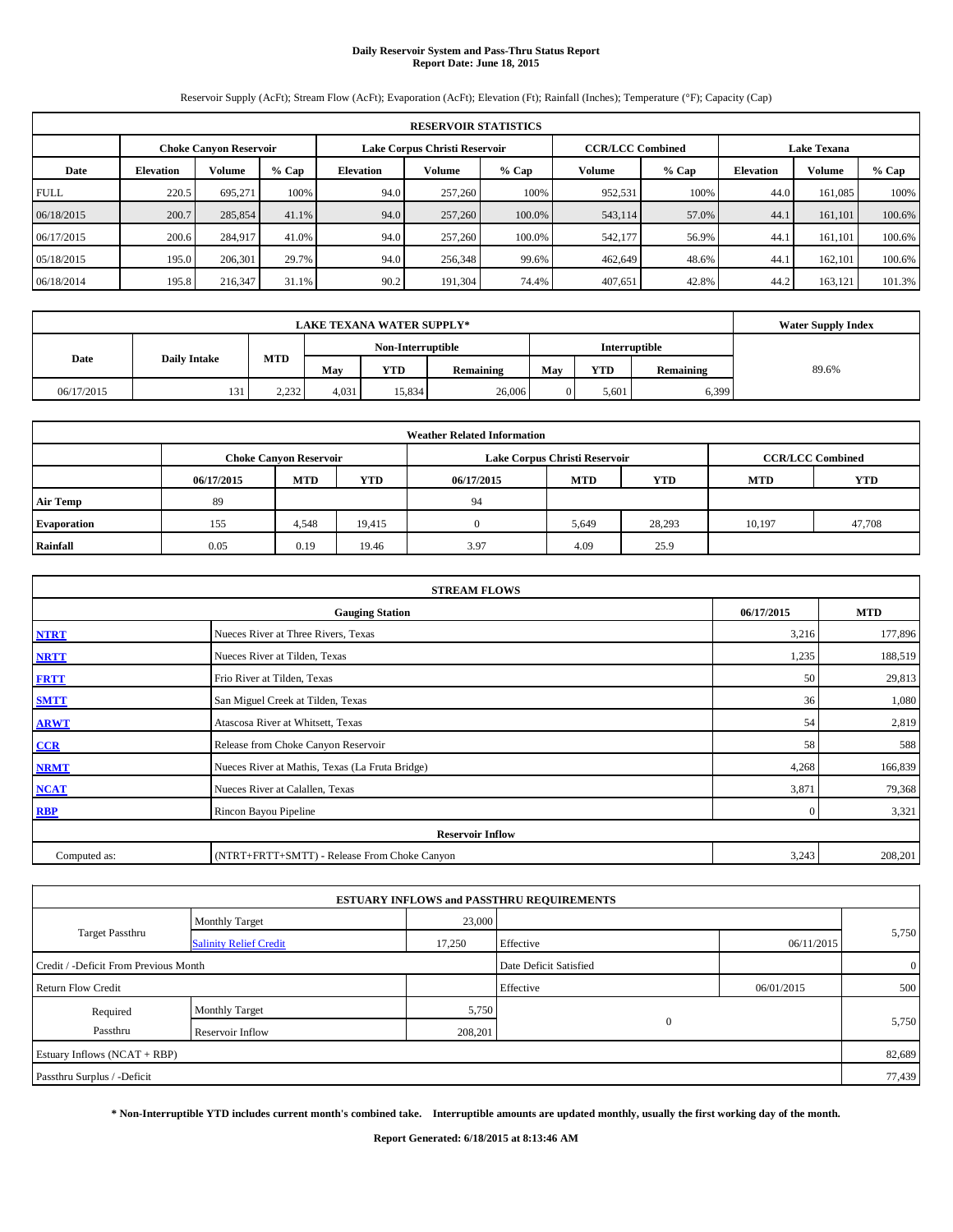# **Daily Reservoir System and Pass-Thru Status Report Report Date: June 19, 2015**

Reservoir Supply (AcFt); Stream Flow (AcFt); Evaporation (AcFt); Elevation (Ft); Rainfall (Inches); Temperature (°F); Capacity (Cap)

|             | <b>RESERVOIR STATISTICS</b> |                               |         |           |                               |        |                                               |         |                  |         |         |  |
|-------------|-----------------------------|-------------------------------|---------|-----------|-------------------------------|--------|-----------------------------------------------|---------|------------------|---------|---------|--|
|             |                             | <b>Choke Canvon Reservoir</b> |         |           | Lake Corpus Christi Reservoir |        | <b>CCR/LCC Combined</b><br><b>Lake Texana</b> |         |                  |         |         |  |
| Date        | <b>Elevation</b>            | <b>Volume</b>                 | $%$ Cap | Elevation | <b>Volume</b><br>$%$ Cap      |        |                                               | $%$ Cap | <b>Elevation</b> | Volume  | $%$ Cap |  |
| <b>FULL</b> | 220.5                       | 695.271                       | 100%    | 94.0      | 257,260                       | 100%   | 952,531                                       | 100%    | 44.0             | 161.085 | 100%    |  |
| 06/19/2015  | 200.6                       | 284,293                       | 40.9%   | 94.0      | 257,260                       | 100.0% | 541,553                                       | 56.9%   | 44.0             | 161,085 | 100.0%  |  |
| 06/18/2015  | 200.7                       | 285,854                       | 41.1%   | 94.0      | 257,260                       | 100.0% | 543,114                                       | 57.0%   | 44.1             | 161.101 | 100.6%  |  |
| 05/19/2015  | 195.3                       | 210,207                       | 30.2%   | 94.0      | 257,260                       | 100.0% | 467,467                                       | 49.1%   | 44.1             | 162,101 | 100.6%  |  |
| 06/19/2014  | 195.7                       | 215,703                       | 31.0%   | 90.2      | 190,465                       | 74.0%  | 406,168                                       | 42.6%   | 44.2             | 163,121 | 101.3%  |  |

|            | <b>Water Supply Index</b> |            |       |                   |           |     |            |                  |       |
|------------|---------------------------|------------|-------|-------------------|-----------|-----|------------|------------------|-------|
|            |                           |            |       | Non-Interruptible |           |     |            | Interruptible    |       |
| Date       | <b>Daily Intake</b>       | <b>MTD</b> | May   | <b>YTD</b>        | Remaining | May | <b>YTD</b> | <b>Remaining</b> | 89.3% |
| 06/18/2015 | 131                       | 2.363      | 4,031 | 15.965            | 25,875    |     | 5,601      | 6,399            |       |

|                    |            |                               |            | <b>Weather Related Information</b> |                               |                         |        |        |
|--------------------|------------|-------------------------------|------------|------------------------------------|-------------------------------|-------------------------|--------|--------|
|                    |            | <b>Choke Canyon Reservoir</b> |            |                                    | Lake Corpus Christi Reservoir | <b>CCR/LCC Combined</b> |        |        |
|                    | 06/18/2015 | <b>MTD</b>                    | <b>MTD</b> | <b>YTD</b>                         |                               |                         |        |        |
| <b>Air Temp</b>    | 86         |                               |            | 84                                 |                               |                         |        |        |
| <b>Evaporation</b> | 237        | 4.785                         | 19,652     | 85                                 | 5,734                         | 28,378                  | 10.519 | 48,030 |
| Rainfall           | 0.00       | 0.19                          | 19.46      | 0.25                               | 4.34                          | 26.15                   |        |        |

|              | <b>STREAM FLOWS</b>                             |              |         |  |  |  |  |
|--------------|-------------------------------------------------|--------------|---------|--|--|--|--|
|              | <b>Gauging Station</b>                          |              |         |  |  |  |  |
| <b>NTRT</b>  | Nueces River at Three Rivers, Texas             |              |         |  |  |  |  |
| <b>NRTT</b>  | Nueces River at Tilden, Texas                   | 721          | 189,240 |  |  |  |  |
| <b>FRTT</b>  | Frio River at Tilden, Texas                     | 38           | 29,850  |  |  |  |  |
| <b>SMTT</b>  | San Miguel Creek at Tilden, Texas               | 143          | 1,223   |  |  |  |  |
| <b>ARWT</b>  | Atascosa River at Whitsett, Texas               | 67           | 2,886   |  |  |  |  |
| CCR          | Release from Choke Canyon Reservoir             | 58           | 645     |  |  |  |  |
| <b>NRMT</b>  | Nueces River at Mathis, Texas (La Fruta Bridge) | 11,255       | 178,094 |  |  |  |  |
| <b>NCAT</b>  | Nueces River at Calallen, Texas                 | 4,288        | 83,656  |  |  |  |  |
| <b>RBP</b>   | Rincon Bayou Pipeline                           | $\mathbf{0}$ | 3,321   |  |  |  |  |
|              | <b>Reservoir Inflow</b>                         |              |         |  |  |  |  |
| Computed as: | (NTRT+FRTT+SMTT) - Release From Choke Canyon    | 2,386        | 210,587 |  |  |  |  |

|                                       |                               |         | <b>ESTUARY INFLOWS and PASSTHRU REQUIREMENTS</b> |            |                |  |
|---------------------------------------|-------------------------------|---------|--------------------------------------------------|------------|----------------|--|
|                                       | <b>Monthly Target</b>         | 23,000  |                                                  |            |                |  |
| Target Passthru                       | <b>Salinity Relief Credit</b> | 17,250  | Effective                                        | 06/11/2015 | 5,750          |  |
| Credit / -Deficit From Previous Month |                               |         | Date Deficit Satisfied                           |            | $\overline{0}$ |  |
| <b>Return Flow Credit</b>             |                               |         | Effective                                        | 06/01/2015 | 500            |  |
| Required                              | <b>Monthly Target</b>         | 5,750   |                                                  |            |                |  |
| Passthru                              | Reservoir Inflow              | 210,587 | $\overline{0}$                                   |            | 5,750          |  |
| Estuary Inflows $(NCAT + RBP)$        |                               |         |                                                  |            | 86,976         |  |
| Passthru Surplus / -Deficit           |                               |         |                                                  |            | 81,726         |  |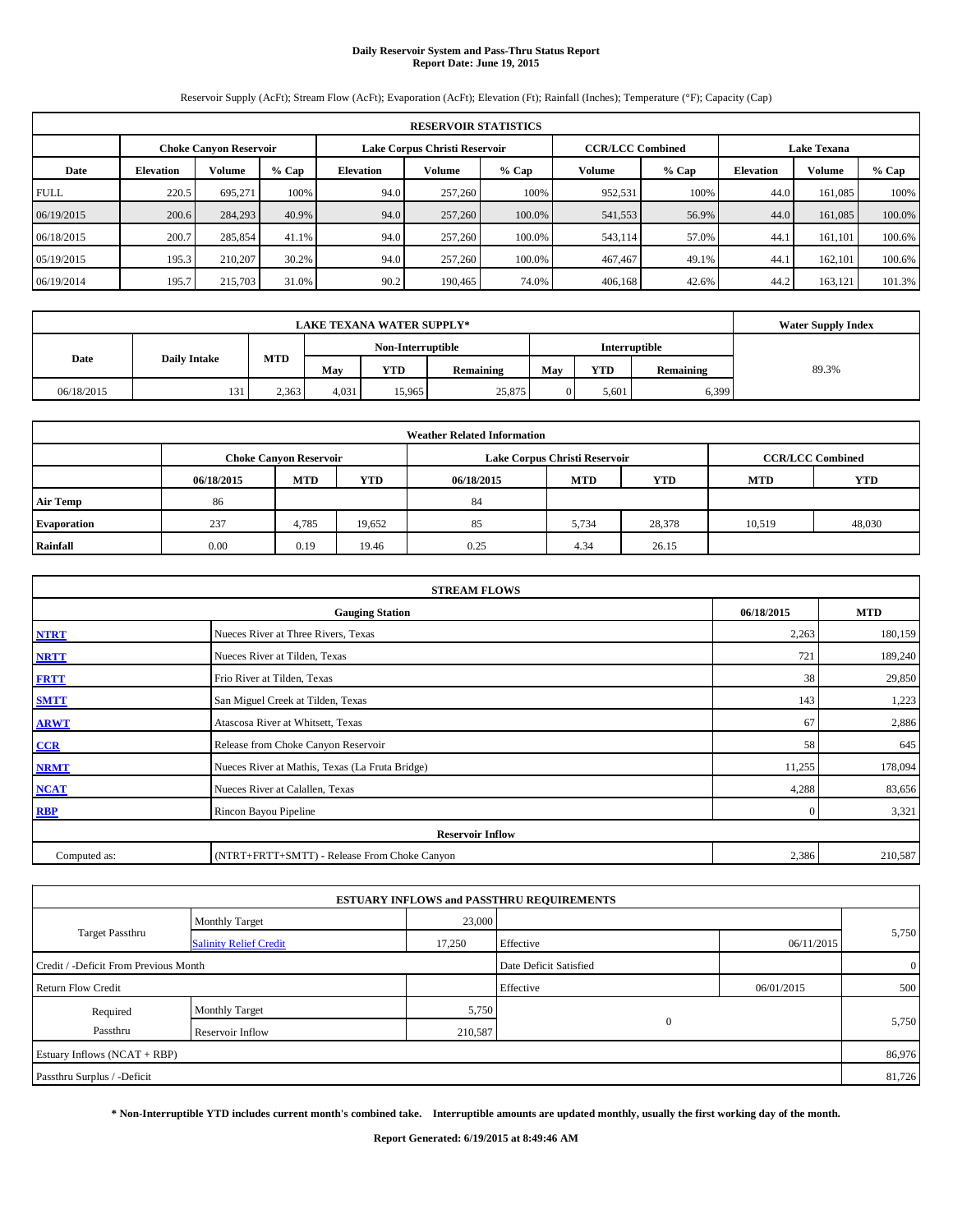# **Daily Reservoir System and Pass-Thru Status Report Report Date: June 20, 2015**

Reservoir Supply (AcFt); Stream Flow (AcFt); Evaporation (AcFt); Elevation (Ft); Rainfall (Inches); Temperature (°F); Capacity (Cap)

|             | <b>RESERVOIR STATISTICS</b> |                               |         |                  |                               |         |                                               |         |                  |         |         |  |
|-------------|-----------------------------|-------------------------------|---------|------------------|-------------------------------|---------|-----------------------------------------------|---------|------------------|---------|---------|--|
|             |                             | <b>Choke Canvon Reservoir</b> |         |                  | Lake Corpus Christi Reservoir |         | <b>CCR/LCC Combined</b><br><b>Lake Texana</b> |         |                  |         |         |  |
| Date        | <b>Elevation</b>            | <b>Volume</b>                 | $%$ Cap | <b>Elevation</b> | <b>Volume</b>                 | $%$ Cap | <b>Volume</b>                                 | $%$ Cap | <b>Elevation</b> | Volume  | $%$ Cap |  |
| <b>FULL</b> | 220.5                       | 695.271                       | 100%    | 94.0             | 257,260                       | 100%    | 952,531                                       | 100%    | 44.0             | 161.085 | 100%    |  |
| 06/20/2015  | 200.6                       | 285,073                       | 41.0%   | 94.0             | 257,260                       | 100.0%  | 542,353                                       | 56.9%   | 44.0             | 161,085 | 100.0%  |  |
| 06/19/2015  | 200.6                       | 284.293                       | 40.9%   | 94.0             | 257,260                       | 100.0%  | 541,553                                       | 56.9%   | 44.0             | 161.085 | 100.0%  |  |
| 05/20/2015  | 195.7                       | 214,674                       | 30.9%   | 94.0             | 257,260                       | 100.0%  | 471,934                                       | 49.5%   | 44.1             | 162,101 | 100.6%  |  |
| 06/20/2014  | 195.8                       | 216,090                       | 31.1%   | 90.2             | 190.297                       | 74.0%   | 406,387                                       | 42.7%   | 44.2             | 163.121 | 101.3%  |  |

|                             | <b>LAKE TEXANA WATER SUPPLY*</b> |            |       |                                    |           |     |            |                  |       |  |  |
|-----------------------------|----------------------------------|------------|-------|------------------------------------|-----------|-----|------------|------------------|-------|--|--|
|                             |                                  |            |       | Non-Interruptible<br>Interruptible |           |     |            |                  |       |  |  |
| <b>Daily Intake</b><br>Date |                                  | <b>MTD</b> | May   | <b>YTD</b>                         | Remaining | May | <b>YTD</b> | <b>Remaining</b> | 89.4% |  |  |
| 06/19/2015                  | 131                              | 2.494      | 4,031 | 16.096                             | 25.744    |     | 5,601      | 6,399            |       |  |  |

|                    | <b>Weather Related Information</b> |                                                                                           |            |            |            |            |            |            |  |  |  |  |  |  |
|--------------------|------------------------------------|-------------------------------------------------------------------------------------------|------------|------------|------------|------------|------------|------------|--|--|--|--|--|--|
|                    |                                    | <b>CCR/LCC Combined</b><br>Lake Corpus Christi Reservoir<br><b>Choke Canyon Reservoir</b> |            |            |            |            |            |            |  |  |  |  |  |  |
|                    | 06/19/2015                         | <b>MTD</b>                                                                                | <b>YTD</b> | 06/19/2015 | <b>MTD</b> | <b>YTD</b> | <b>MTD</b> | <b>YTD</b> |  |  |  |  |  |  |
| <b>Air Temp</b>    | 89                                 |                                                                                           |            | 88         |            |            |            |            |  |  |  |  |  |  |
| <b>Evaporation</b> | 164                                | 4,949                                                                                     | 19,816     | 191        | 5,925      | 28,569     | 10,874     | 48,385     |  |  |  |  |  |  |
| Rainfall           | 0.00                               | 0.19                                                                                      | 19.46      | 0.06       | 4.4        | 26.21      |            |            |  |  |  |  |  |  |

|              | <b>STREAM FLOWS</b>                                |              |         |  |  |  |  |  |  |  |
|--------------|----------------------------------------------------|--------------|---------|--|--|--|--|--|--|--|
|              | 06/19/2015<br><b>MTD</b><br><b>Gauging Station</b> |              |         |  |  |  |  |  |  |  |
| <b>NTRT</b>  | Nueces River at Three Rivers, Texas                | 1,217        | 181,375 |  |  |  |  |  |  |  |
| <b>NRTT</b>  | Nueces River at Tilden, Texas                      | 423          | 189,663 |  |  |  |  |  |  |  |
| <b>FRTT</b>  | 28                                                 | 29,878       |         |  |  |  |  |  |  |  |
| <b>SMTT</b>  | San Miguel Creek at Tilden, Texas                  | 212          | 1,435   |  |  |  |  |  |  |  |
| <b>ARWT</b>  | Atascosa River at Whitsett, Texas                  | 48           | 2,934   |  |  |  |  |  |  |  |
| CCR          | Release from Choke Canyon Reservoir                | 58           | 703     |  |  |  |  |  |  |  |
| <b>NRMT</b>  | Nueces River at Mathis, Texas (La Fruta Bridge)    | 3,533        | 181,628 |  |  |  |  |  |  |  |
| <b>NCAT</b>  | Nueces River at Calallen, Texas                    | 5,240        | 88,896  |  |  |  |  |  |  |  |
| <b>RBP</b>   | Rincon Bayou Pipeline                              | $\mathbf{0}$ | 3,321   |  |  |  |  |  |  |  |
|              | <b>Reservoir Inflow</b>                            |              |         |  |  |  |  |  |  |  |
| Computed as: | (NTRT+FRTT+SMTT) - Release From Choke Canyon       | 1,399        | 211,986 |  |  |  |  |  |  |  |

|                                       |                               |         | <b>ESTUARY INFLOWS and PASSTHRU REQUIREMENTS</b> |            |                |
|---------------------------------------|-------------------------------|---------|--------------------------------------------------|------------|----------------|
|                                       | <b>Monthly Target</b>         | 23,000  |                                                  |            |                |
| Target Passthru                       | <b>Salinity Relief Credit</b> | 17,250  | Effective                                        | 06/11/2015 | 5,750          |
| Credit / -Deficit From Previous Month |                               |         | Date Deficit Satisfied                           |            | $\overline{0}$ |
| <b>Return Flow Credit</b>             |                               |         | Effective                                        | 06/01/2015 | 500            |
| Required                              | <b>Monthly Target</b>         | 5,750   |                                                  |            |                |
| Passthru                              | Reservoir Inflow              | 211,986 | $\Omega$                                         |            | 5,750          |
| Estuary Inflows (NCAT + RBP)          |                               |         |                                                  |            | 92,217         |
| Passthru Surplus / -Deficit           |                               |         |                                                  |            | 86,967         |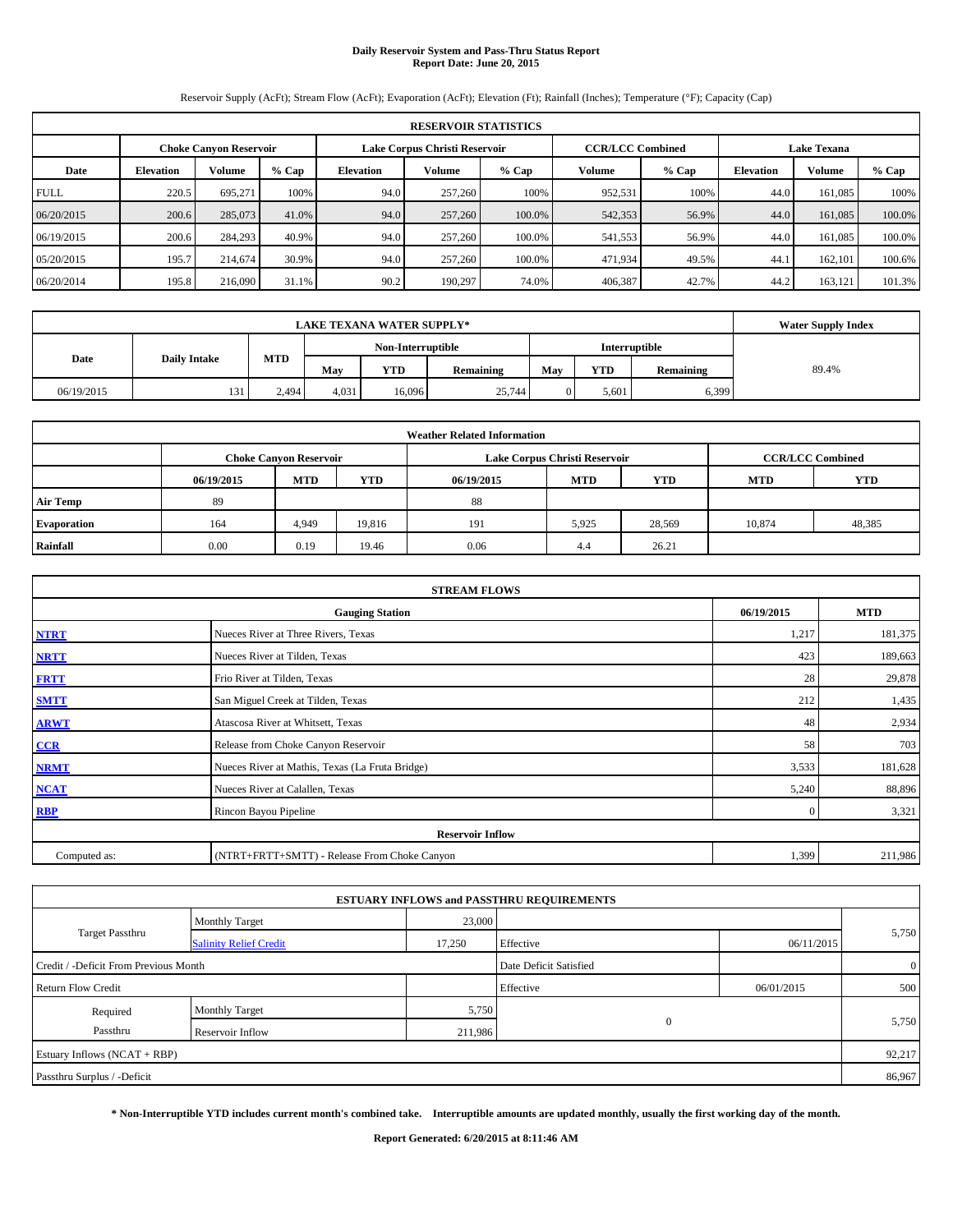# **Daily Reservoir System and Pass-Thru Status Report Report Date: June 21, 2015**

Reservoir Supply (AcFt); Stream Flow (AcFt); Evaporation (AcFt); Elevation (Ft); Rainfall (Inches); Temperature (°F); Capacity (Cap)

|             | <b>RESERVOIR STATISTICS</b>                                                                                     |               |         |           |               |         |         |         |                  |         |         |  |  |  |  |
|-------------|-----------------------------------------------------------------------------------------------------------------|---------------|---------|-----------|---------------|---------|---------|---------|------------------|---------|---------|--|--|--|--|
|             | <b>CCR/LCC Combined</b><br><b>Lake Texana</b><br>Lake Corpus Christi Reservoir<br><b>Choke Canvon Reservoir</b> |               |         |           |               |         |         |         |                  |         |         |  |  |  |  |
| Date        | <b>Elevation</b>                                                                                                | <b>Volume</b> | $%$ Cap | Elevation | <b>Volume</b> | $%$ Cap | Volume  | $%$ Cap | <b>Elevation</b> | Volume  | $%$ Cap |  |  |  |  |
| <b>FULL</b> | 220.5                                                                                                           | 695.271       | 100%    | 94.0      | 257,260       | 100%    | 952,531 | 100%    | 44.0             | 161.085 | 100%    |  |  |  |  |
| 06/21/2015  | 200.6                                                                                                           | 284,137       | 40.9%   | 94.0      | 257,260       | 100.0%  | 541,397 | 56.8%   | 44.0             | 161,085 | 100.0%  |  |  |  |  |
| 06/20/2015  | 200.6                                                                                                           | 285,073       | 41.0%   | 94.0      | 257,260       | 100.0%  | 542,353 | 56.9%   | 44.0             | 161.085 | 100.0%  |  |  |  |  |
| 05/21/2015  | 195.7                                                                                                           | 215,446       | 31.0%   | 94.0      | 257,260       | 100.0%  | 472,706 | 49.6%   | 44.1             | 162,101 | 100.6%  |  |  |  |  |
| 06/21/2014  | 195.7                                                                                                           | 215,446       | 31.0%   | 90.2      | 189,794       | 73.8%   | 405,240 | 42.5%   | 44.              | 163,121 | 101.3%  |  |  |  |  |

|                             | <b>LAKE TEXANA WATER SUPPLY*</b> |            |       |            |           |               |            |                  |       |  |  |
|-----------------------------|----------------------------------|------------|-------|------------|-----------|---------------|------------|------------------|-------|--|--|
|                             |                                  |            |       |            |           | Interruptible |            |                  |       |  |  |
| <b>Daily Intake</b><br>Date |                                  | <b>MTD</b> | May   | <b>YTD</b> | Remaining | May           | <b>YTD</b> | <b>Remaining</b> | 89.3% |  |  |
| 06/20/2015                  | 131                              | 2.625      | 4,031 | 16.227     | 25.613    |               | 5,601      | 6,399            |       |  |  |

|                    | <b>Weather Related Information</b> |                                                                                           |            |            |            |            |            |            |  |  |  |  |  |  |
|--------------------|------------------------------------|-------------------------------------------------------------------------------------------|------------|------------|------------|------------|------------|------------|--|--|--|--|--|--|
|                    |                                    | <b>CCR/LCC Combined</b><br>Lake Corpus Christi Reservoir<br><b>Choke Canyon Reservoir</b> |            |            |            |            |            |            |  |  |  |  |  |  |
|                    | 06/20/2015                         | <b>MTD</b>                                                                                | <b>YTD</b> | 06/20/2015 | <b>MTD</b> | <b>YTD</b> | <b>MTD</b> | <b>YTD</b> |  |  |  |  |  |  |
| <b>Air Temp</b>    | 87                                 |                                                                                           |            | 86         |            |            |            |            |  |  |  |  |  |  |
| <b>Evaporation</b> | 164                                | 5,113                                                                                     | 19,980     | 117        | 6,042      | 28,686     | 11,155     | 48,666     |  |  |  |  |  |  |
| Rainfall           | 0.44                               | 0.63                                                                                      | 19.9       | 0.27       | 4.67       | 26.48      |            |            |  |  |  |  |  |  |

|              | <b>STREAM FLOWS</b>                                |              |         |  |  |  |  |  |  |  |
|--------------|----------------------------------------------------|--------------|---------|--|--|--|--|--|--|--|
|              | 06/20/2015<br><b>MTD</b><br><b>Gauging Station</b> |              |         |  |  |  |  |  |  |  |
| <b>NTRT</b>  | Nueces River at Three Rivers, Texas                | 810          | 182,185 |  |  |  |  |  |  |  |
| <b>NRTT</b>  | Nueces River at Tilden, Texas                      | 288          | 189,951 |  |  |  |  |  |  |  |
| <b>FRTT</b>  | Frio River at Tilden, Texas                        | 20           | 29,898  |  |  |  |  |  |  |  |
| <b>SMTT</b>  | San Miguel Creek at Tilden, Texas                  | 58           | 1,493   |  |  |  |  |  |  |  |
| <b>ARWT</b>  | Atascosa River at Whitsett, Texas                  | 89           | 3,023   |  |  |  |  |  |  |  |
| CCR          | Release from Choke Canyon Reservoir                | 58           | 760     |  |  |  |  |  |  |  |
| <b>NRMT</b>  | Nueces River at Mathis, Texas (La Fruta Bridge)    | 1,955        | 183,583 |  |  |  |  |  |  |  |
| <b>NCAT</b>  | Nueces River at Calallen, Texas                    | 5,082        | 93,978  |  |  |  |  |  |  |  |
| <b>RBP</b>   | Rincon Bayou Pipeline                              | $\mathbf{0}$ | 3,321   |  |  |  |  |  |  |  |
|              | <b>Reservoir Inflow</b>                            |              |         |  |  |  |  |  |  |  |
| Computed as: | (NTRT+FRTT+SMTT) - Release From Choke Canyon       | 830          | 212,816 |  |  |  |  |  |  |  |

|                                       |                               |         | <b>ESTUARY INFLOWS and PASSTHRU REQUIREMENTS</b> |            |                |
|---------------------------------------|-------------------------------|---------|--------------------------------------------------|------------|----------------|
|                                       | <b>Monthly Target</b>         | 23,000  |                                                  |            |                |
| Target Passthru                       | <b>Salinity Relief Credit</b> | 17,250  | Effective                                        | 06/11/2015 | 5,750          |
| Credit / -Deficit From Previous Month |                               |         | Date Deficit Satisfied                           |            | $\overline{0}$ |
| <b>Return Flow Credit</b>             |                               |         | Effective                                        | 06/01/2015 | 500            |
| Required                              | <b>Monthly Target</b>         | 5,750   |                                                  |            |                |
| Passthru                              | Reservoir Inflow              | 212,816 | $\Omega$                                         |            | 5,750          |
| Estuary Inflows (NCAT + RBP)          |                               |         |                                                  |            | 97,298         |
| Passthru Surplus / -Deficit           |                               |         |                                                  |            | 92,048         |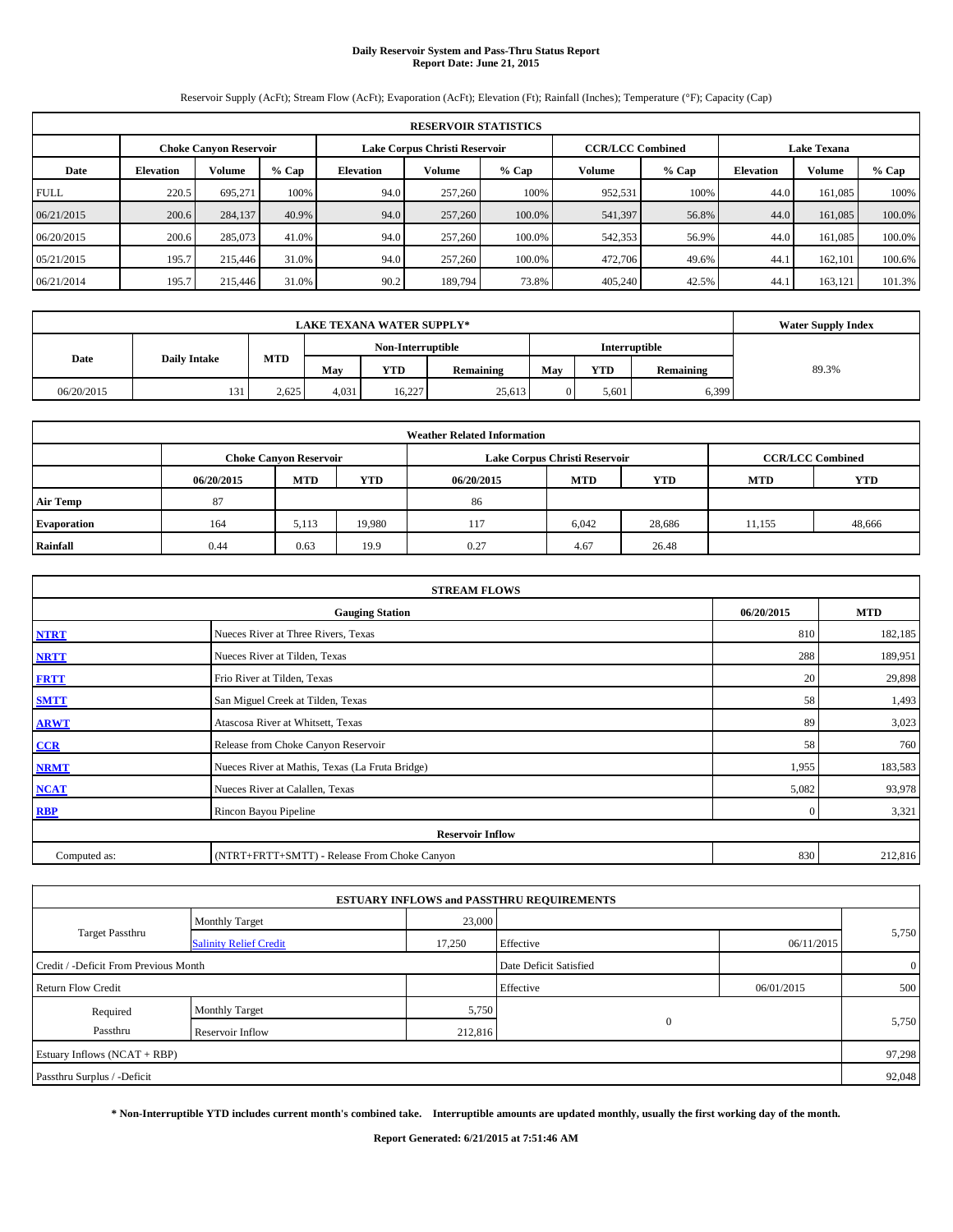# **Daily Reservoir System and Pass-Thru Status Report Report Date: June 22, 2015**

Reservoir Supply (AcFt); Stream Flow (AcFt); Evaporation (AcFt); Elevation (Ft); Rainfall (Inches); Temperature (°F); Capacity (Cap)

|             | <b>RESERVOIR STATISTICS</b>                                                                                     |               |         |           |               |         |         |         |                  |         |         |  |  |  |  |
|-------------|-----------------------------------------------------------------------------------------------------------------|---------------|---------|-----------|---------------|---------|---------|---------|------------------|---------|---------|--|--|--|--|
|             | <b>CCR/LCC Combined</b><br><b>Lake Texana</b><br>Lake Corpus Christi Reservoir<br><b>Choke Canvon Reservoir</b> |               |         |           |               |         |         |         |                  |         |         |  |  |  |  |
| Date        | <b>Elevation</b>                                                                                                | <b>Volume</b> | $%$ Cap | Elevation | <b>Volume</b> | $%$ Cap | Volume  | $%$ Cap | <b>Elevation</b> | Volume  | $%$ Cap |  |  |  |  |
| <b>FULL</b> | 220.5                                                                                                           | 695.271       | 100%    | 94.0      | 257,260       | 100%    | 952,531 | 100%    | 44.0             | 161.085 | 100%    |  |  |  |  |
| 06/22/2015  | 200.6                                                                                                           | 284,293       | 40.9%   | 94.0      | 257,260       | 100.0%  | 541,553 | 56.9%   | 44.0             | 161,085 | 100.0%  |  |  |  |  |
| 06/21/2015  | 200.6                                                                                                           | 284,137       | 40.9%   | 94.0      | 257,260       | 100.0%  | 541,397 | 56.8%   | 44.0             | 161.085 | 100.0%  |  |  |  |  |
| 05/22/2015  | 195.8                                                                                                           | 216,993       | 31.2%   | 94.0      | 257,260       | 100.0%  | 474,253 | 49.8%   | 44.1             | 162,101 | 100.6%  |  |  |  |  |
| 06/22/2014  | 195.7                                                                                                           | 214,674       | 30.9%   | 90.1      | 188,456       | 73.3%   | 403,130 | 42.3%   | 44.              | 163,121 | 101.3%  |  |  |  |  |

|                                           | <b>LAKE TEXANA WATER SUPPLY*</b>          |       |       |            |           |     |            |           |       |  |  |
|-------------------------------------------|-------------------------------------------|-------|-------|------------|-----------|-----|------------|-----------|-------|--|--|
| <b>Interruptible</b><br>Non-Interruptible |                                           |       |       |            |           |     |            |           |       |  |  |
|                                           | <b>MTD</b><br><b>Daily Intake</b><br>Date |       | May   | <b>YTD</b> | Remaining | May | <b>YTD</b> | Remaining | 89.3% |  |  |
| 06/21/2015                                | 131                                       | 2,756 | 4,031 | 16.358     | 25,482    |     | 5,601      | 6,399     |       |  |  |

|                    |            |                                                                                           |            | <b>Weather Related Information</b> |            |            |            |            |  |  |  |  |  |  |
|--------------------|------------|-------------------------------------------------------------------------------------------|------------|------------------------------------|------------|------------|------------|------------|--|--|--|--|--|--|
|                    |            | Lake Corpus Christi Reservoir<br><b>CCR/LCC Combined</b><br><b>Choke Canyon Reservoir</b> |            |                                    |            |            |            |            |  |  |  |  |  |  |
|                    | 06/21/2015 | <b>MTD</b>                                                                                | <b>YTD</b> | 06/21/2015                         | <b>MTD</b> | <b>YTD</b> | <b>MTD</b> | <b>YTD</b> |  |  |  |  |  |  |
| <b>Air Temp</b>    | 87         |                                                                                           |            | 87                                 |            |            |            |            |  |  |  |  |  |  |
| <b>Evaporation</b> | 127        | 5.240                                                                                     | 20.107     | 202                                | 6.244      | 28,888     | 11.484     | 48,995     |  |  |  |  |  |  |
| Rainfall           | 0.56       | 1.19                                                                                      | 20.46      | 0.06                               | 4.73       | 26.54      |            |            |  |  |  |  |  |  |

|              | <b>STREAM FLOWS</b>                             |              |            |
|--------------|-------------------------------------------------|--------------|------------|
|              | <b>Gauging Station</b>                          | 06/21/2015   | <b>MTD</b> |
| <b>NTRT</b>  | Nueces River at Three Rivers, Texas             | 631          | 182,817    |
| <b>NRTT</b>  | Nueces River at Tilden, Texas                   | 228          | 190,179    |
| <b>FRTT</b>  | Frio River at Tilden, Texas                     | 17           | 29,916     |
| <b>SMTT</b>  | San Miguel Creek at Tilden, Texas               | 109          | 1,602      |
| <b>ARWT</b>  | Atascosa River at Whitsett, Texas               | 67           | 3,091      |
| CCR          | Release from Choke Canyon Reservoir             | 58           | 818        |
| <b>NRMT</b>  | Nueces River at Mathis, Texas (La Fruta Bridge) | 1,616        | 185,199    |
| <b>NCAT</b>  | Nueces River at Calallen, Texas                 | 3,533        | 97,511     |
| RBP          | Rincon Bayou Pipeline                           | $\mathbf{0}$ | 3,321      |
|              | <b>Reservoir Inflow</b>                         |              |            |
| Computed as: | (NTRT+FRTT+SMTT) - Release From Choke Canyon    | 700          | 213,516    |

|                                       |                               |         | <b>ESTUARY INFLOWS and PASSTHRU REQUIREMENTS</b> |            |                |
|---------------------------------------|-------------------------------|---------|--------------------------------------------------|------------|----------------|
|                                       | <b>Monthly Target</b>         | 23,000  |                                                  |            | 5,750          |
| <b>Target Passthru</b>                | <b>Salinity Relief Credit</b> | 17,250  | Effective                                        | 06/11/2015 |                |
| Credit / -Deficit From Previous Month |                               |         | Date Deficit Satisfied                           |            | $\overline{0}$ |
| <b>Return Flow Credit</b>             |                               |         | Effective                                        | 06/01/2015 | 500            |
| Required                              | Monthly Target                | 5,750   |                                                  |            |                |
| Passthru                              | Reservoir Inflow              | 213,516 | $\Omega$                                         |            | 5,750          |
| Estuary Inflows $(NCAT + RBP)$        |                               |         |                                                  |            | 100,832        |
| Passthru Surplus / -Deficit           |                               |         |                                                  |            | 95,582         |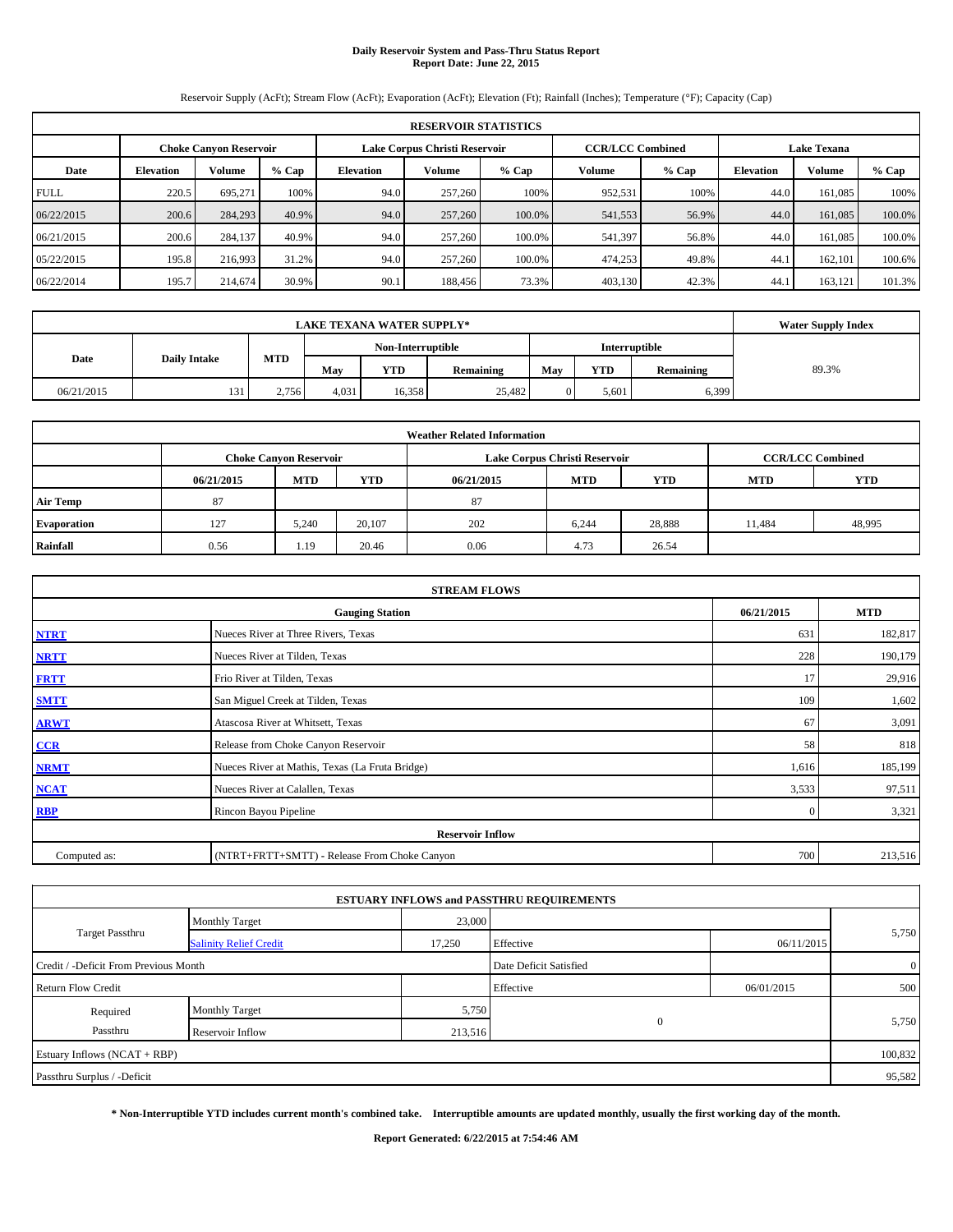# **Daily Reservoir System and Pass-Thru Status Report Report Date: June 23, 2015**

Reservoir Supply (AcFt); Stream Flow (AcFt); Evaporation (AcFt); Elevation (Ft); Rainfall (Inches); Temperature (°F); Capacity (Cap)

|             | <b>RESERVOIR STATISTICS</b> |                               |         |                  |                               |         |                         |         |                    |         |         |  |  |
|-------------|-----------------------------|-------------------------------|---------|------------------|-------------------------------|---------|-------------------------|---------|--------------------|---------|---------|--|--|
|             |                             | <b>Choke Canvon Reservoir</b> |         |                  | Lake Corpus Christi Reservoir |         | <b>CCR/LCC Combined</b> |         | <b>Lake Texana</b> |         |         |  |  |
| Date        | <b>Elevation</b>            | <b>Volume</b>                 | $%$ Cap | <b>Elevation</b> | <b>Volume</b>                 | $%$ Cap | Volume                  | $%$ Cap | <b>Elevation</b>   | Volume  | $%$ Cap |  |  |
| <b>FULL</b> | 220.5                       | 695.271                       | 100%    | 94.0             | 257,260                       | 100%    | 952,531                 | 100%    | 44.0               | 161.085 | 100%    |  |  |
| 06/23/2015  | 200.6                       | 285,541                       | 41.1%   | 94.0             | 257,260                       | 100.0%  | 542,801                 | 57.0%   | 44.0               | 161,085 | 100.0%  |  |  |
| 06/22/2015  | 200.6                       | 284,293                       | 40.9%   | 94.0             | 257,260                       | 100.0%  | 541,553                 | 56.9%   | 44.0               | 161.085 | 100.0%  |  |  |
| 05/23/2015  | 195.8                       | 216,476                       | 31.1%   | 94.0             | 257,260                       | 100.0%  | 473,736                 | 49.7%   | 44.1               | 162,101 | 100.6%  |  |  |
| 06/23/2014  | 195.7                       | 214,674                       | 30.9%   | 90.1             | 188,288                       | 73.2%   | 402,962                 | 42.3%   | 44.0               | 163,121 | 101.3%  |  |  |

| <b>LAKE TEXANA WATER SUPPLY*</b> |                     |            |                                    |            |           |     |            |           | <b>Water Supply Index</b> |
|----------------------------------|---------------------|------------|------------------------------------|------------|-----------|-----|------------|-----------|---------------------------|
|                                  |                     |            | Non-Interruptible<br>Interruptible |            |           |     |            |           |                           |
| Date                             | <b>Daily Intake</b> | <b>MTD</b> | May                                | <b>YTD</b> | Remaining | May | <b>YTD</b> | Remaining | 89.5%                     |
| 06/22/2015                       | 130                 | 2.886      | 4,031                              | 16.488     | 25,352    |     | 5,601      | 6,399     |                           |

|                    | <b>Weather Related Information</b> |                               |            |            |                               |                         |            |            |  |  |  |  |
|--------------------|------------------------------------|-------------------------------|------------|------------|-------------------------------|-------------------------|------------|------------|--|--|--|--|
|                    |                                    | <b>Choke Canyon Reservoir</b> |            |            | Lake Corpus Christi Reservoir | <b>CCR/LCC Combined</b> |            |            |  |  |  |  |
|                    | 06/22/2015                         | <b>MTD</b>                    | <b>YTD</b> | 06/22/2015 | <b>MTD</b>                    | <b>YTD</b>              | <b>MTD</b> | <b>YTD</b> |  |  |  |  |
| <b>Air Temp</b>    | 86                                 |                               |            | 87         |                               |                         |            |            |  |  |  |  |
| <b>Evaporation</b> | 82                                 | 5.322                         | 20.189     | 191        | 6,435                         | 29,079                  | 11.757     | 49,268     |  |  |  |  |
| Rainfall           | 0.00                               | 1.19                          | 20.46      | 0.00       | 4.73                          | 26.54                   |            |            |  |  |  |  |

|              | <b>STREAM FLOWS</b>                             |              |            |
|--------------|-------------------------------------------------|--------------|------------|
|              | <b>Gauging Station</b>                          | 06/22/2015   | <b>MTD</b> |
| <b>NTRT</b>  | Nueces River at Three Rivers, Texas             | 570          | 183,386    |
| <b>NRTT</b>  | Nueces River at Tilden, Texas                   | 250          | 190,429    |
| <b>FRTT</b>  | Frio River at Tilden, Texas                     | 16           | 29,931     |
| <b>SMTT</b>  | San Miguel Creek at Tilden, Texas               | 165          | 1,767      |
| <b>ARWT</b>  | Atascosa River at Whitsett, Texas               | 87           | 3,178      |
| CCR          | Release from Choke Canyon Reservoir             | 58           | 875        |
| <b>NRMT</b>  | Nueces River at Mathis, Texas (La Fruta Bridge) | 1,260        | 186,459    |
| <b>NCAT</b>  | Nueces River at Calallen, Texas                 | 2,303        | 99,814     |
| <b>RBP</b>   | Rincon Bayou Pipeline                           | $\mathbf{0}$ | 3,321      |
|              | <b>Reservoir Inflow</b>                         |              |            |
| Computed as: | (NTRT+FRTT+SMTT) - Release From Choke Canyon    | 693          | 214,209    |

|                                       |                               |         | <b>ESTUARY INFLOWS and PASSTHRU REQUIREMENTS</b> |            |                |
|---------------------------------------|-------------------------------|---------|--------------------------------------------------|------------|----------------|
|                                       | <b>Monthly Target</b>         | 23,000  |                                                  |            |                |
| <b>Target Passthru</b>                | <b>Salinity Relief Credit</b> | 17,250  | Effective                                        | 06/11/2015 | 5,750          |
| Credit / -Deficit From Previous Month |                               |         | Date Deficit Satisfied                           |            | $\overline{0}$ |
| <b>Return Flow Credit</b>             |                               |         | Effective                                        | 06/01/2015 | 500            |
| Required                              | <b>Monthly Target</b>         | 5,750   |                                                  |            |                |
| Passthru                              | Reservoir Inflow              | 214,209 | $\mathbf{0}$                                     |            | 5,750          |
| Estuary Inflows (NCAT + RBP)          |                               |         |                                                  |            | 103,134        |
| Passthru Surplus / -Deficit           |                               |         |                                                  |            | 97,884         |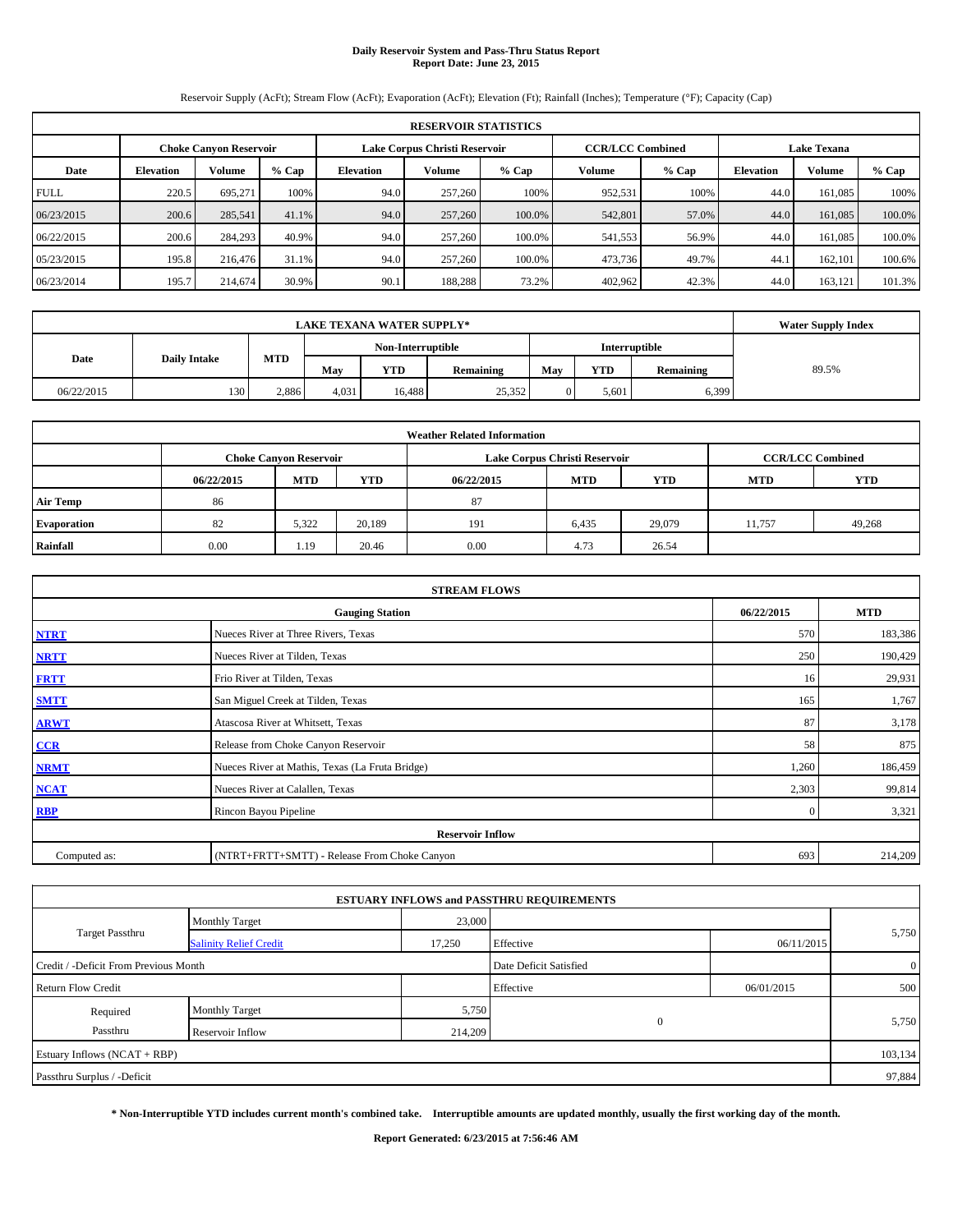# **Daily Reservoir System and Pass-Thru Status Report Report Date: June 24, 2015**

Reservoir Supply (AcFt); Stream Flow (AcFt); Evaporation (AcFt); Elevation (Ft); Rainfall (Inches); Temperature (°F); Capacity (Cap)

|             | <b>RESERVOIR STATISTICS</b>                                    |         |         |                  |                         |         |                    |         |                  |               |        |  |  |
|-------------|----------------------------------------------------------------|---------|---------|------------------|-------------------------|---------|--------------------|---------|------------------|---------------|--------|--|--|
|             | Lake Corpus Christi Reservoir<br><b>Choke Canvon Reservoir</b> |         |         |                  | <b>CCR/LCC Combined</b> |         | <b>Lake Texana</b> |         |                  |               |        |  |  |
| Date        | <b>Elevation</b>                                               | Volume  | $%$ Cap | <b>Elevation</b> | <b>Volume</b>           | $%$ Cap | Volume             | $%$ Cap | <b>Elevation</b> | <b>Volume</b> | % Cap  |  |  |
| <b>FULL</b> | 220.5                                                          | 695.271 | 100%    | 94.0             | 257,260                 | 100%    | 952,531            | 100%    | 44.0             | 161.085       | 100%   |  |  |
| 06/24/2015  | 200.6                                                          | 285,229 | 41.0%   | 94.0             | 257,260                 | 100.0%  | 542,489            | 57.0%   | 44.1             | 162,101       | 100.6% |  |  |
| 06/23/2015  | 200.6                                                          | 285.541 | 41.1%   | 94.0             | 257,260                 | 100.0%  | 542,801            | 57.0%   | 44.0             | 161.085       | 100.0% |  |  |
| 05/24/2015  | 195.9                                                          | 217.511 | 31.3%   | 93.7             | 252,526                 | 98.2%   | 470,037            | 49.3%   | 44.1             | 162,101       | 100.6% |  |  |
| 06/24/2014  | 195.7                                                          | 215,317 | 31.0%   | 90.0             | 187,954                 | 73.1%   | 403,271            | 42.3%   | 44.0             | 163.121       | 101.3% |  |  |

| <b>LAKE TEXANA WATER SUPPLY*</b> |                     |                                    |       |        |           |     |       |           | <b>Water Supply Index</b> |
|----------------------------------|---------------------|------------------------------------|-------|--------|-----------|-----|-------|-----------|---------------------------|
|                                  |                     | Non-Interruptible<br>Interruptible |       |        |           |     |       |           |                           |
| Date                             | <b>Daily Intake</b> | <b>MTD</b>                         | May   | YTD    | Remaining | May | YTD   | Remaining | 89.5%                     |
| 06/23/2015                       | 130                 | 3.015                              | 4,031 | 16.617 | 25,223    |     | 5,601 | 6,399     |                           |

| <b>Weather Related Information</b> |            |                               |            |            |                               |                         |            |            |  |  |  |
|------------------------------------|------------|-------------------------------|------------|------------|-------------------------------|-------------------------|------------|------------|--|--|--|
|                                    |            | <b>Choke Canyon Reservoir</b> |            |            | Lake Corpus Christi Reservoir | <b>CCR/LCC Combined</b> |            |            |  |  |  |
|                                    | 06/23/2015 | <b>MTD</b>                    | <b>YTD</b> | 06/23/2015 | <b>MTD</b>                    | <b>YTD</b>              | <b>MTD</b> | <b>YTD</b> |  |  |  |
| <b>Air Temp</b>                    | 86         |                               |            | 89         |                               |                         |            |            |  |  |  |
| <b>Evaporation</b>                 | 82         | 5.404                         | 20,271     | 308        | 6,743                         | 29,387                  | 12,147     | 49,658     |  |  |  |
| Rainfall                           | 0.00       | 1.19                          | 20.46      | 0.08       | 4.81                          | 26.62                   |            |            |  |  |  |

|              | <b>STREAM FLOWS</b>                             |              |            |
|--------------|-------------------------------------------------|--------------|------------|
|              | <b>Gauging Station</b>                          | 06/23/2015   | <b>MTD</b> |
| <b>NTRT</b>  | Nueces River at Three Rivers, Texas             | 578          | 183,964    |
| <b>NRTT</b>  | Nueces River at Tilden, Texas                   | 258          | 190,687    |
| <b>FRTT</b>  | Frio River at Tilden, Texas                     | 16           | 29,948     |
| <b>SMTT</b>  | San Miguel Creek at Tilden, Texas               | 85           | 1,852      |
| <b>ARWT</b>  | Atascosa River at Whitsett, Texas               | 131          | 3,309      |
| CCR          | Release from Choke Canyon Reservoir             | 58           | 933        |
| <b>NRMT</b>  | Nueces River at Mathis, Texas (La Fruta Bridge) | 1,133        | 187,592    |
| <b>NCAT</b>  | Nueces River at Calallen, Texas                 | 1,548        | 101,362    |
| <b>RBP</b>   | Rincon Bayou Pipeline                           | $\mathbf{0}$ | 3,321      |
|              | <b>Reservoir Inflow</b>                         |              |            |
| Computed as: | (NTRT+FRTT+SMTT) - Release From Choke Canyon    | 622          | 214,831    |

|                                       |                               |         | <b>ESTUARY INFLOWS and PASSTHRU REQUIREMENTS</b> |            |                |
|---------------------------------------|-------------------------------|---------|--------------------------------------------------|------------|----------------|
|                                       | <b>Monthly Target</b>         | 23,000  |                                                  |            | 5,750          |
| <b>Target Passthru</b>                | <b>Salinity Relief Credit</b> | 17,250  | Effective                                        | 06/11/2015 |                |
| Credit / -Deficit From Previous Month |                               |         | Date Deficit Satisfied                           |            | $\overline{0}$ |
| <b>Return Flow Credit</b>             |                               |         | Effective                                        | 06/01/2015 | 500            |
| Required                              | Monthly Target                | 5,750   |                                                  |            | 5,750          |
| Passthru                              | Reservoir Inflow              | 214,831 |                                                  | $\Omega$   |                |
| Estuary Inflows $(NCAT + RBP)$        |                               |         |                                                  |            | 104,683        |
| Passthru Surplus / -Deficit           |                               |         |                                                  |            | 99,433         |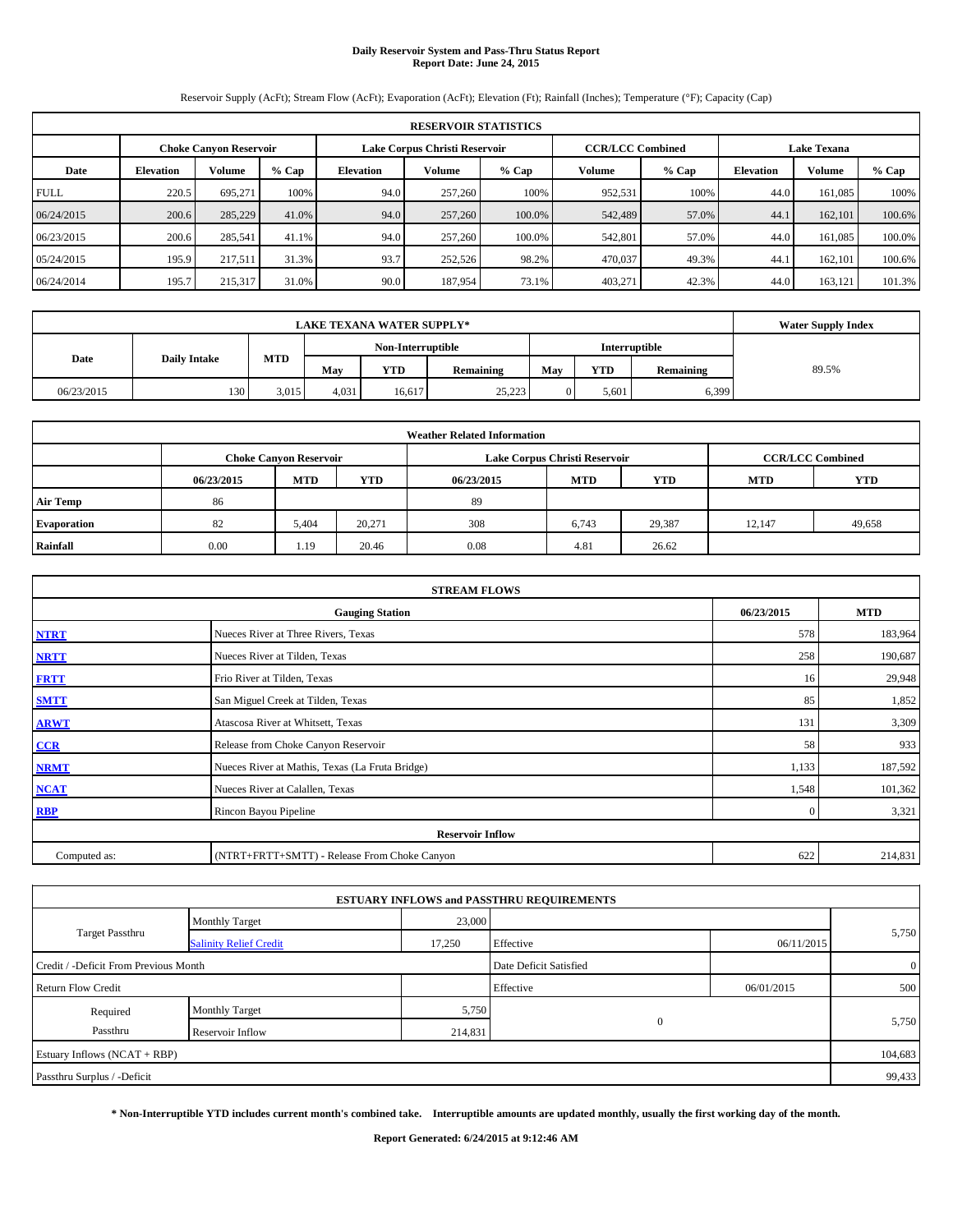# **Daily Reservoir System and Pass-Thru Status Report Report Date: June 25, 2015**

Reservoir Supply (AcFt); Stream Flow (AcFt); Evaporation (AcFt); Elevation (Ft); Rainfall (Inches); Temperature (°F); Capacity (Cap)

|             | <b>RESERVOIR STATISTICS</b>                                                                                     |               |         |                  |               |         |               |         |                  |         |         |  |
|-------------|-----------------------------------------------------------------------------------------------------------------|---------------|---------|------------------|---------------|---------|---------------|---------|------------------|---------|---------|--|
|             | <b>CCR/LCC Combined</b><br><b>Lake Texana</b><br>Lake Corpus Christi Reservoir<br><b>Choke Canvon Reservoir</b> |               |         |                  |               |         |               |         |                  |         |         |  |
| Date        | <b>Elevation</b>                                                                                                | <b>Volume</b> | $%$ Cap | <b>Elevation</b> | <b>Volume</b> | $%$ Cap | <b>Volume</b> | $%$ Cap | <b>Elevation</b> | Volume  | $%$ Cap |  |
| <b>FULL</b> | 220.5                                                                                                           | 695.271       | 100%    | 94.0             | 257,260       | 100%    | 952,531       | 100%    | 44.0             | 161.085 | 100%    |  |
| 06/25/2015  | 200.6                                                                                                           | 285,073       | 41.0%   | 94.0             | 257,260       | 100.0%  | 542,333       | 56.9%   | 44.2             | 163,121 | 101.3%  |  |
| 06/24/2015  | 200.6                                                                                                           | 285,229       | 41.0%   | 94.0             | 257,260       | 100.0%  | 542,489       | 57.0%   | 44.1             | 162,101 | 100.6%  |  |
| 05/25/2015  | 195.6                                                                                                           | 217,640       | 31.3%   | 93.6             | 249,445       | 97.0%   | 467,085       | 49.0%   | 44.1             | 162,101 | 100.6%  |  |
| 06/25/2014  | 195.7                                                                                                           | 215,060       | 30.9%   | 90.0             | 187,620       | 72.9%   | 402,680       | 42.3%   | 44.0             | 161.085 | 100.0%  |  |

|            |                     | <b>Water Supply Index</b> |                   |            |           |     |            |           |       |
|------------|---------------------|---------------------------|-------------------|------------|-----------|-----|------------|-----------|-------|
|            |                     |                           | Non-Interruptible |            |           |     |            |           |       |
| Date       | <b>Daily Intake</b> | <b>MTD</b>                | May               | <b>YTD</b> | Remaining | May | <b>YTD</b> | Remaining | 89.4% |
| 06/24/2015 | 129                 | 3,145                     | 4,031             | 16.747     | 25,093    |     | 5,601      | 6,399     |       |

| <b>Weather Related Information</b> |            |                               |            |            |                               |                         |        |        |  |  |  |
|------------------------------------|------------|-------------------------------|------------|------------|-------------------------------|-------------------------|--------|--------|--|--|--|
|                                    |            | <b>Choke Canyon Reservoir</b> |            |            | Lake Corpus Christi Reservoir | <b>CCR/LCC Combined</b> |        |        |  |  |  |
|                                    | 06/24/2015 | <b>MTD</b>                    | <b>YTD</b> | 06/24/2015 | <b>MTD</b>                    | <b>YTD</b>              |        |        |  |  |  |
| <b>Air Temp</b>                    | 91         |                               |            | 90         |                               |                         |        |        |  |  |  |
| <b>Evaporation</b>                 | 319        | 5.942                         | 20,809     | 383        | 7,126                         | 29,770                  | 13,068 | 50,579 |  |  |  |
| Rainfall                           | 0.00       | 1.19                          | 20.46      | 0.00       | 4.81                          | 26.62                   |        |        |  |  |  |

| <b>STREAM FLOWS</b> |                                                 |              |            |  |  |  |  |  |  |
|---------------------|-------------------------------------------------|--------------|------------|--|--|--|--|--|--|
|                     | <b>Gauging Station</b>                          | 06/24/2015   | <b>MTD</b> |  |  |  |  |  |  |
| <b>NTRT</b>         | Nueces River at Three Rivers, Texas             | 713          | 184,676    |  |  |  |  |  |  |
| <b>NRTT</b>         | Nueces River at Tilden, Texas                   | 482          | 191,169    |  |  |  |  |  |  |
| <b>FRTT</b>         | Frio River at Tilden, Texas                     | 14           | 29,961     |  |  |  |  |  |  |
| <b>SMTT</b>         | San Miguel Creek at Tilden, Texas               | 64           | 1,916      |  |  |  |  |  |  |
| <b>ARWT</b>         | Atascosa River at Whitsett, Texas               | 157          | 3,466      |  |  |  |  |  |  |
| CCR                 | Release from Choke Canyon Reservoir             | 58           | 991        |  |  |  |  |  |  |
| <b>NRMT</b>         | Nueces River at Mathis, Texas (La Fruta Bridge) | 993          | 188,585    |  |  |  |  |  |  |
| <b>NCAT</b>         | Nueces River at Calallen, Texas                 | 1,129        | 102,492    |  |  |  |  |  |  |
| <b>RBP</b>          | Rincon Bayou Pipeline                           | $\mathbf{0}$ | 3,321      |  |  |  |  |  |  |
|                     | <b>Reservoir Inflow</b>                         |              |            |  |  |  |  |  |  |
| Computed as:        | (NTRT+FRTT+SMTT) - Release From Choke Canyon    |              |            |  |  |  |  |  |  |

|                                       |                               |         | <b>ESTUARY INFLOWS and PASSTHRU REQUIREMENTS</b> |            |                |  |
|---------------------------------------|-------------------------------|---------|--------------------------------------------------|------------|----------------|--|
|                                       | <b>Monthly Target</b>         | 23,000  |                                                  |            |                |  |
| <b>Target Passthru</b>                | <b>Salinity Relief Credit</b> | 17,250  | Effective                                        | 06/11/2015 | 5,750          |  |
| Credit / -Deficit From Previous Month |                               |         | Date Deficit Satisfied                           |            | $\overline{0}$ |  |
| <b>Return Flow Credit</b>             |                               |         | Effective                                        | 06/01/2015 | 500            |  |
| Required                              | <b>Monthly Target</b>         | 5,750   |                                                  |            |                |  |
| Passthru                              | Reservoir Inflow              | 215,563 | $\Omega$                                         |            | 5,750          |  |
| Estuary Inflows $(NCAT + RBP)$        |                               |         |                                                  |            | 105,812        |  |
| Passthru Surplus / -Deficit           |                               |         |                                                  |            | 100,562        |  |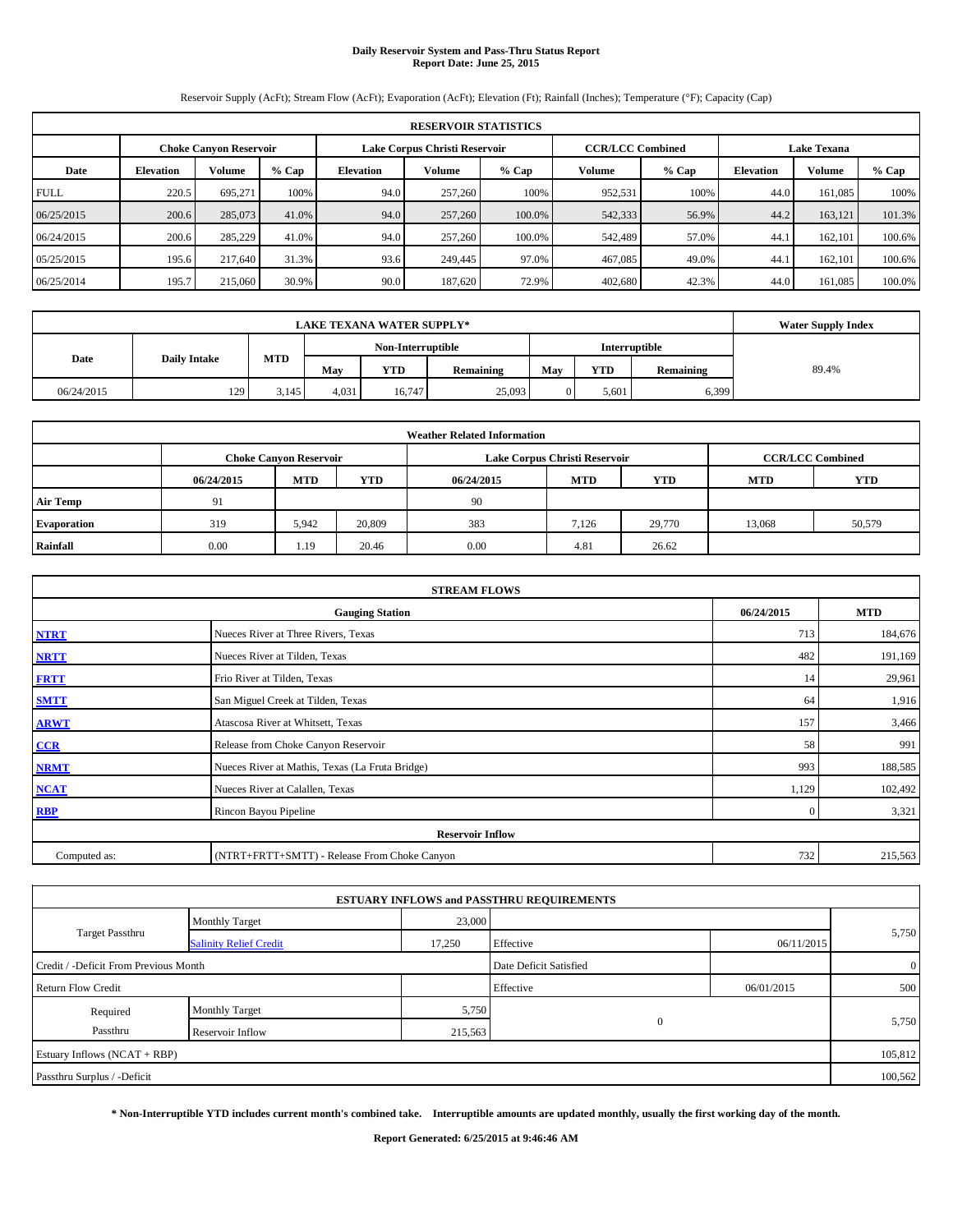# **Daily Reservoir System and Pass-Thru Status Report Report Date: June 26, 2015**

Reservoir Supply (AcFt); Stream Flow (AcFt); Evaporation (AcFt); Elevation (Ft); Rainfall (Inches); Temperature (°F); Capacity (Cap)

|             | <b>RESERVOIR STATISTICS</b>                                                                                     |               |         |           |               |         |         |         |                  |         |         |  |
|-------------|-----------------------------------------------------------------------------------------------------------------|---------------|---------|-----------|---------------|---------|---------|---------|------------------|---------|---------|--|
|             | <b>CCR/LCC Combined</b><br><b>Lake Texana</b><br>Lake Corpus Christi Reservoir<br><b>Choke Canvon Reservoir</b> |               |         |           |               |         |         |         |                  |         |         |  |
| Date        | <b>Elevation</b>                                                                                                | <b>Volume</b> | $%$ Cap | Elevation | <b>Volume</b> | $%$ Cap | Volume  | $%$ Cap | <b>Elevation</b> | Volume  | $%$ Cap |  |
| <b>FULL</b> | 220.5                                                                                                           | 695.271       | 100%    | 94.0      | 257,260       | 100%    | 952,531 | 100%    | 44.0             | 161.085 | 100%    |  |
| 06/26/2015  | 200.5                                                                                                           | 283,668       | 40.8%   | 94.0      | 257,260       | 100.0%  | 540,928 | 56.8%   | 44.1             | 162,101 | 100.6%  |  |
| 06/25/2015  | 200.6                                                                                                           | 285,073       | 41.0%   | 94.0      | 257,260       | 100.0%  | 542,333 | 56.9%   | 44.2             | 163.121 | 101.3%  |  |
| 05/26/2015  | 196.1                                                                                                           | 220,239       | 31.7%   | 93.6      | 250,169       | 97.2%   | 470,408 | 49.4%   | 44.1             | 162,101 | 100.6%  |  |
| 06/26/2014  | 195.8                                                                                                           | 216,090       | 31.1%   | 90.0      | 186,453       | 72.5%   | 402,543 | 42.3%   | 44.0             | 161.085 | 100.0%  |  |

|            |                     | <b>Water Supply Index</b> |                   |            |           |     |            |           |       |
|------------|---------------------|---------------------------|-------------------|------------|-----------|-----|------------|-----------|-------|
|            |                     |                           | Non-Interruptible |            |           |     |            |           |       |
| Date       | <b>Daily Intake</b> | <b>MTD</b>                | May               | <b>YTD</b> | Remaining | May | <b>YTD</b> | Remaining | 89.2% |
| 06/25/2015 | 129                 | 3.274                     | 4,031             | 16.876     | 24.964    |     | 5,601      | 6,399     |       |

| <b>Weather Related Information</b> |            |                                                                                  |        |      |                               |                         |        |        |  |  |  |
|------------------------------------|------------|----------------------------------------------------------------------------------|--------|------|-------------------------------|-------------------------|--------|--------|--|--|--|
|                                    |            | <b>Choke Canyon Reservoir</b>                                                    |        |      | Lake Corpus Christi Reservoir | <b>CCR/LCC Combined</b> |        |        |  |  |  |
|                                    | 06/25/2015 | <b>MTD</b><br><b>YTD</b><br><b>MTD</b><br><b>YTD</b><br><b>MTD</b><br>06/25/2015 |        |      |                               |                         |        |        |  |  |  |
| <b>Air Temp</b>                    | 92         |                                                                                  |        | 91   |                               |                         |        |        |  |  |  |
| <b>Evaporation</b>                 | 300        | 6.242                                                                            | 21.109 | 287  | 7,413                         | 30,057                  | 13,655 | 51,166 |  |  |  |
| Rainfall                           | 0.00       | 1.19                                                                             | 20.46  | 0.00 | 4.81                          | 26.62                   |        |        |  |  |  |

| <b>STREAM FLOWS</b> |                                                 |              |         |  |  |  |  |  |  |
|---------------------|-------------------------------------------------|--------------|---------|--|--|--|--|--|--|
|                     | <b>Gauging Station</b>                          |              |         |  |  |  |  |  |  |
| <b>NTRT</b>         | Nueces River at Three Rivers, Texas             | 778          | 185,455 |  |  |  |  |  |  |
| <b>NRTT</b>         | Nueces River at Tilden, Texas                   | 689          | 191,858 |  |  |  |  |  |  |
| <b>FRTT</b>         | Frio River at Tilden, Texas                     | 11           | 29,972  |  |  |  |  |  |  |
| <b>SMTT</b>         | San Miguel Creek at Tilden, Texas               | 66           | 1,981   |  |  |  |  |  |  |
| <b>ARWT</b>         | Atascosa River at Whitsett, Texas               | 87           | 3,553   |  |  |  |  |  |  |
| CCR                 | Release from Choke Canyon Reservoir             | 58           | 1,048   |  |  |  |  |  |  |
| <b>NRMT</b>         | Nueces River at Mathis, Texas (La Fruta Bridge) | 973          | 189,558 |  |  |  |  |  |  |
| <b>NCAT</b>         | Nueces River at Calallen, Texas                 | 879          | 103,371 |  |  |  |  |  |  |
| <b>RBP</b>          | Rincon Bayou Pipeline                           | $\mathbf{0}$ | 3,321   |  |  |  |  |  |  |
|                     | <b>Reservoir Inflow</b>                         |              |         |  |  |  |  |  |  |
| Computed as:        | (NTRT+FRTT+SMTT) - Release From Choke Canyon    |              |         |  |  |  |  |  |  |

|                                       |                               |         | <b>ESTUARY INFLOWS and PASSTHRU REQUIREMENTS</b> |            |                |  |  |
|---------------------------------------|-------------------------------|---------|--------------------------------------------------|------------|----------------|--|--|
|                                       | <b>Monthly Target</b>         | 23,000  |                                                  |            |                |  |  |
| <b>Target Passthru</b>                | <b>Salinity Relief Credit</b> | 17,250  | Effective                                        | 06/11/2015 | 5,750          |  |  |
| Credit / -Deficit From Previous Month |                               |         | Date Deficit Satisfied                           |            | $\overline{0}$ |  |  |
| <b>Return Flow Credit</b>             |                               |         | Effective                                        | 06/01/2015 | 500            |  |  |
| Required                              | <b>Monthly Target</b>         | 5,750   |                                                  |            |                |  |  |
| Passthru                              | Reservoir Inflow              | 216,359 | $\Omega$                                         |            | 5,750          |  |  |
| Estuary Inflows $(NCAT + RBP)$        |                               |         |                                                  |            | 106,691        |  |  |
| Passthru Surplus / -Deficit           |                               |         |                                                  |            |                |  |  |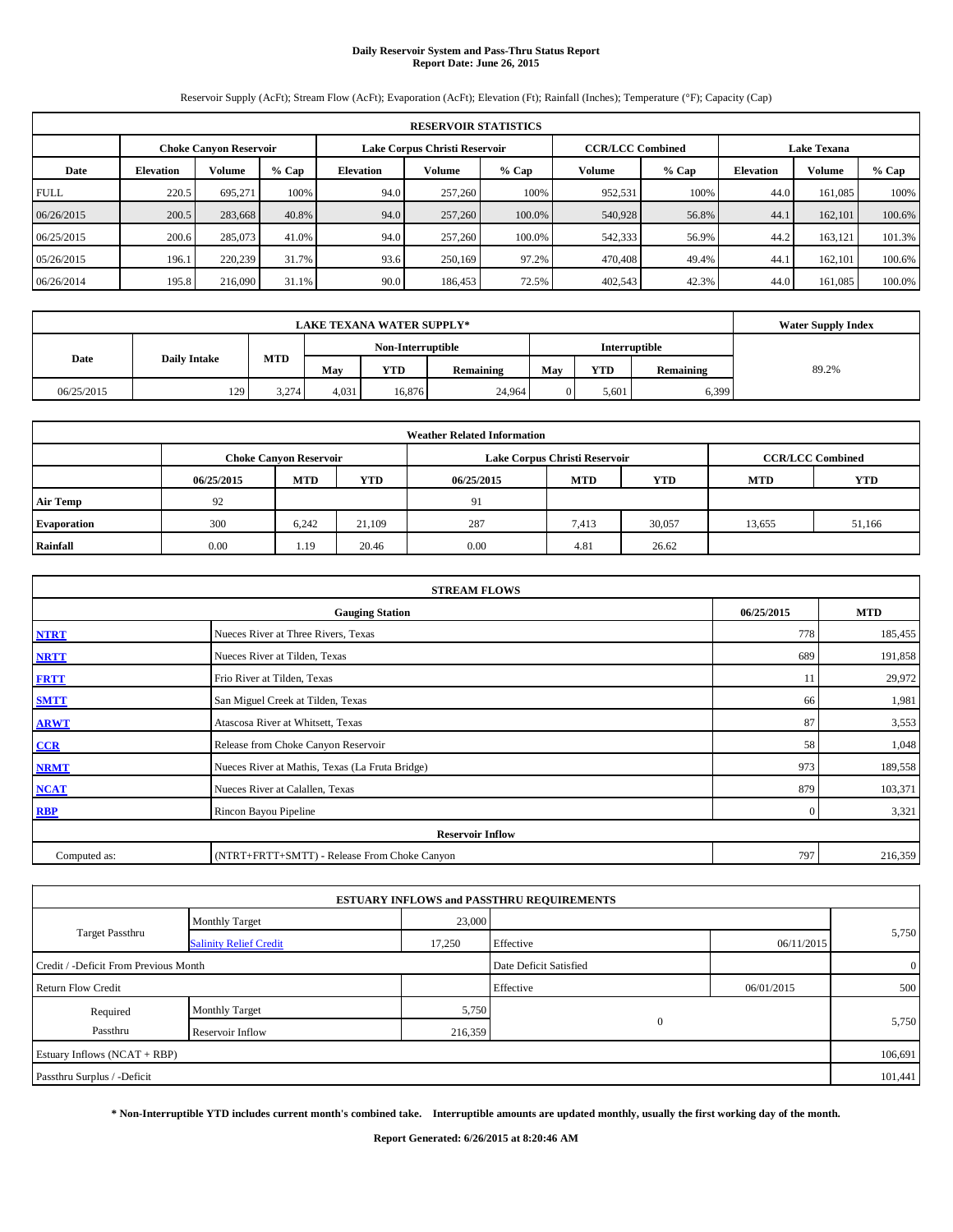# **Daily Reservoir System and Pass-Thru Status Report Report Date: June 27, 2015**

Reservoir Supply (AcFt); Stream Flow (AcFt); Evaporation (AcFt); Elevation (Ft); Rainfall (Inches); Temperature (°F); Capacity (Cap)

|             | <b>RESERVOIR STATISTICS</b>                                                                                     |               |         |                  |               |         |         |         |                  |         |         |  |
|-------------|-----------------------------------------------------------------------------------------------------------------|---------------|---------|------------------|---------------|---------|---------|---------|------------------|---------|---------|--|
|             | <b>CCR/LCC Combined</b><br><b>Lake Texana</b><br>Lake Corpus Christi Reservoir<br><b>Choke Canvon Reservoir</b> |               |         |                  |               |         |         |         |                  |         |         |  |
| Date        | <b>Elevation</b>                                                                                                | <b>Volume</b> | $%$ Cap | <b>Elevation</b> | <b>Volume</b> | $%$ Cap | Volume  | $%$ Cap | <b>Elevation</b> | Volume  | $%$ Cap |  |
| <b>FULL</b> | 220.5                                                                                                           | 695.271       | 100%    | 94.0             | 257,260       | 100%    | 952,531 | 100%    | 44.0             | 161.085 | 100%    |  |
| 06/27/2015  | 200.5                                                                                                           | 283,356       | 40.8%   | 94.0             | 257,260       | 100.0%  | 540,616 | 56.8%   | 44.1             | 162,101 | 100.6%  |  |
| 06/26/2015  | 200.5                                                                                                           | 283,668       | 40.8%   | 94.0             | 257,260       | 100.0%  | 540,928 | 56.8%   | 44.1             | 162,101 | 100.6%  |  |
| 05/27/2015  | 196.2                                                                                                           | 222,333       | 32.0%   | 93.7             | 251,256       | 97.7%   | 473,589 | 49.7%   | 44.1             | 162,101 | 100.6%  |  |
| 06/27/2014  | 195.7                                                                                                           | 214,674       | 30.9%   | 89.9             | 185,454       | 72.1%   | 400,128 | 42.0%   | 44.2             | 163,121 | 101.3%  |  |

|            |                     | <b>Water Supply Index</b> |                   |            |           |     |            |           |       |
|------------|---------------------|---------------------------|-------------------|------------|-----------|-----|------------|-----------|-------|
|            |                     |                           | Non-Interruptible |            |           |     |            |           |       |
| Date       | <b>Daily Intake</b> | <b>MTD</b>                | May               | <b>YTD</b> | Remaining | May | <b>YTD</b> | Remaining | 89.2% |
| 06/26/2015 | 129                 | 3.403                     | 4,031             | 17.005     | 24,835    |     | 5,601      | 6,399     |       |

| <b>Weather Related Information</b> |            |                               |            |            |                               |                         |            |            |  |  |
|------------------------------------|------------|-------------------------------|------------|------------|-------------------------------|-------------------------|------------|------------|--|--|
|                                    |            | <b>Choke Canyon Reservoir</b> |            |            | Lake Corpus Christi Reservoir | <b>CCR/LCC Combined</b> |            |            |  |  |
|                                    | 06/26/2015 | <b>MTD</b>                    | <b>YTD</b> | 06/26/2015 | <b>MTD</b>                    | <b>YTD</b>              | <b>MTD</b> | <b>YTD</b> |  |  |
| <b>Air Temp</b>                    | 92         |                               |            | 91         |                               |                         |            |            |  |  |
| <b>Evaporation</b>                 | 363        | 6.605                         | 21.472     | 372        | 7,785                         | 30,429                  | 14,390     | 51,901     |  |  |
| Rainfall                           | 0.00       | 1.19                          | 20.46      | 0.00       | 4.81                          | 26.62                   |            |            |  |  |

| <b>STREAM FLOWS</b> |                                                 |              |         |  |  |  |  |  |  |
|---------------------|-------------------------------------------------|--------------|---------|--|--|--|--|--|--|
|                     | <b>Gauging Station</b>                          |              |         |  |  |  |  |  |  |
| <b>NTRT</b>         | Nueces River at Three Rivers, Texas             | 941          | 186,395 |  |  |  |  |  |  |
| <b>NRTT</b>         | Nueces River at Tilden, Texas                   | 707          | 192,565 |  |  |  |  |  |  |
| <b>FRTT</b>         | Frio River at Tilden, Texas                     | 8            | 29,980  |  |  |  |  |  |  |
| <b>SMTT</b>         | San Miguel Creek at Tilden, Texas               | 139          | 2,120   |  |  |  |  |  |  |
| <b>ARWT</b>         | Atascosa River at Whitsett, Texas               | 58           | 3,611   |  |  |  |  |  |  |
| CCR                 | Release from Choke Canyon Reservoir             | 58           | 1,106   |  |  |  |  |  |  |
| <b>NRMT</b>         | Nueces River at Mathis, Texas (La Fruta Bridge) | 613          | 190,171 |  |  |  |  |  |  |
| <b>NCAT</b>         | Nueces River at Calallen, Texas                 | 788          | 104,159 |  |  |  |  |  |  |
| <b>RBP</b>          | Rincon Bayou Pipeline                           | $\mathbf{0}$ | 3,321   |  |  |  |  |  |  |
|                     | <b>Reservoir Inflow</b>                         |              |         |  |  |  |  |  |  |
| Computed as:        | (NTRT+FRTT+SMTT) - Release From Choke Canyon    | 1,030        | 217,390 |  |  |  |  |  |  |

|                                       |                               |         | <b>ESTUARY INFLOWS and PASSTHRU REQUIREMENTS</b> |            |                |
|---------------------------------------|-------------------------------|---------|--------------------------------------------------|------------|----------------|
|                                       | <b>Monthly Target</b>         | 23,000  |                                                  |            |                |
| <b>Target Passthru</b>                | <b>Salinity Relief Credit</b> | 17,250  | Effective                                        | 06/11/2015 | 5,750          |
| Credit / -Deficit From Previous Month |                               |         | Date Deficit Satisfied                           |            | $\overline{0}$ |
| <b>Return Flow Credit</b>             |                               |         | Effective                                        | 06/01/2015 | 500            |
| Required                              | <b>Monthly Target</b>         | 5,750   |                                                  |            |                |
| Passthru                              | Reservoir Inflow              | 217,390 | $\mathbf{0}$                                     |            | 5,750          |
| Estuary Inflows (NCAT + RBP)          |                               |         |                                                  |            | 107,479        |
| Passthru Surplus / -Deficit           |                               |         |                                                  |            | 102,229        |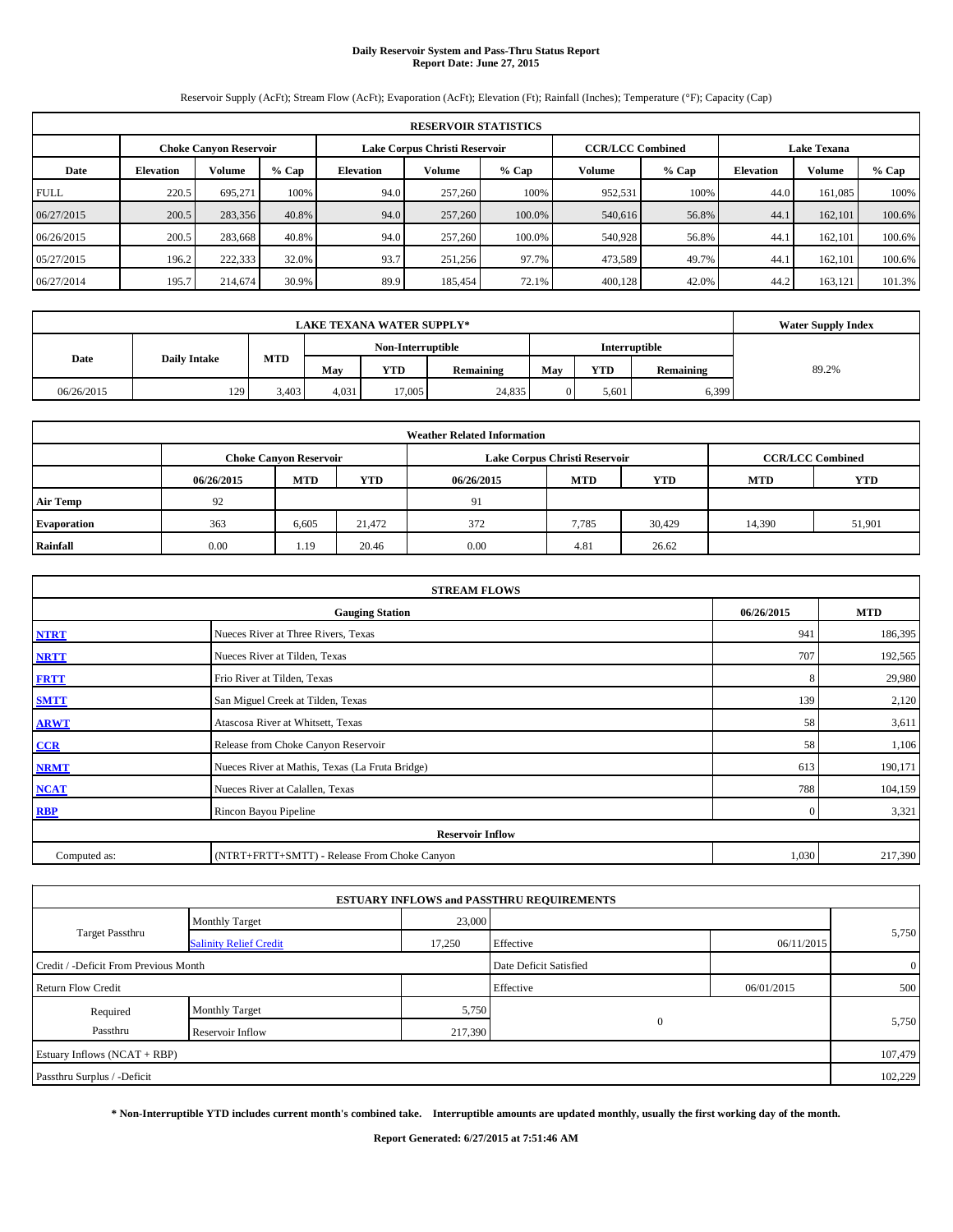# **Daily Reservoir System and Pass-Thru Status Report Report Date: June 28, 2015**

Reservoir Supply (AcFt); Stream Flow (AcFt); Evaporation (AcFt); Elevation (Ft); Rainfall (Inches); Temperature (°F); Capacity (Cap)

|             | <b>RESERVOIR STATISTICS</b> |                               |         |                               |         |                         |         |       |                    |         |        |  |
|-------------|-----------------------------|-------------------------------|---------|-------------------------------|---------|-------------------------|---------|-------|--------------------|---------|--------|--|
|             |                             | <b>Choke Canvon Reservoir</b> |         | Lake Corpus Christi Reservoir |         | <b>CCR/LCC Combined</b> |         |       | <b>Lake Texana</b> |         |        |  |
| Date        | <b>Elevation</b>            | Volume                        | $%$ Cap | <b>Elevation</b>              | Volume  | $%$ Cap                 | Volume  | % Cap | <b>Elevation</b>   | Volume  | % Cap  |  |
| <b>FULL</b> | 220.5                       | 695.271                       | 100%    | 94.0                          | 257,260 | 100%                    | 952,531 | 100%  | 44.0               | 161.085 | 100%   |  |
| 06/28/2015  | 200.5                       | 283,200                       | 40.7%   | 94.0                          | 257,260 | 100.0%                  | 540,460 | 56.7% | 44.1               | 162,101 | 100.6% |  |
| 06/27/2015  | 200.5                       | 283,356                       | 40.8%   | 94.0                          | 257,260 | 100.0%                  | 540,616 | 56.8% | 44.1               | 162.101 | 100.6% |  |
| 05/28/2015  | 196.8                       | 229,619                       | 33.0%   | 93.6                          | 250,350 | 97.3%                   | 479,969 | 50.4% | 44.1               | 162,101 | 100.6% |  |
| 06/28/2014  | 195.6                       | 213,903                       | 30.8%   | 89.9                          | 184,790 | 71.8%                   | 398,693 | 41.9% | 44.2               | 163,121 | 101.3% |  |

|            |                     | <b>Water Supply Index</b> |       |                   |           |     |            |           |       |
|------------|---------------------|---------------------------|-------|-------------------|-----------|-----|------------|-----------|-------|
|            |                     |                           |       | Non-Interruptible |           |     |            |           |       |
| Date       | <b>Daily Intake</b> | <b>MTD</b>                | May   | <b>YTD</b>        | Remaining | May | <b>YTD</b> | Remaining | 89.1% |
| 06/27/2015 | 129                 | 3.532                     | 4,031 | 17.134            | 24,706    |     | 5,601      | 6,399     |       |

| <b>Weather Related Information</b> |            |                               |            |            |                               |                         |            |            |  |  |
|------------------------------------|------------|-------------------------------|------------|------------|-------------------------------|-------------------------|------------|------------|--|--|
|                                    |            | <b>Choke Canyon Reservoir</b> |            |            | Lake Corpus Christi Reservoir | <b>CCR/LCC Combined</b> |            |            |  |  |
|                                    | 06/27/2015 | <b>MTD</b>                    | <b>YTD</b> | 06/27/2015 | <b>MTD</b>                    | <b>YTD</b>              | <b>MTD</b> | <b>YTD</b> |  |  |
| <b>Air Temp</b>                    | 92         |                               |            | 92         |                               |                         |            |            |  |  |
| <b>Evaporation</b>                 | 290        | 6,895                         | 21.762     | 287        | 8,072                         | 30,716                  | 14,967     | 52,478     |  |  |
| Rainfall                           | 0.00       | 1.19                          | 20.46      | 0.00       | 4.81                          | 26.62                   |            |            |  |  |

| <b>STREAM FLOWS</b> |                                                 |              |         |  |  |  |  |  |  |
|---------------------|-------------------------------------------------|--------------|---------|--|--|--|--|--|--|
|                     | <b>Gauging Station</b>                          |              |         |  |  |  |  |  |  |
| <b>NTRT</b>         | Nueces River at Three Rivers, Texas             | 957          | 187,352 |  |  |  |  |  |  |
| <b>NRTT</b>         | Nueces River at Tilden, Texas                   | 558          | 193,123 |  |  |  |  |  |  |
| <b>FRTT</b>         | Frio River at Tilden, Texas                     | 8            | 29,988  |  |  |  |  |  |  |
| <b>SMTT</b>         | San Miguel Creek at Tilden, Texas               | 99           | 2,219   |  |  |  |  |  |  |
| <b>ARWT</b>         | Atascosa River at Whitsett, Texas               | 48           | 3,658   |  |  |  |  |  |  |
| CCR                 | Release from Choke Canyon Reservoir             | 58           | 1,163   |  |  |  |  |  |  |
| <b>NRMT</b>         | Nueces River at Mathis, Texas (La Fruta Bridge) | 276          | 190,447 |  |  |  |  |  |  |
| <b>NCAT</b>         | Nueces River at Calallen, Texas                 | 544          | 104,703 |  |  |  |  |  |  |
| <b>RBP</b>          | Rincon Bayou Pipeline                           | $\mathbf{0}$ | 3,321   |  |  |  |  |  |  |
|                     | <b>Reservoir Inflow</b>                         |              |         |  |  |  |  |  |  |
| Computed as:        | (NTRT+FRTT+SMTT) - Release From Choke Canyon    | 1,006        | 218,396 |  |  |  |  |  |  |

|                                       |                               |         | <b>ESTUARY INFLOWS and PASSTHRU REQUIREMENTS</b> |            |                |
|---------------------------------------|-------------------------------|---------|--------------------------------------------------|------------|----------------|
|                                       | <b>Monthly Target</b>         | 23,000  |                                                  |            |                |
| <b>Target Passthru</b>                | <b>Salinity Relief Credit</b> | 17,250  | Effective                                        | 06/11/2015 | 5,750          |
| Credit / -Deficit From Previous Month |                               |         | Date Deficit Satisfied                           |            | $\overline{0}$ |
| <b>Return Flow Credit</b>             |                               |         | Effective                                        | 06/01/2015 | 500            |
| Required                              | <b>Monthly Target</b>         | 5,750   |                                                  |            |                |
| Passthru                              | Reservoir Inflow              | 218,396 | $\mathbf{0}$                                     |            | 5,750          |
| Estuary Inflows (NCAT + RBP)          |                               |         |                                                  |            | 108,023        |
| Passthru Surplus / -Deficit           |                               |         |                                                  |            | 102,773        |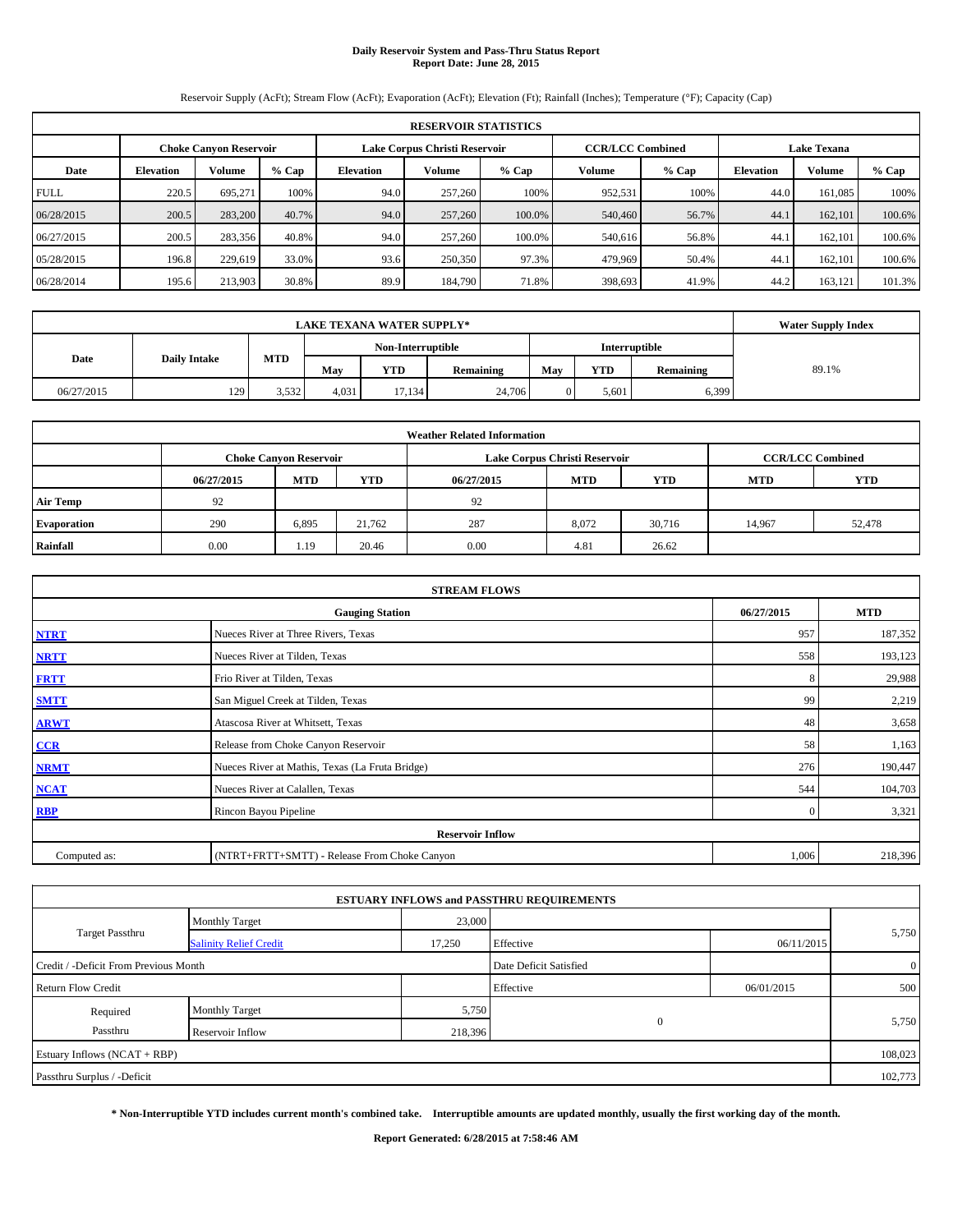# **Daily Reservoir System and Pass-Thru Status Report Report Date: June 29, 2015**

Reservoir Supply (AcFt); Stream Flow (AcFt); Evaporation (AcFt); Elevation (Ft); Rainfall (Inches); Temperature (°F); Capacity (Cap)

| <b>RESERVOIR STATISTICS</b> |                                                                |               |         |           |               |         |         |         |                    |         |         |
|-----------------------------|----------------------------------------------------------------|---------------|---------|-----------|---------------|---------|---------|---------|--------------------|---------|---------|
|                             | Lake Corpus Christi Reservoir<br><b>Choke Canvon Reservoir</b> |               |         |           |               |         |         |         | <b>Lake Texana</b> |         |         |
| Date                        | <b>Elevation</b>                                               | <b>Volume</b> | $%$ Cap | Elevation | <b>Volume</b> | $%$ Cap | Volume  | $%$ Cap | <b>Elevation</b>   | Volume  | $%$ Cap |
| <b>FULL</b>                 | 220.5                                                          | 695.271       | 100%    | 94.0      | 257,260       | 100%    | 952,531 | 100%    | 44.0               | 161.085 | 100%    |
| 06/29/2015                  | 200.5                                                          | 282,576       | 40.6%   | 94.0      | 257,260       | 100.0%  | 539,836 | 56.7%   | 44.1               | 162,101 | 100.6%  |
| 06/28/2015                  | 200.5                                                          | 283,200       | 40.7%   | 94.0      | 257,260       | 100.0%  | 540,460 | 56.7%   | 44.1               | 162,101 | 100.6%  |
| 05/29/2015                  | 196.9                                                          | 230,565       | 33.2%   | 93.5      | 248,722       | 96.7%   | 479,287 | 50.3%   | 44.1               | 162,101 | 100.6%  |
| 06/29/2014                  | 195.6                                                          | 213,775       | 30.7%   | 89.8      | 183,960       | 71.5%   | 397,735 | 41.8%   | 44.2               | 163,121 | 101.3%  |

|            | <b>Water Supply Index</b> |            |       |                   |           |     |            |                      |       |
|------------|---------------------------|------------|-------|-------------------|-----------|-----|------------|----------------------|-------|
|            |                           |            |       | Non-Interruptible |           |     |            | <b>Interruptible</b> |       |
| Date       | <b>Daily Intake</b>       | <b>MTD</b> | May   | <b>YTD</b>        | Remaining | May | <b>YTD</b> | Remaining            | 89.0% |
| 06/28/2015 | 129                       | 3.661      | 4,031 | 17,263            | 24,577    |     | 5,601      | 6,399                |       |

| <b>Weather Related Information</b> |            |                               |            |            |                               |                         |            |            |  |  |
|------------------------------------|------------|-------------------------------|------------|------------|-------------------------------|-------------------------|------------|------------|--|--|
|                                    |            | <b>Choke Canyon Reservoir</b> |            |            | Lake Corpus Christi Reservoir | <b>CCR/LCC Combined</b> |            |            |  |  |
|                                    | 06/28/2015 | <b>MTD</b>                    | <b>YTD</b> | 06/28/2015 | <b>MTD</b>                    | <b>YTD</b>              | <b>MTD</b> | <b>YTD</b> |  |  |
| <b>Air Temp</b>                    | 92         |                               |            | 91         |                               |                         |            |            |  |  |
| <b>Evaporation</b>                 | 308        | 7.203                         | 22,070     | 393        | 8,465                         | 31,109                  | 15,668     | 53,179     |  |  |
| Rainfall                           | 0.00       | 1.19                          | 20.46      | 0.00       | 4.81                          | 26.62                   |            |            |  |  |

| <b>STREAM FLOWS</b> |                                                 |              |         |  |  |  |  |  |  |
|---------------------|-------------------------------------------------|--------------|---------|--|--|--|--|--|--|
|                     | <b>Gauging Station</b>                          |              |         |  |  |  |  |  |  |
| <b>NTRT</b>         | Nueces River at Three Rivers, Texas             | 830          | 188,182 |  |  |  |  |  |  |
| <b>NRTT</b>         | Nueces River at Tilden, Texas                   | 435          | 193,557 |  |  |  |  |  |  |
| <b>FRTT</b>         | Frio River at Tilden, Texas                     |              | 29,994  |  |  |  |  |  |  |
| <b>SMTT</b>         | San Miguel Creek at Tilden, Texas               | 77           | 2,297   |  |  |  |  |  |  |
| <b>ARWT</b>         | Atascosa River at Whitsett, Texas               | 42           | 3,700   |  |  |  |  |  |  |
| CCR                 | Release from Choke Canyon Reservoir             | 58           | 1,221   |  |  |  |  |  |  |
| <b>NRMT</b>         | Nueces River at Mathis, Texas (La Fruta Bridge) | 268          | 190,715 |  |  |  |  |  |  |
| <b>NCAT</b>         | Nueces River at Calallen, Texas                 | 252          | 104,955 |  |  |  |  |  |  |
| <b>RBP</b>          | Rincon Bayou Pipeline                           | $\mathbf{0}$ | 3,321   |  |  |  |  |  |  |
|                     | <b>Reservoir Inflow</b>                         |              |         |  |  |  |  |  |  |
| Computed as:        | (NTRT+FRTT+SMTT) - Release From Choke Canyon    | 856          | 219,252 |  |  |  |  |  |  |

|                                       |                               |         | <b>ESTUARY INFLOWS and PASSTHRU REQUIREMENTS</b> |            |                |
|---------------------------------------|-------------------------------|---------|--------------------------------------------------|------------|----------------|
| <b>Target Passthru</b>                | <b>Monthly Target</b>         | 23,000  |                                                  |            |                |
|                                       | <b>Salinity Relief Credit</b> | 17,250  | Effective                                        | 06/11/2015 | 5,750          |
| Credit / -Deficit From Previous Month |                               |         | Date Deficit Satisfied                           |            | $\overline{0}$ |
| <b>Return Flow Credit</b>             |                               |         | Effective                                        | 06/01/2015 | 500            |
| Required                              | <b>Monthly Target</b>         | 5,750   |                                                  |            |                |
| Passthru                              | Reservoir Inflow              | 219,252 | $\mathbf{0}$                                     | 5,750      |                |
| Estuary Inflows (NCAT + RBP)          |                               |         |                                                  |            | 108,275        |
| Passthru Surplus / -Deficit           |                               |         |                                                  |            | 103,025        |